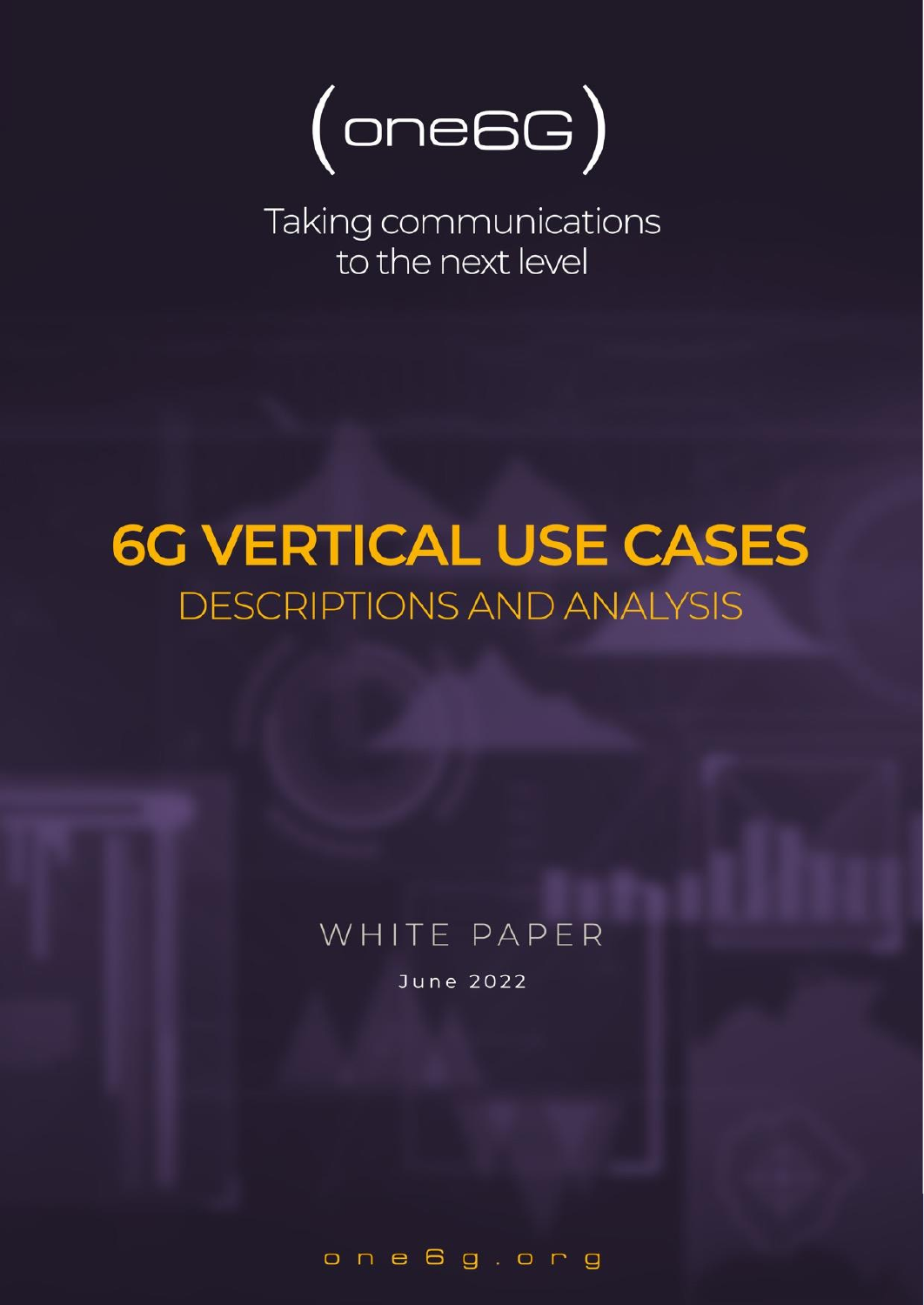

### TABLE OF CONTENTS

| USE CASE#1               |                                                                                                 |  |
|--------------------------|-------------------------------------------------------------------------------------------------|--|
| USE CASE#2               |                                                                                                 |  |
| USE CASE#3               |                                                                                                 |  |
| USE CASE#4               |                                                                                                 |  |
| USE CASE#5               | Integrated Sensing And Communication For V2x In Ultra-Dense Networks 14                         |  |
| USE CASE#6               |                                                                                                 |  |
| USE CASE#7               | Ultra-High Reliability Support With Tighter Integration Between Mobile Communication            |  |
| USE CASE#8               | Integrated Sensing And Communication (Isac) For Motion Control In Dynamic Factory               |  |
| USE CASE#9               | Integrated Sensing And Communication For Cooperative Carrying Of Unknown Objects By             |  |
| USE CASE#10              |                                                                                                 |  |
| USE CASE#11              | Geographical Positioning And Location Sensing As Mobile Network Service  26                     |  |
| USE CASE#12              |                                                                                                 |  |
| USE CASE#13<br>Factories | Intelligent, Deterministic And Time Synchronization Network For Haptic And Future               |  |
|                          | USE CASE#14 Advanced And Sustainable Massive Mimo Wireless Transmission Technologies For Ultra- |  |
|                          |                                                                                                 |  |
|                          | USE CASE#16 Factory Automation And Predictive Maintenance By Remote Control Of Cyber Physical   |  |
|                          |                                                                                                 |  |
|                          |                                                                                                 |  |
|                          |                                                                                                 |  |
|                          |                                                                                                 |  |
|                          |                                                                                                 |  |
|                          |                                                                                                 |  |
|                          |                                                                                                 |  |
|                          |                                                                                                 |  |
|                          |                                                                                                 |  |
|                          |                                                                                                 |  |
|                          |                                                                                                 |  |
|                          |                                                                                                 |  |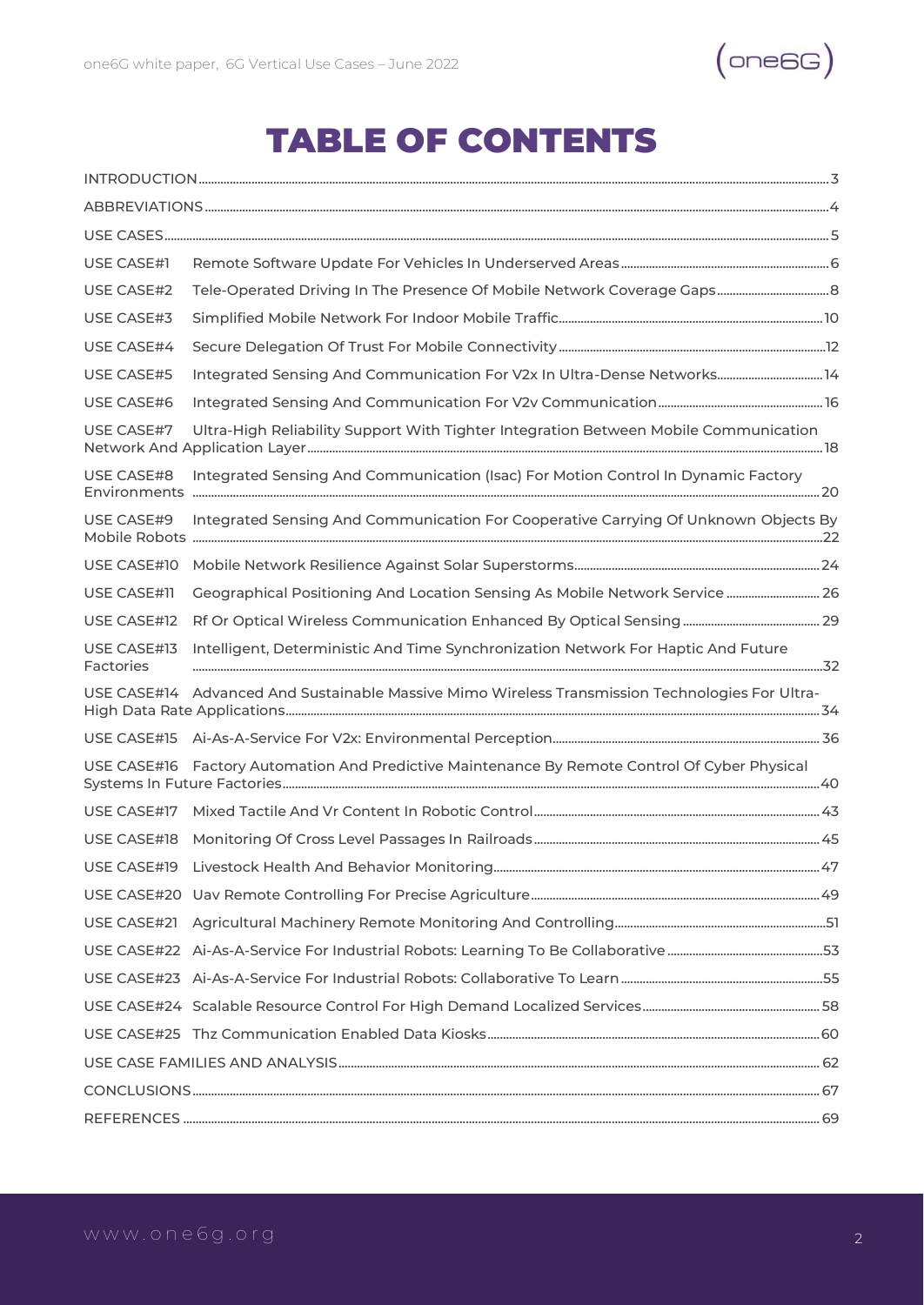

### <span id="page-2-0"></span>**Introduction**

The 5G wireless system is designed to provide high-speed data transmission in the order of several Gbps, low latency in the order of a few milliseconds, and high reliability (up to 99.9999%). With prominent features such as network slicing and an evolved core network towards a service-based architecture, it is possible to customize 5G to realize diverse use case categories falling into one of the three categories: enhanced Mobile BroadBand (eMBB), Ultra-Reliable Low Latency Communication (URLLC) and massive Machine Type Communication (mMTC). With these features, along with its focus on vertical sectors, 5G has attracted a lot of attention from various industries, e.g., manufacturing, agriculture, healthcare, logistics, construction, entertainment.

While industries are considering how to make use of 5G in their domains, several technical challenges and potential further improvements of 5G have been identified, e.g., coverage in a nonline-of-sight (NLOS) environment and uplink performance. Such challenges along with other aspects such as "solving social problems", "enhanced communication between humans and things", "expansion of communication environment" and "sophistication of cyber-physical fusion" are driving many researches to start thinking about visions and considerations for 6G [31][40][41][42]. To realize such a future world in 2030, when 6G is anticipated to be introduced, it is expected that novel use cases and applications from certain vertical domains/industries will demand extreme requirements in several performance indicators that cannot be supported by 5G, either by exceeding the capacity of 5G or by having conflicting requirements that cannot be met jointly. Typical 6G use cases and scenarios are depicted in Figure 1-1 [43].



*Figure 1-1: Typical 6G use cases and scenarios. [43]*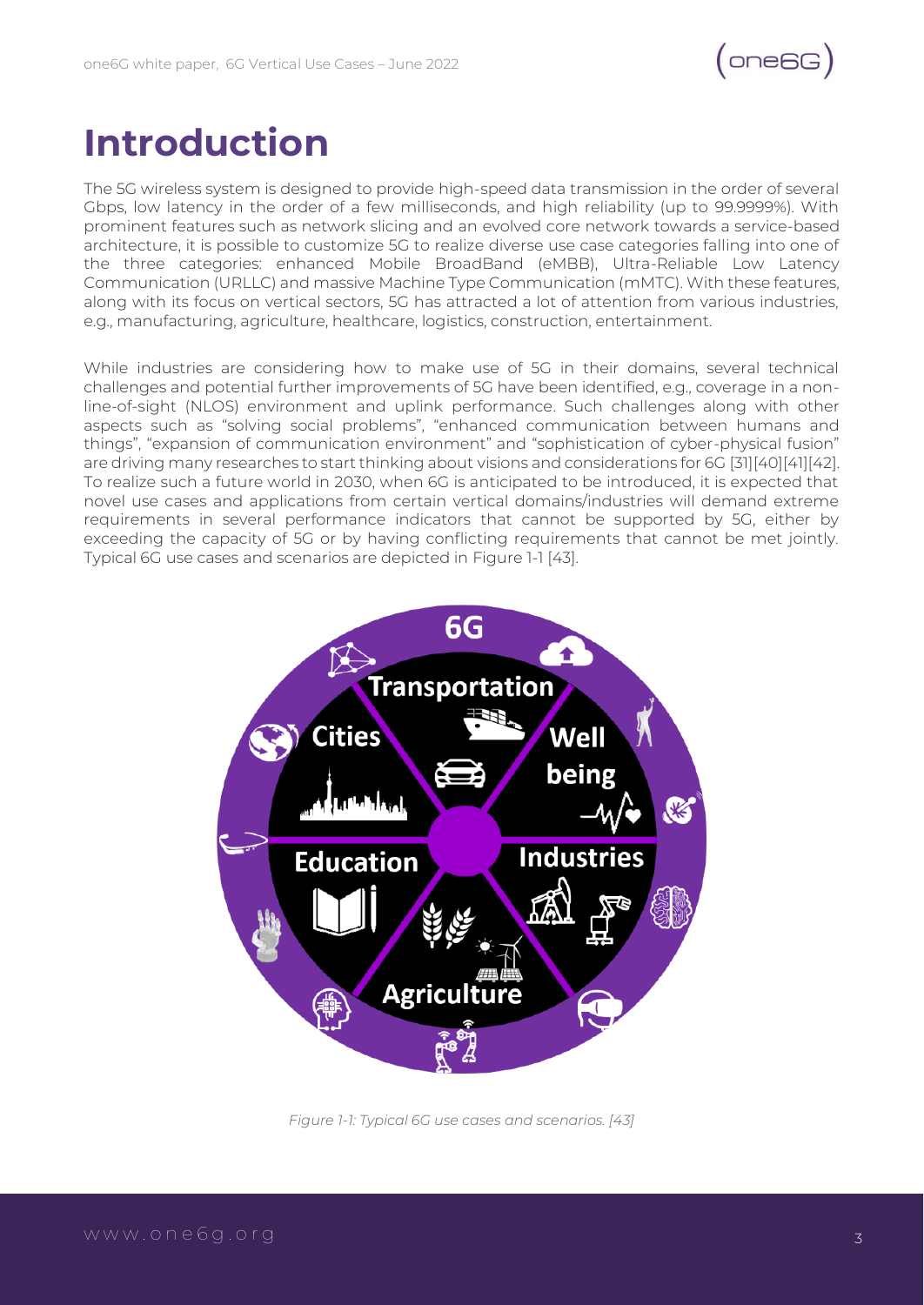

Given the simultaneous technology evolution and technology adoption in different vertical industries, we first try to capture use cases from both technology and vertical industry perspective. Although this white paper does not include an exhaustive list of use cases, it aims to trigger use case driven technology development. The reason to place emphasis on use cases is to primarily identify the specific requirements that need to be addressed. Understanding the requirements is fundamental to developing and proposing technologies. Furthermore, use cases are not only a starting point to identify requirements and technology enablers, but also potential business opportunities and go-to-market strategies. Driven by this motivation, we compile several use cases with relatively elaborate descriptions. The use case descriptions in this white paper comprises of: background to understand the vertical industry setting, the specific requirement that needs to be addressed, the potential technology gaps to meet the requirement, a high-level overview of how the use case can be implemented in practice. With the above details from multiple vertical industry use cases, we can start getting a glimpse of different requirements pertaining to verticals and hence develop holistic solutions, both technical and business.

Focusing specifically on use cases descriptions, this white paper is organized as follows. Various use cases are described in detail in the corresponding section. Then, there is a section where all use cases are grouped as per vertical domains for a better understanding on what are the open issues in the current communication system to support the identified use case and what are expected to be supported for further development of future generation of mobile communication (e.g., 6G). Finally, we have summarized an overview of potential requirements from each vertical domains and what are examples of technology enablers that could fulfill the identified requirements.

### <span id="page-3-0"></span>**Abbreviations**

- AIaaS AI as a Service
- AGV Automated Guided Vehicle
- AMR Autonomous Mobile Robot
- AR Augmented Reality
- CAPEXCapital Expenditure
- CME Coronal Mass Ejection
- eMBB enhanced Mobile BroadBand
- GIC Geomagnetically Induced Currents
- GNSS Global Navigation Satellite Systems
- IoE Internet of Everything
- IoT Internet of Things
- ISAC Integrated Sensing And Communication
- mMTC massive Machine Type

Communication

- MNO Mobile Network Operator
- NTN Non-Terrestrial Network
- OEM Original Equipment Manufacturer
- OPEX Operating Expenditure
- OWC Optical Wireless Communication
- PLMN Public Land Mobile Network
- ToD Tele-Operated driving
- TSN Time Synchronized Network
- UAV Unmanned Aerial Vehicle
- URLLC Ultra-Reliable Low Latency
- Communication
- V2V Vehicle to Vehicle
- V2X Vehicle to Everything
- VR Virtual Reality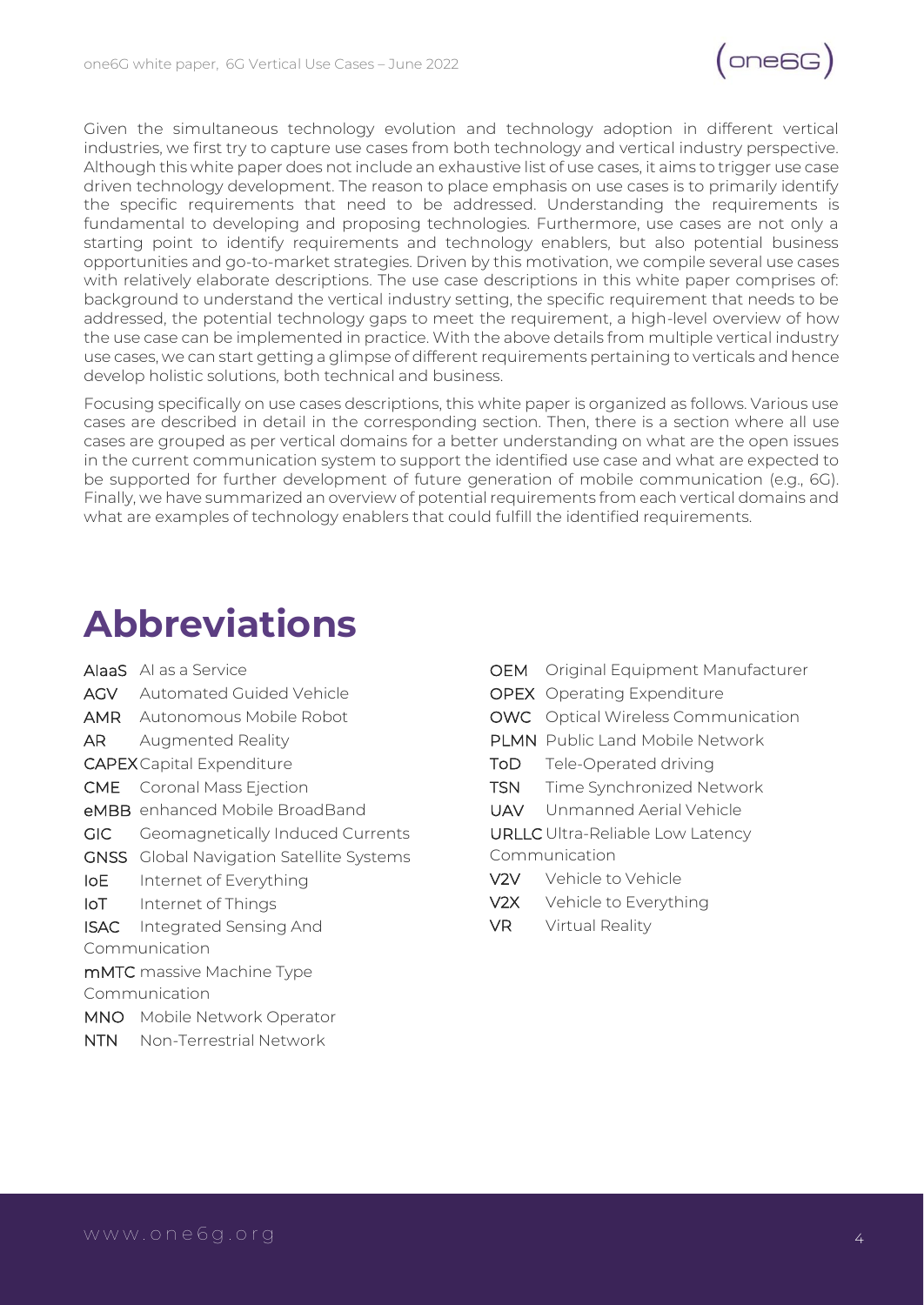

## <span id="page-4-0"></span>**Use Cases**

In this section use cases contributed from several One6G partners, coming from different vertical industries, are described. The verticals include: manufacture, automotive, telecom, health, etc. All the use case descriptions follow a common template. The template comprises of the following sections:

- Introduction: Describe the motivation of the use case including why the use case needs 6G and why it cannot be fulfilled by 5G
- Actors: Describe the actor(s) (e.g., communication service provider, entity involved) of the use case
- Pre-condition: Describe what are the condition(s) that need to be fulfilled for the use case to be enabled.
- Description/Service Flows: Describe step by step on the use case with the involved actor(s)
- Post condition: Describe what happens after the use case has happened.
- Potential service requirements: Describe what are the service requirements needed to support the use case to make it happen.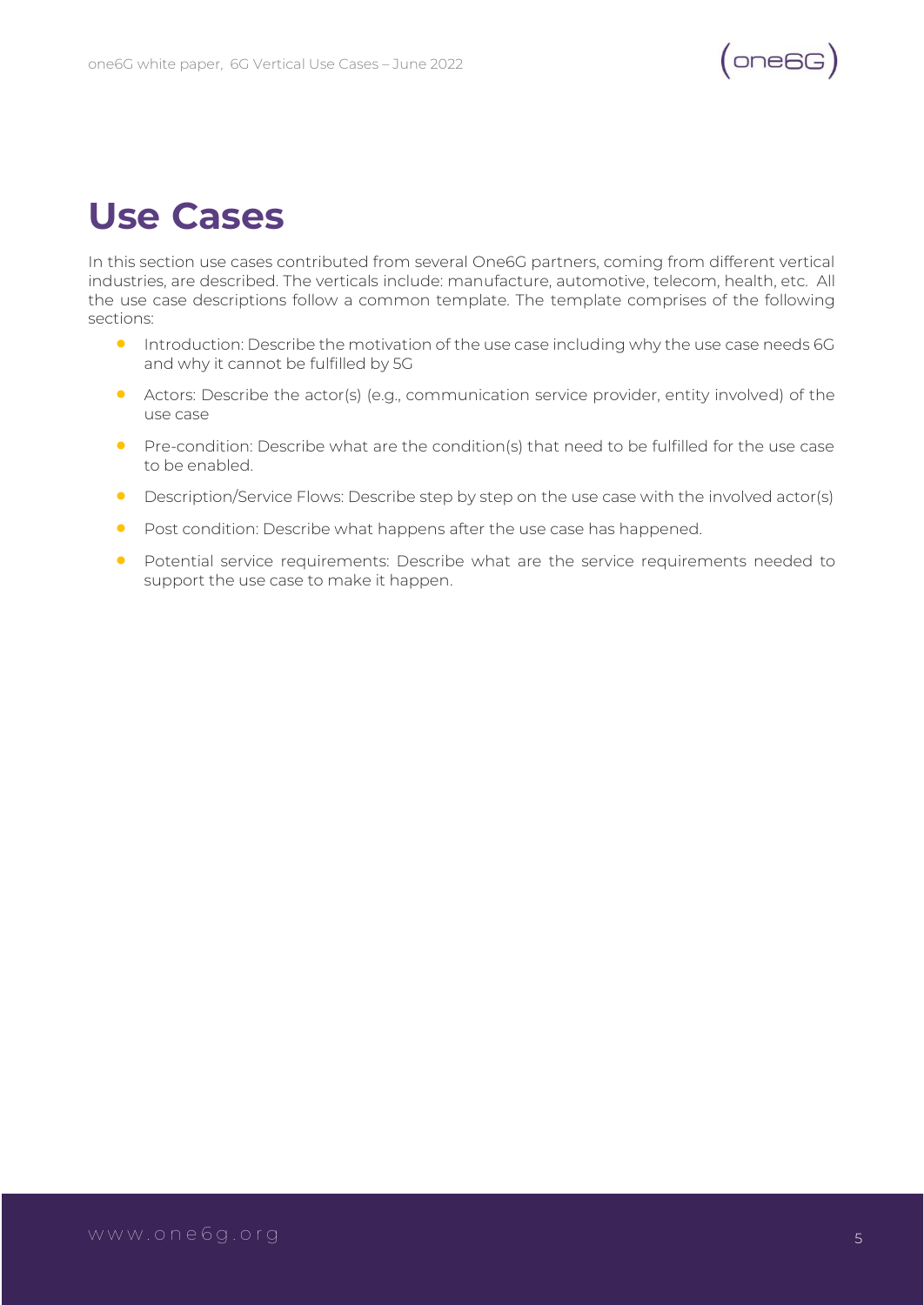### <span id="page-5-0"></span>**Use case#1** Remote software update for vehicles in underserved areas

#### **Introduction**

Over the last years, the number of software-based components in vehicles has been steadily increasing. In order to easily and conveniently update the software, several car manufacturers have been implementing remote software update. This allows the latest versions of the software, for example to support new features or offer more support to existing ones, to be downloaded while driving or being parked. Thus, reducing the need to visit the service station for such purposes. This is typically enabled via a SIM card installed in the vehicles, and relying on mobile network coverage. However, as mobile network planning is predominantly based on population demographics, all road networks may not necessarily have the desired mobile network coverage or capacity to enable remote software update. For vehicles in areas such as villages, areas out-of-base-station coverage (OOC areas), enabling software update at the desired time interval may not be always possible. The reasons for this could be, vehicles predominantly moving only in the village or OOC area. The goal of this use case is to enable software update to vehicles in underserved areas. An underserved area refers to an area with limited mobile network coverage or capacity to support software update.

#### **Actor**

Vehicle, Satellite operator, Application server, Mobile network operators

#### **Pre-condition**

- Vehicle capable of communicating with an application server
- Application server capable of communicating with a vehicle or multiple vehicles
- Application server (e.g., belong to vehicle OEM) publishes a software update
- A vehicle requests for a software update

#### **Description/Service Flows**

- Either an application server publishes a software update for one or more vehicles, or a vehicle or group of vehicles have a software update request in a certain underserved area. Such requests/updated include unlocking a certain set of available features in the vehicle (e.g., battery range), or bug fixes in vehicle software after sale.
- When vehicles are not under the coverage of mobile network operators, they are served via a secondary communication link that is established, for example, via satellite communication offered by a satellite operator, with the application server.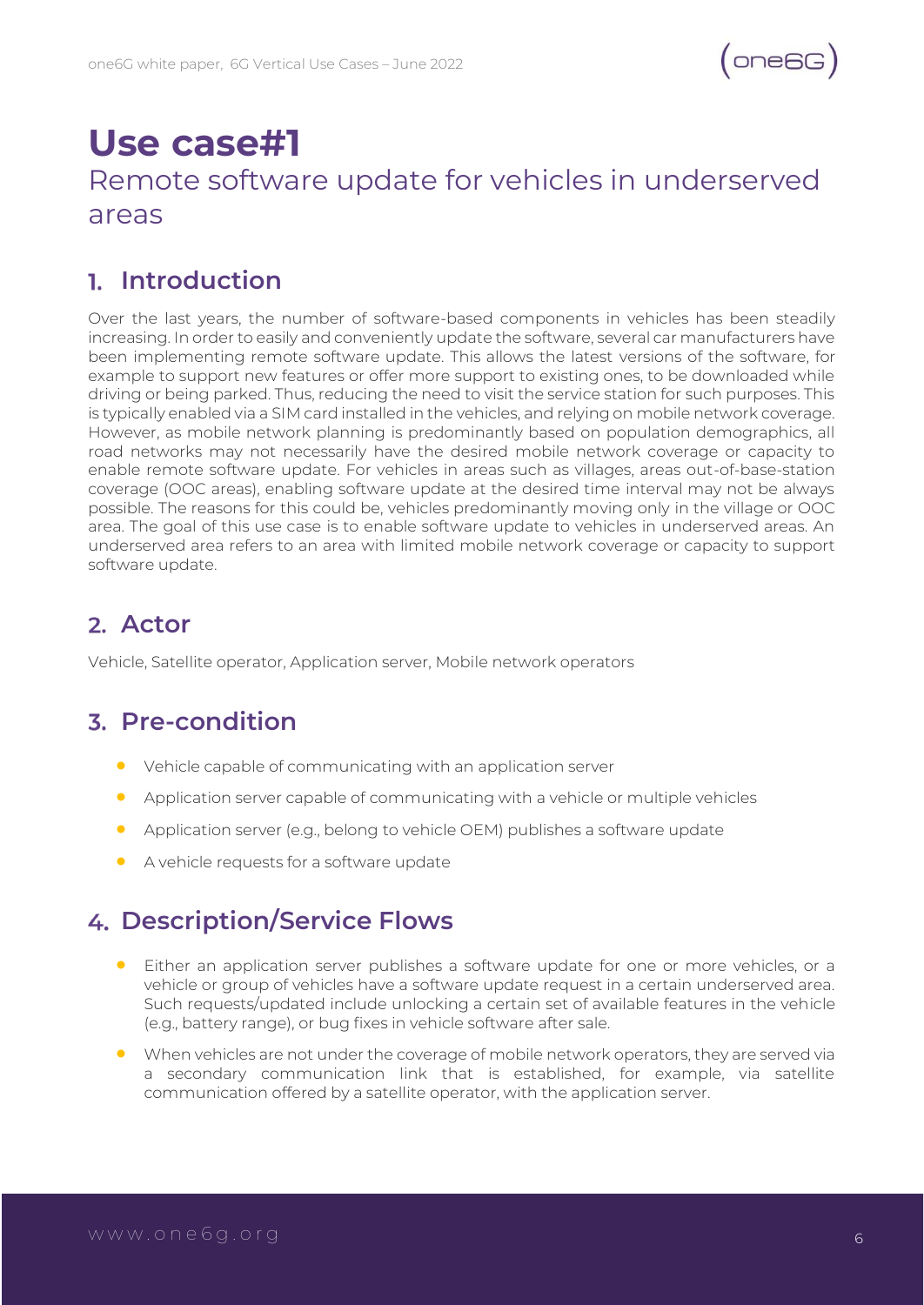

#### **Post-condition**

Successful software update at all times when vehicles are located in underserved areas.

Software update to a fleet of vehicles in a certain geographical area such as district, city, state, country.

#### **Potential service requirements**

It shall be possible to successfully and securely update the vehicle software in areas with limited mobile network coverage without impacting safety functionality of the vehicle. This is particularly critical when the software update is performed while driving the vehicle. Some critical KPI that might need to be fulfilled for the satellite link include: Latency, Throughput, Reliability, Service availability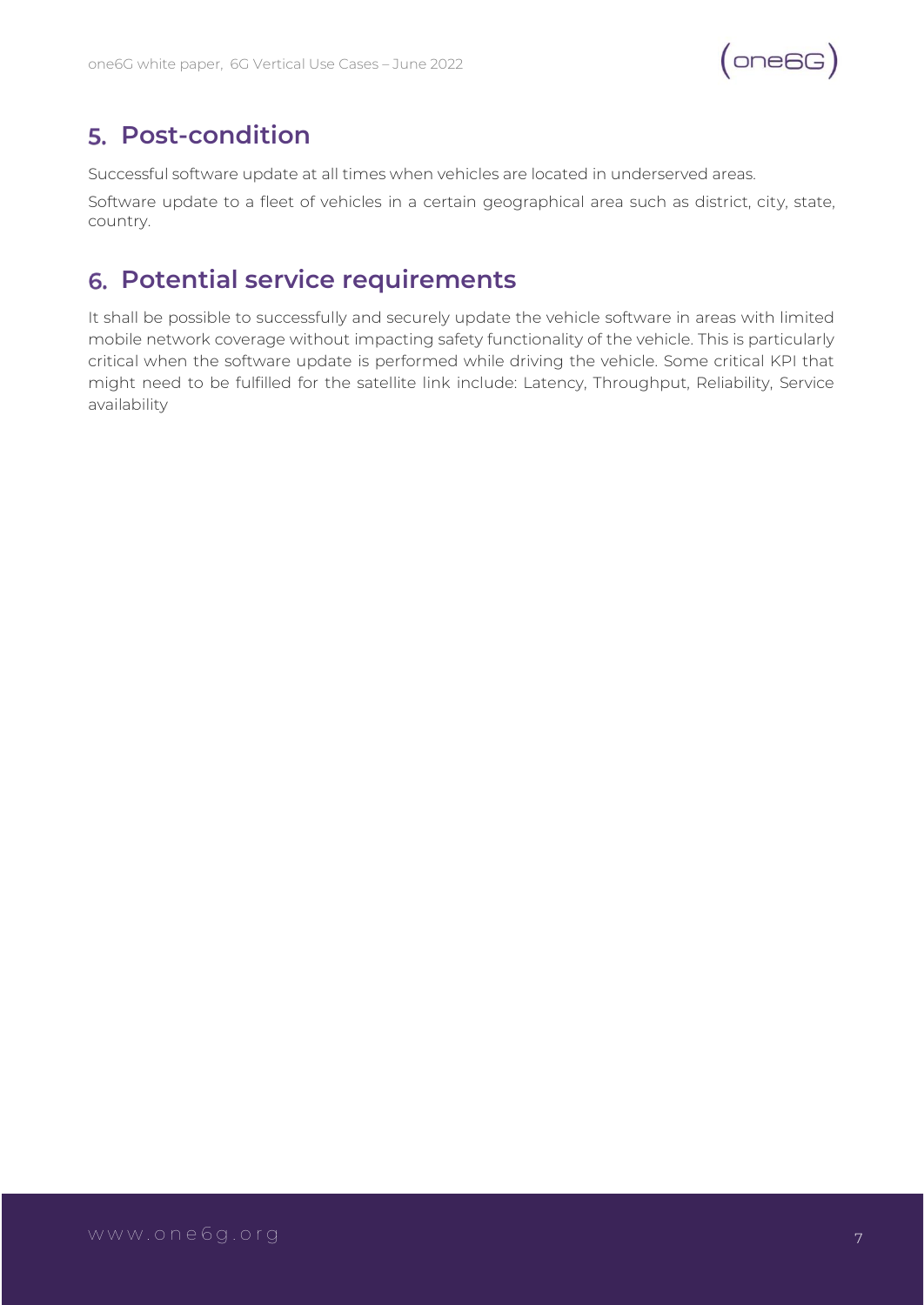

### <span id="page-7-0"></span>**Use case#2** Tele-operated driving in the presence of mobile network coverage gaps

#### **Introduction**

Tele-operated driving (ToD) refers to a remote driver taking control of the vehicle (human driven or automated) and driving it efficiently and safely from the current location to the destination [43]. Being able to remotely drive a vehicle requires the availability of wireless links between the vehicle and the ToD server. Apart from availability of the wireless networks, the networks might need to further fulfil certain Quality-of-Service (QoS) metrics on the available wireless links. Since a request to take control or assist a vehicle to drive can originate at time and from anywhere, availability of continuous wireless network coverage along the trajectory of the tele-operated vehicle is crucial. With the current deployment of mobile communication networks, there exists coverage and capacity gaps, for reasons such as, due to low demand. Such gaps and unknown availability of mobile networks can hinder the operation of ToD. Examples of scenarios where a vehicle could encounter mobile network coverage gaps include, among others, travelling from coverage of one base station to another, travelling from coverage of one PLMN to another, while crossing national boarder, traveling from urban to rural areas.

#### **Actor**

Vehicle, Satellite operator, ToD server

#### **Pre-condition**

- Vehicle capable of communicating with ToD server
	- The vehicle capable of sharing information about the perceived environment with the ToD server
- ToD server capable of communicating with a vehicle
- The vehicle capable of executing instructions from the ToD server

#### **Description/Service Flows**

- A vehicle (human driven or automated), Alice, is currently connected to a mobile network.
- Alice requests a remote driver (ToD Server) to take control or assist in driving for a certain length of journey.
- The ToD server acknowledges to serve Alice's request.
- The ToD server based on the information received from Alice or other sources infers a potential discontinuity in the mobile network coverage.
- The ToD server informs and requests Alice about switching to other alternate link, for example, satellite link based remote driving for a certain length of the journey.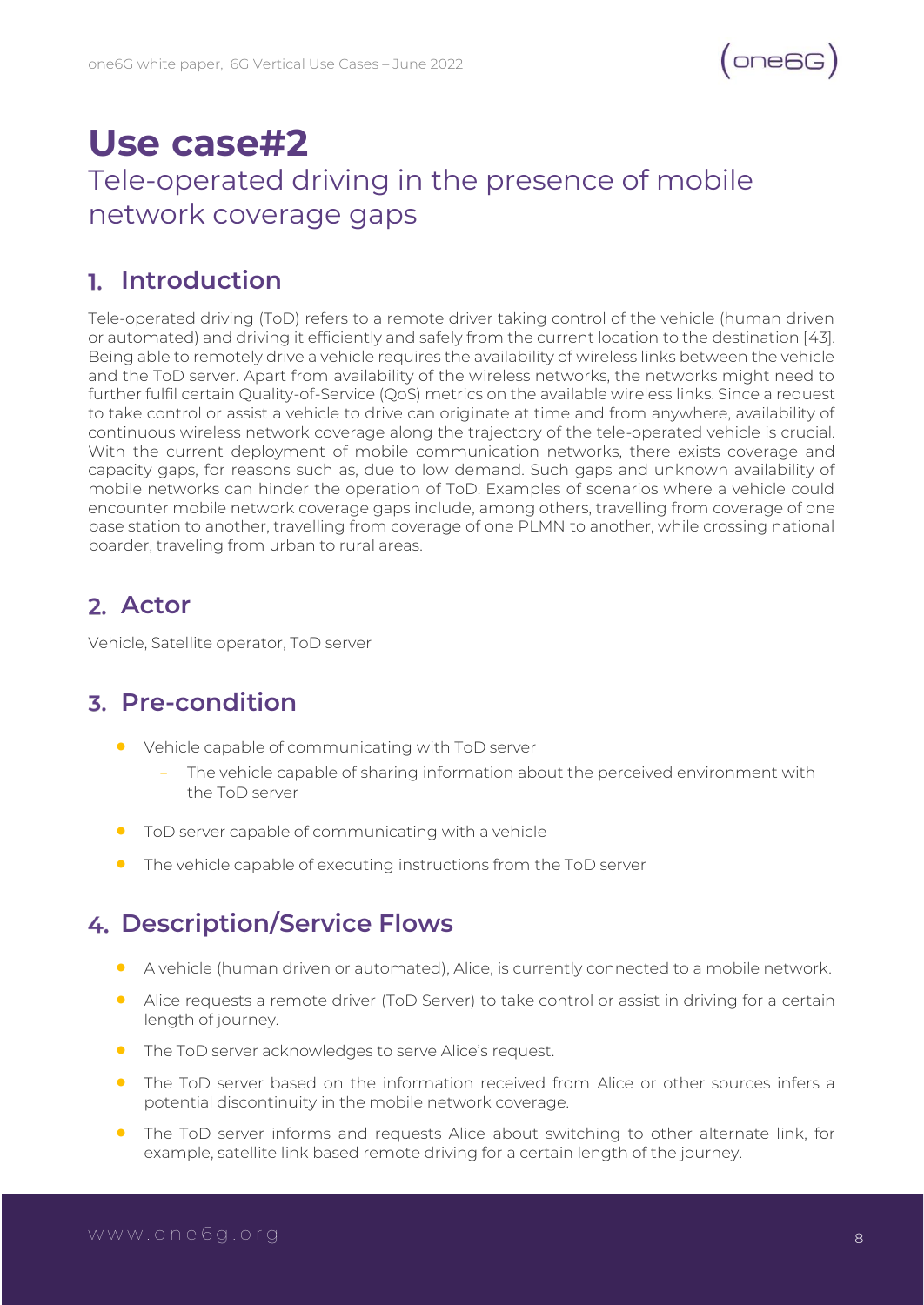• Alice acknowledges the request and seamlessly switches to satellite link based remote driving.

#### **Post-condition** 5.

Alice is remotely driven until the desired location in a safe and efficient manner without service discontinuity, while seamless switching among the different wireless links depending on their availability.

#### **Potential service requirements**

The wireless networks shall allow service continuity despite mobility of the vehicles. The wireless networks and the vehicle shall be capable of switching their communication links to the application provider to ensure service availability. From KPI perspective, the wireless links, via mobile network operators or satellite operators need to fulfil certain metrics such as: Latency, Throughput, Reliability, Service availability.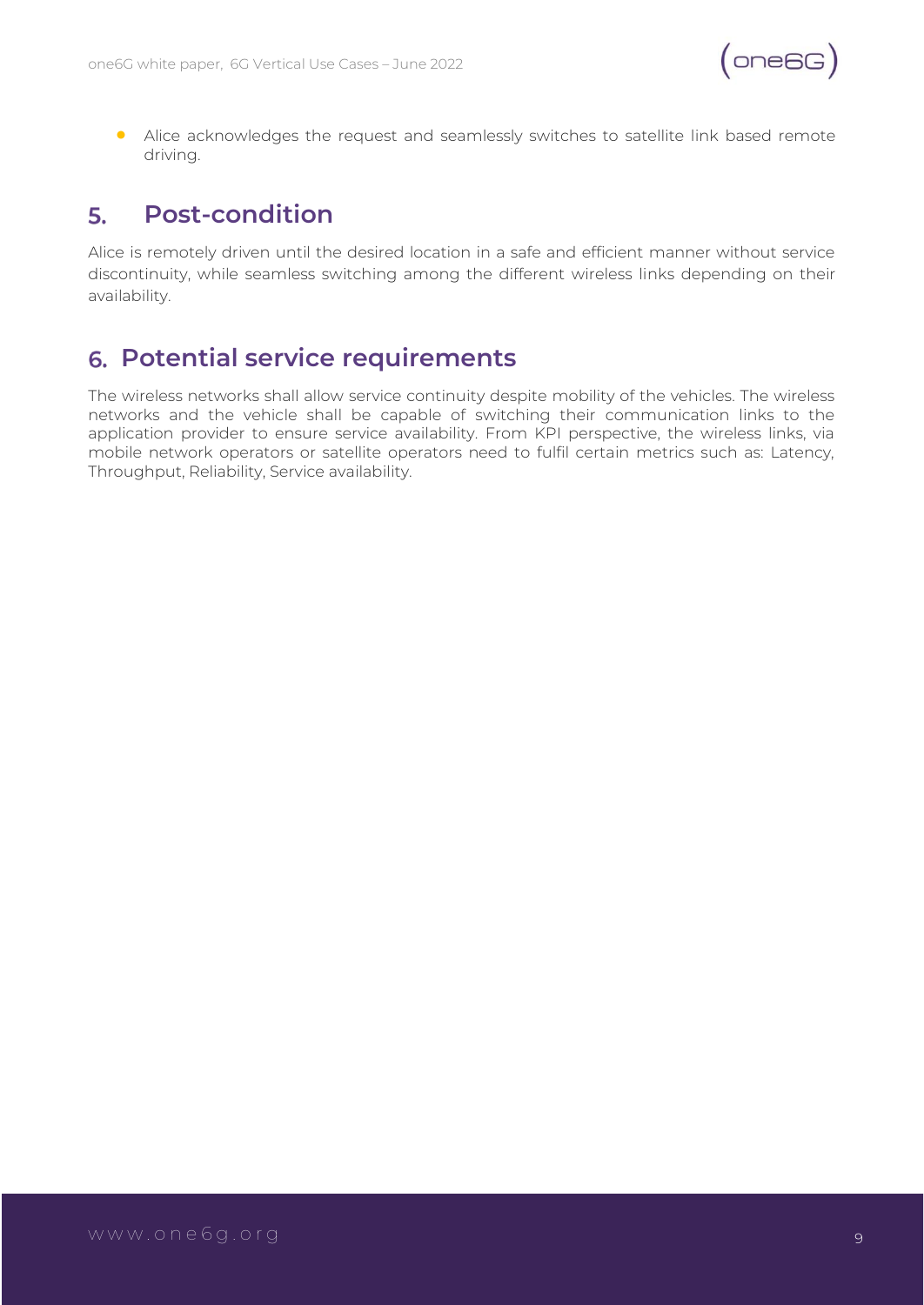### <span id="page-9-0"></span>**Use case#3** Simplified mobile network for indoor mobile traffic

#### **Introduction**

5G is designed to provide high data rate, high capacity, low latency and massive connectivity such as Internet of Things (IoT) devices for end customers. 5G Core Network (5GC) has been leveraged with the Service based architecture and network slicing to enable mobile network operator to customize their network to fulfill specific needs or requirements of different verticals. However, the majority of future mobile traffic will continue to be video traffic (76% share of mobile capacity by 2025 [1]), for which many video applications will be based on the "best effort" network and work well with changing of IP, if any. In addition, forecast results show that the majority of mobile traffic generated via indoor e.g., 80% of the mobile traffic are supposed to come from a nomadic behavior of mobile subscribers [2]. In this regard, a mobile network operator can introduce a simplified core network for a large fraction of best effort mobile traffic that does not depend on mobility support (IP address preservation) and reduces CAPEX and OPEX including power consumption.

#### **Actor**

Mobile subscribers, Mobile Network Operator (MNO), 3<sup>rd</sup> party service provider

#### **Pre-condition**

A MNO has a trust relationship with a business partner  $(3<sup>rd</sup>$  party service provider). A mobile subscriber has a basic tariff for his/her subscription for connectivity service with a MNO. A mobile subscriber has a subscription with the  $3<sup>rd</sup>$  party service provider for the best effort service without support for mobility (i.e., IP address preservation).

#### **Description/Service Flows**

A 3<sup>rd</sup> party service providers wants to provide a mobile multimedia communication service to its subscriber (mobile subscriber) via a dedicated network slice, which provides a connectionless best effort service without specific QoS treatment and without support for mobility, e.g., without User Plane Function (UPF).

The 3<sup>rd</sup> party service provider requests the MNO to provide the network slice. After the mobile subscriber registers to the network of MNO, the mobile subscriber enjoys a mobile multimedia communication via the dedicated network slice.

#### **Post-condition**

A mobile subscriber enjoys his/her multimedia communication via his/her mobile terminal via the dedicated network slice provided by the 3<sup>rd</sup> party service provider.

MNO can reduce its CAPEX/OPEX including power consumption for this simplified network slice.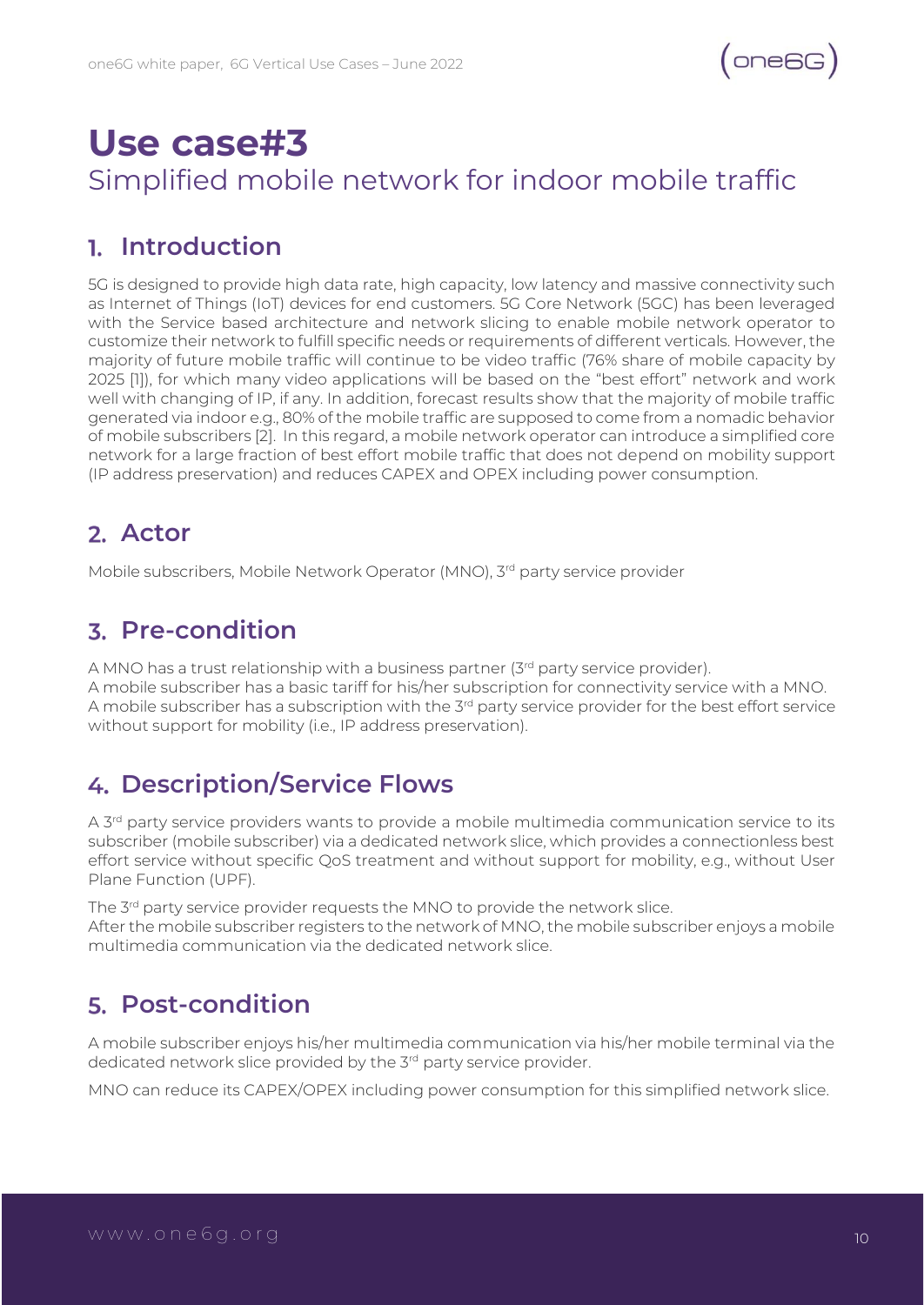

#### **Potential service requirements**

It shall be possible that a MNO provide a simplified network slice that provide a connectionless best effort service with relaxed QoS treatment and without support for mobility.

KPI needed for such simplified network slice is, for example, high bandwidth to support video traffic, no mobility support and low/less energy consumption.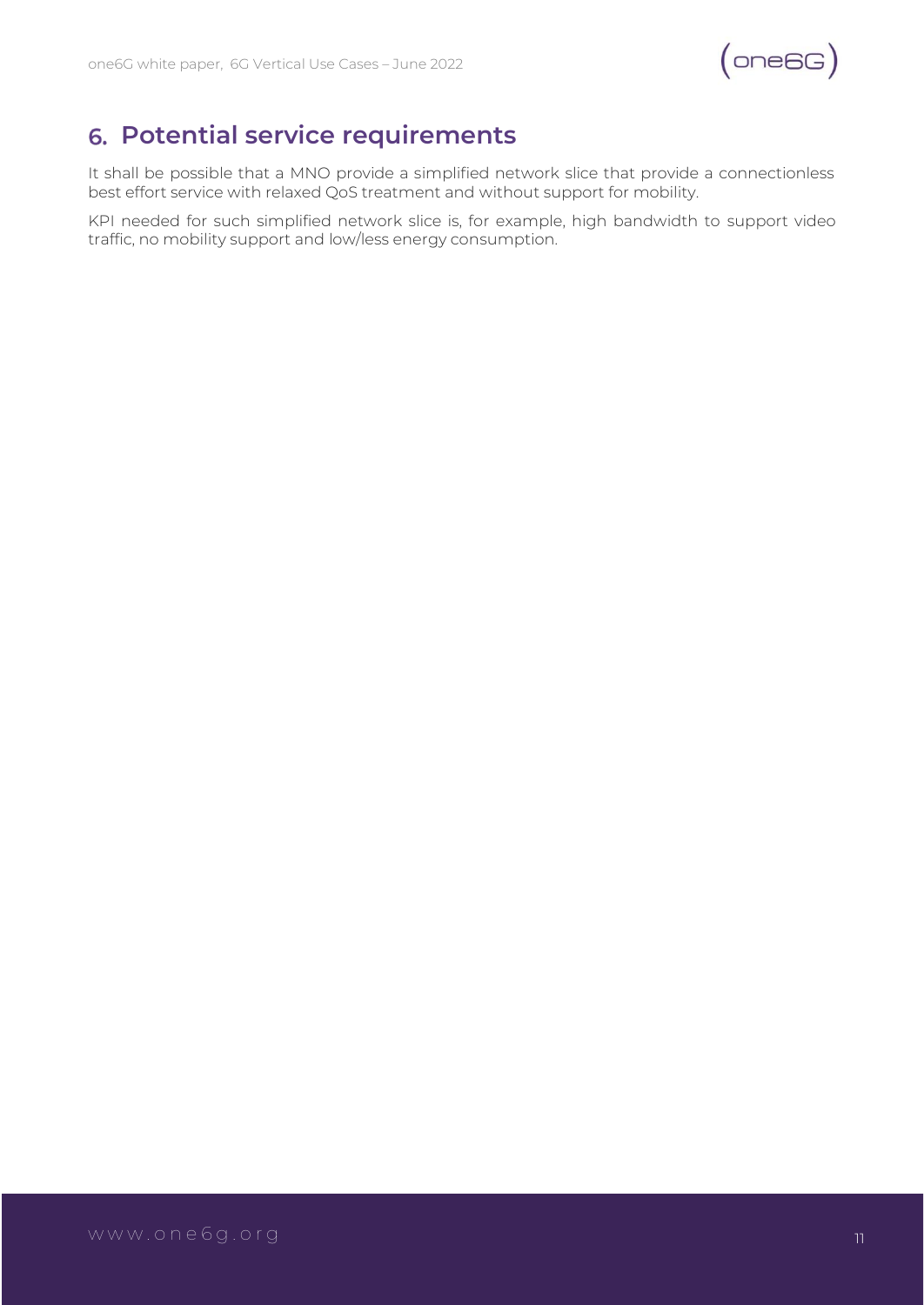

### <span id="page-11-0"></span>**Use case#4** Secure delegation of trust for mobile connectivity

#### **Introduction**

The digital economy is at the heart of modern civilization which underpinned by mobile communication systems. We are entering a new era of massive connectivity and the rise of the Internet of Everything (IoE) paradigm. The future 6G network will have to cope with personal IoT networks such as connected wearable or implantable devices (e.g., temperature/blood pressure sensor for health monitoring), and IoT devices resided in the office or factory (e.g., AMR/AGV robots, arm robots)., however, the conceptual trust model has remained the same over the decades. For instance, the subscriber builds a trust relationship in the form of a contract, in return, the mobile network operator (MNOs) provides the cryptographic chip (i.e., physical card or embedded Universal Subscriber Identity Module (USIM)) with a preconfigured credential for the subscriber device. Therefore, as connected devices (including personal devices, vehicles, machines, …) is continuously increasing, the identity management becomes a major challenge, and it will also be a cumbersome and cost-prohibitive process to provide a pre-configured cryptographic chip (i.e., physical card or embedded SIM) for each device. In this regard, a new trust model can be introduced so that an authorized subscriber securely delegates the trust to other devices so that other devices can claim legitimacy to connect to the mobile network without the essence of cryptographic chip. An authorized subscriber can define different conditions in the trust delegation to other devices, for example, the delegation can be for a certain period of time (e.g., 10mins, 1day, 1 month, etc.).

#### **Actor**

Mobile subscribers, Mobile Network Operator (MNO), 3<sup>rd</sup> party service provider

#### **Pre-condition**

A subscriber device is capable of performing cryptographic operation for secure delegation of trust to other devices.

An MNO provides a platform to establish trust relationship between a subscriber's device and other trusted devices, and to delegate trusts among them in the form of digital contracts.

An MNO's network is capable of getting the required information for trust delegation, determining the legitimacy, and securely providing credentials to the delegated devices.

#### **Description/Service Flows**

A 3<sup>rd</sup> party service providers or smartphone subscriber establishes the new trust relationship with the MNO. In return, MNO's network trust relationship identification to the subscriber or 3<sup>rd</sup> party provider.

The subscriber or 3<sup>rd</sup> party provider determine to delegate the trust to other devices (e.g., based on other device request, the subscriber device or subscriber or 3rd party provider establish a secure connection and share a delegation information. Therefore, the device uses the delegation information and request for the mobile connectivity to the MNO's network and the network determine the legitimacy of the delegation and provide connectivity service to the device.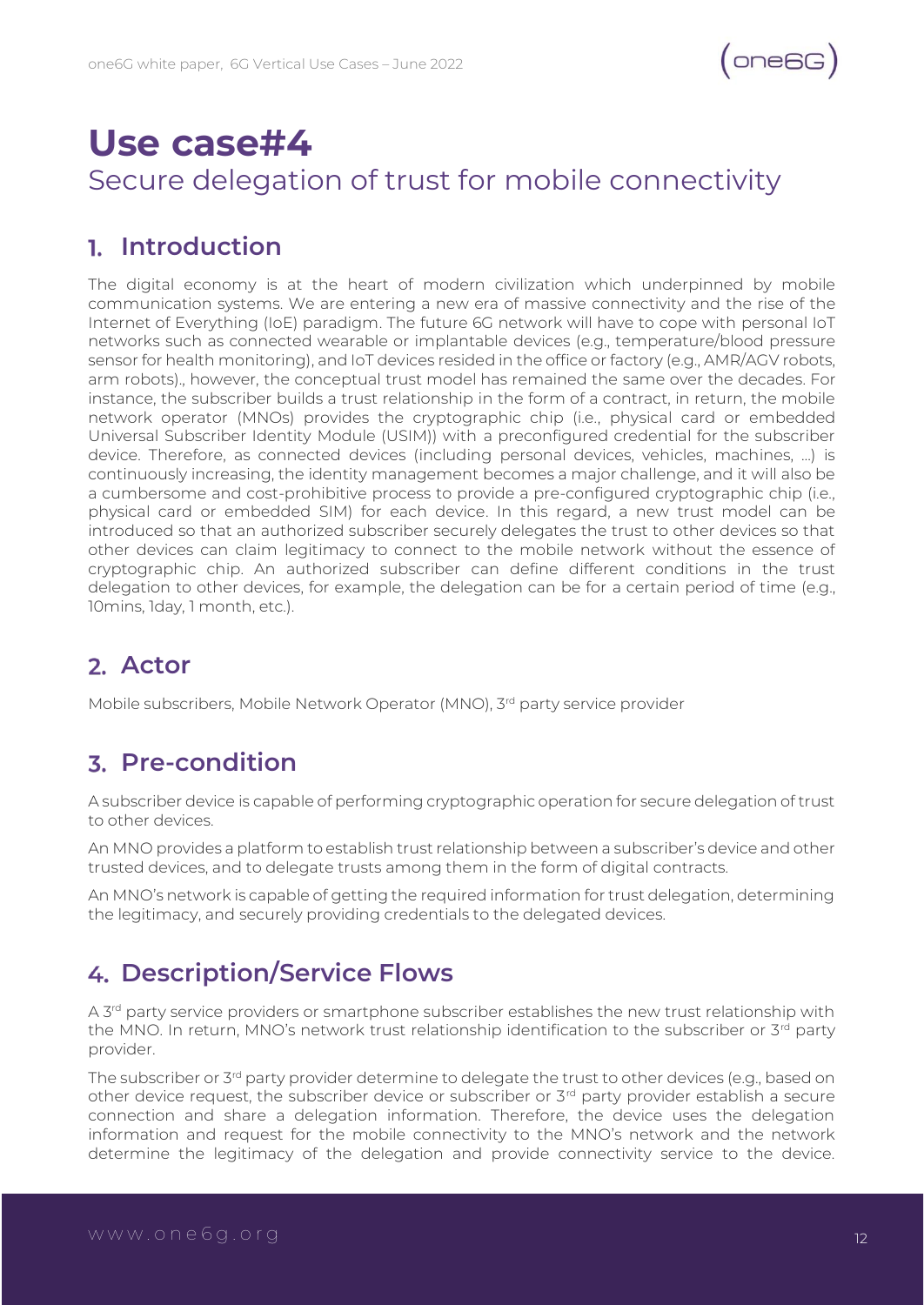

Furthermore, depending on the configuration or policy set by either the MNO or the subscriber (3<sup>rd</sup> party provider), the chain of trust can be maintained even if the trust delegated devices go offline or are powered off.

#### **Post-condition**

A mobile subscriber enjoys mobility connectivity service based on the delegation trust information without establishing the new relationship.

#### **Potential service requirements**

It shall be possible that an MNO provide a connectivity without trust relationship and cryptographic chip.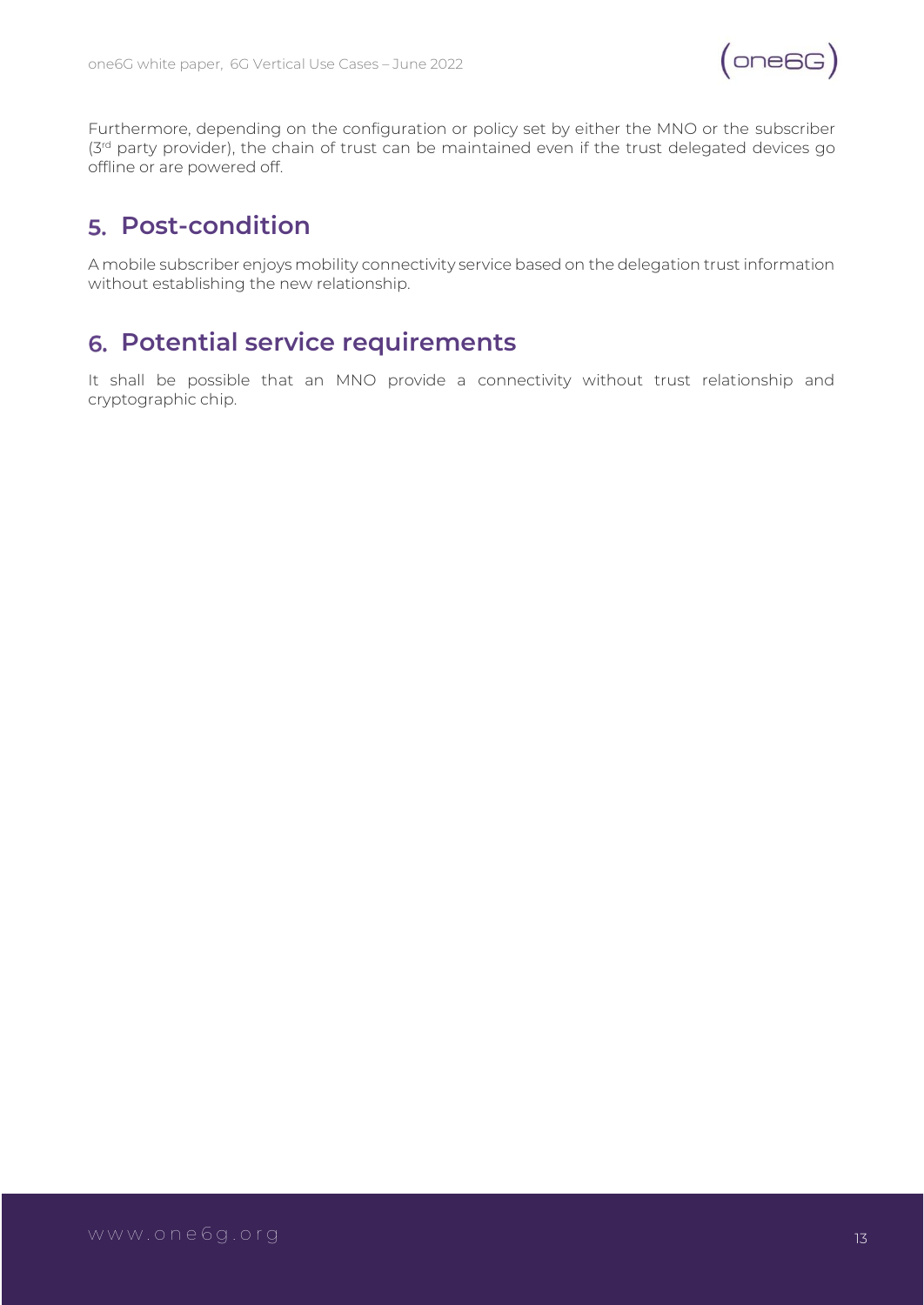### <span id="page-13-0"></span>**Use case#5** Integrated sensing and communication for V2X in ultra-dense networks

#### **Introduction**

The goal of this use case is to enable efficient operation of ultra-dense networks whose coverage area comprises of dynamically varying environment. Specifically, the base stations are enabled to proactively adapt (e.g., beam alignment, resource management) based on the dynamicity in its coverage. The dynamicity can result from either active or passive elements in the environment. Active elements are those that have established an active connection with the network. Passive elements are those that have not/cannot establish an active connection with the network, but influence the performance of the network. In the context of V2X networks, active elements include, among others, vehicles that are connected to the network. Likewise, passive elements can include, among others, pedestrians without using an active device or foliage. In today's networks, network management and adaptation decisions are largely dependent on active elements. The detection of passive objects can further enable efficient proactive mechanisms in order to meet the demanding requirements of future use cases.

#### **Actor**

Base stations, vehicles, passive elements

#### **Pre-condition**

- Base stations capable of detecting active and passive elements in its coverage
- Base stations capable of receiving information about active and passive elements in its coverage or elements approaching its coverage
- Vehicle capable of communicating with appropriate application server
- Application server capable of communicating with a vehicle

#### **Description/Service Flows**

- Alice, an automated robot taxi, starts travelling towards the city centre. Alice relies on one or more connected vehicle service such as, HD map collection and sharing, remote driving, etc. Alice is initially connected to a base station of a certain mobile network operator.
- Due to the short radio coverage of the base stations in the city due to ultra-dense network deployment, Alice is frequently moving from the coverage area of one base station to another.
- While Alice is travelling, the base stations are able to *detect, either directly or indirectly* (based on other sensing devices in the vicinity) the presence of Alice, the environment around Alice, and the environment under their coverage. Generally, the environment can comprise of, among others, buildings, foliage, other connected vehicles, pedestrians.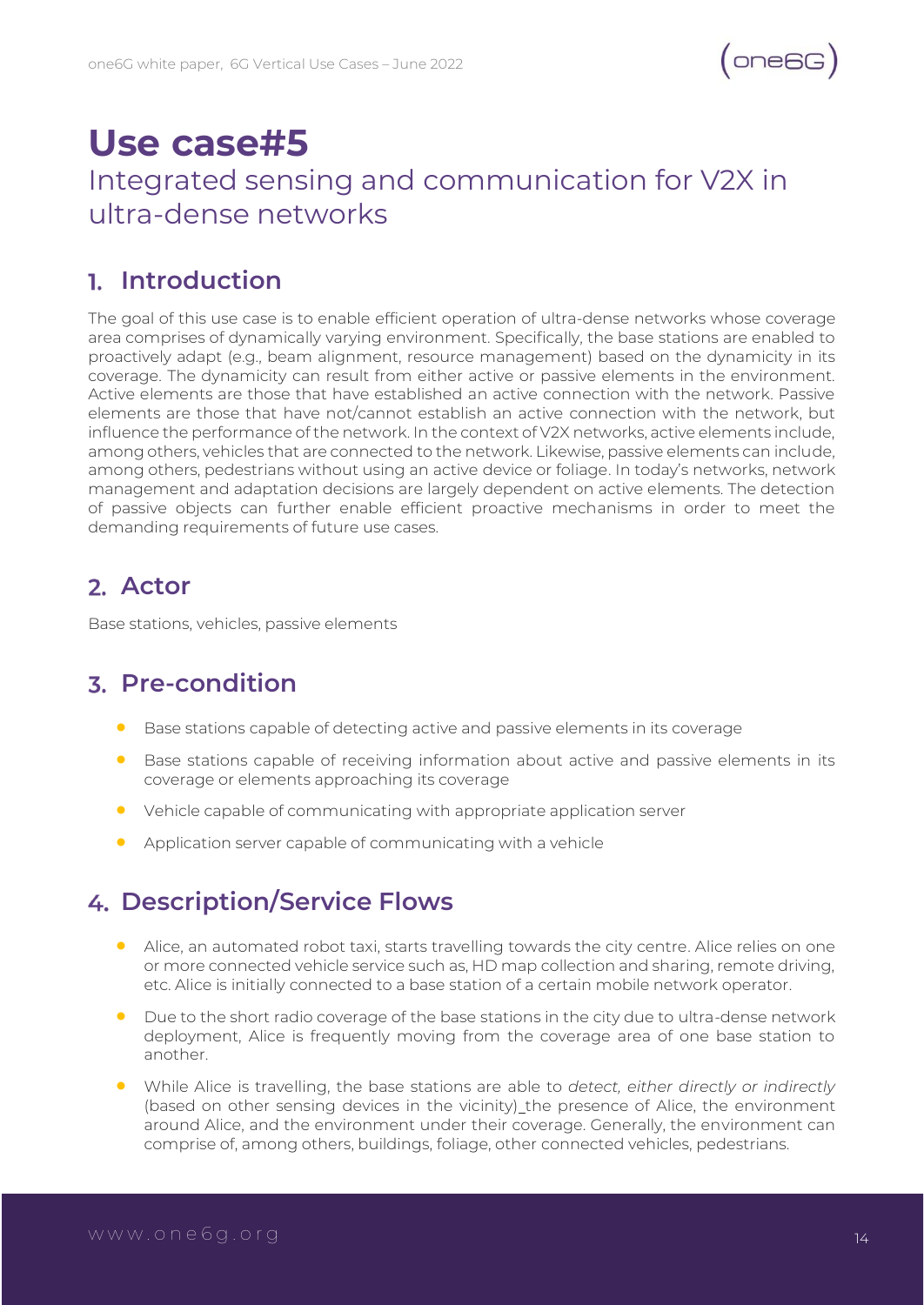

- The environment, even if mostly comprising of passive elements, such as, for example, parked vehicles, road work related activities, can have a significant influence on the radio environment and hence affect the wireless network performance for Alice.
- The base stations, by detecting the dynamicity in the environment due to passive and active elements, can initiate/trigger adaptation mechanisms such as beam alignment to support the stringent requirements of Alice's use cases.

#### **Post-condition**

- The base stations is aware of active and passive elements in its coverage area.
- Base stations is able to perform adaptations based on the presence of active and passive objects in its coverage area

#### **Potential service requirements**

From service point of view, the requirements are as follows:

• It should be possible for sensing capable devices to exchange sensing information with each other

From performance metrics point of view, the requirements are as follows:

- **•** Communication requirements:
	- Latency
	- Throughput
	- Reliability
- **•** Sensing requirements:
	- Range resolution: If range resolution is 'x' (m), this means that the sensing system should distinguish between elements that are 'x' (m) apart.
	- Velocity resolution: If velocity resolution is 'x' (m/s), this means that the sensing system should distinguish between elements with velocity difference of 'x' (m/s).
	- Maximum range: Maximum detection range (or distance) of the sensing system.
	- Maximum and minimum velocity: The sensing system needs to be able to detect elements moving with a certain maximum and minimum velocity.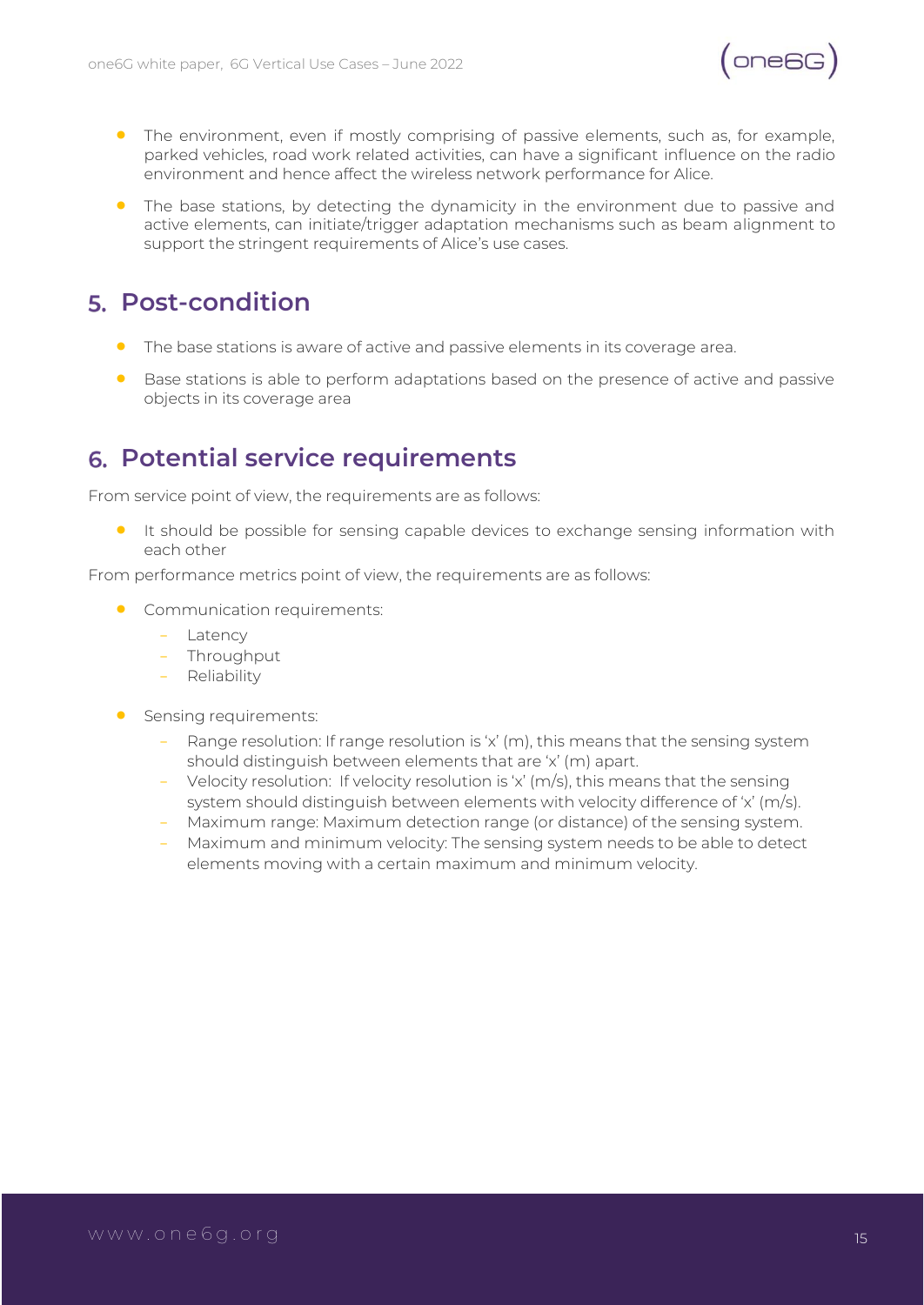### <span id="page-15-0"></span>**Use case#6** Integrated sensing and communication for V2V communication

#### **Introduction**

The goal of this use case is to enable an automated vehicle to maintain a direct communication link with a desired vehicle in its vicinity. Since vehicular networks are inherently dynamic in nature, maintaining such a direct communication link requires up-to-date knowledge of the surrounding environment at all times. The surrounding environment may comprise of different kinds of objects such as other vehicles, pedestrians, building, etc. Each of these objects may have different communication capabilities. The capabilities of the objects could range from being able to communicate with the automated vehicle using the same technology, to not being able to communicate at all. Today's vehicular networks largely rely on periodic broadcasts of awareness messages from other vehicles in order to perceive the environment. Additionally, certain vehicle manufacturers offer proprietary services to share sensor information with other vehicles provided they belong to the same manufacturer. Considering that the vehicular environment comprises of objects with diverse communication capabilities and possibly uncertain network coverage, being aware of surrounding objects at all times may not be possible by purely relying on message exchanges. Sensing the environment and detecting different kinds of objects in the vicinity, despite the diverse vehicular communication scenarios, may enable an automated vehicle to become aware of its environment. Based on such environment perception, an automated vehicle could efficiently adapt in order to maintain the direct communication link with the desired vehicle by triggering appropriate mechanisms (such as transmit power control and beam alignment).

#### **Actor**

An automated vehicle, a desired vehicle to establish direct communication link in the vicinity of automated vehicle, other objects in the vicinity

#### **Pre-condition**

- An automated vehicle capable of detecting objects in its vicinity
- An automated vehicle capable of establishing a direct communication link with a desired vehicle

#### **Description/Service Flows**

The following description/service flow is based on considering a sensor sharing use case as an example.

- Alice, an automated robot taxi, starts its journey on a highway.
- Alice wishes to receive sensor information from another vehicle driving ahead of it in a different lane.
- Alice establishes a direct communication link with this desired vehicle.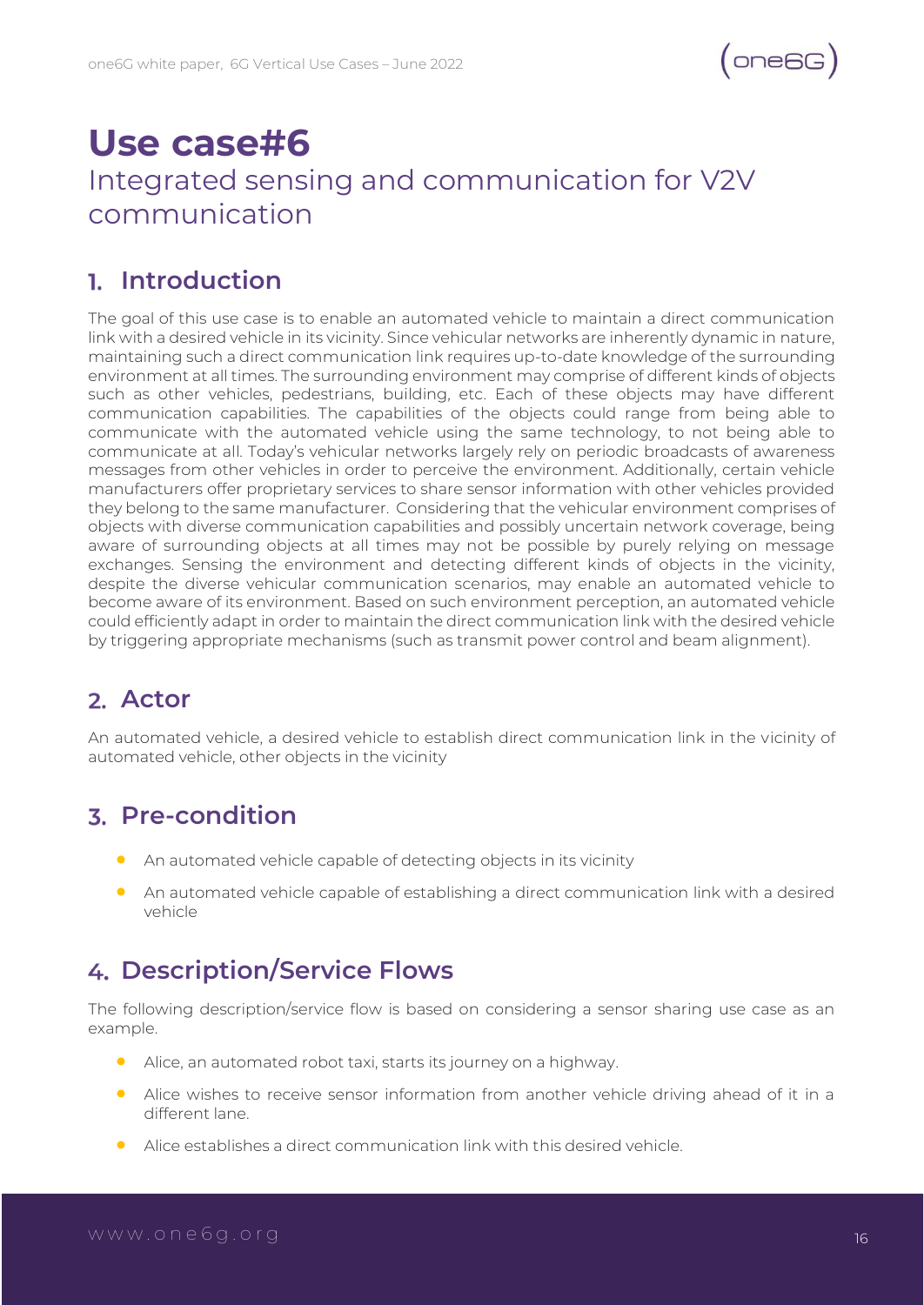

- After sharing sensor information for a certain duration, Alice detects a van approaching which could potentially block the direct communication link it has established.
- Alice has not established any communication link with the approaching van.
- Based on the detected vehicle, Alice proactively initiates to change its communication mode (communication via network) to avoid the impact of blocked direct communication link.

#### **Post-condition**

- Alice has managed to continue to share the sensor information despite dynamicity in the environment.
- Alice was able to precisely detect the vehicles (e.g., position, speed, direction, etc) without an active connection.
- The communication link between Alice and the desired vehicle could fulfill the necessary communication requirements for sharing sensor information.

#### **Potential service requirements**

From service point of view, the requirements are as follows:

- It should be possible for vehicles to precisely detect other vehicles in the vicinity.
- It should be possible for vehicles to instantaneously communicate and coordinate their behaviour based on changes in the environment.

From performance metrics point of view, the requirements are as follows:

- Communication requirements:
	- Latency
	- Throughput
	- Reliability
- Detection/Sensing requirements:
	- Range resolution: If range resolution is 'x' (m), this means that the sensing system should distinguish between elements that are 'x' (m) apart.
	- Velocity resolution: If velocity resolution is 'x' (m/s), this means that the sensing system should distinguish between elements with velocity difference of 'x' (m/s).
	- Maximum range: Maximum detection range (or distance) of the sensing system.
	- Maximum and minimum velocity: The sensing system needs to be able to detect elements moving with a certain maximum and minimum velocity.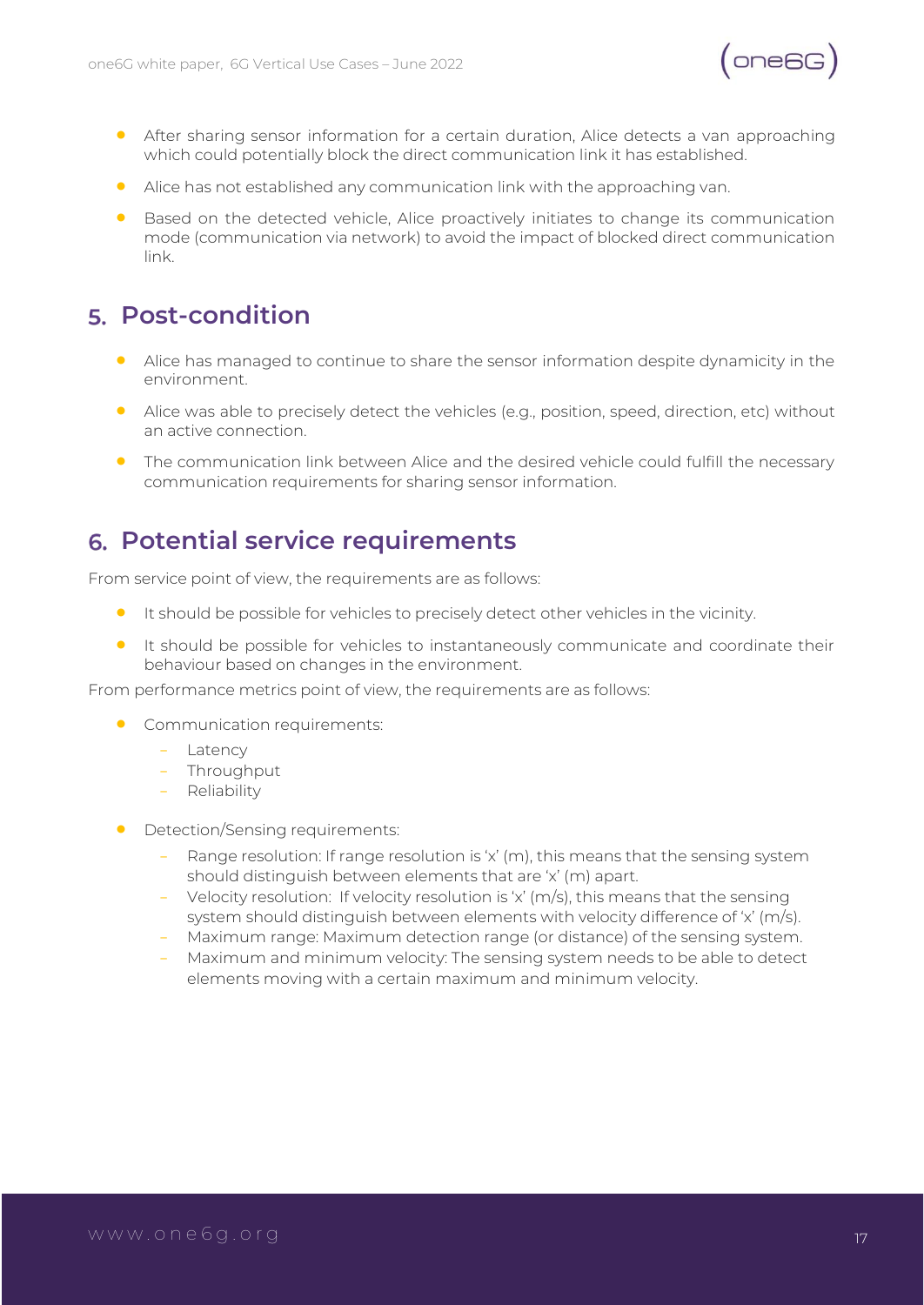### **Use case#7**

### <span id="page-17-0"></span>Ultra-high reliability support with tighter integration between mobile communication network and application layer

#### **Introduction**

Mobile networks have experienced a constant evolution and an enormous transformation from analog voice calls to modern high-speed broadband services to support millions of applications. 5G set the foundation to realize a variety of use cases based on enhanced mobile broadband (eMBB), ultra-reliable low latency communication (URLLC), and massive machine type communication (mMTC). The URLLC is one of the key pillars of the 5G system and it will continue to influence the future 6G network.

But the current 5G reliability mechanisms are largely influenced by previous generation technologies such as 4G, inheriting some limitations such as failures of the application layer are supposed to be handled by the application layer, as anything outside the mobile network domain is considered as out of the scope of the 5G system. Therefore, 5G is not well prepared for the rapid development of emerging technologies e.g., cyber-physical fusion, eHealth and haptic communication with human sense, where application-network interaction is critical for providing ultra-high reliability. To meet the reliability requirements from emerging services, it relies on redundant paths as possible with Multi-path TCP or IEEE Frame Replication and Elimination, but the communication session will be dropped if the application server fails, e.g., due to power outages. In this case, the reliability mechanism defined by 5G is also not helpful in maintaining the sessions if the application server fails. In general, if the application server fails, the communication session will be re-established with the redundant application server. But even with this approach, it is still not sufficient, because the ongoing session has to be dropped first and then a new session is to be established with a redundant application server. Therefore, a robust reliability mechanism is required for handling with the application server failure with much more coordination between the network and the application. For example, cellular network must have application-level knowledge and seamlessly route traffic to the redundant application servers if the active application server fails.

#### **Actor**

Mobile subscribers, Mobile Network Operator (MNO), 3<sup>rd</sup> party service provider

#### **Pre-condition**

An MNO network exposes an API for the application coordination information, e.g., for detecting the failure of application server, for exchange of reliability information, etc.

A mobile subscriber has a subscription for connectivity service with a MNO.

A mobile subscriber has a subscription with the 3rd party service provider for the service which requires ultra-high reliability (e.g., remote healthcare service provider with AR/VR eyeglass).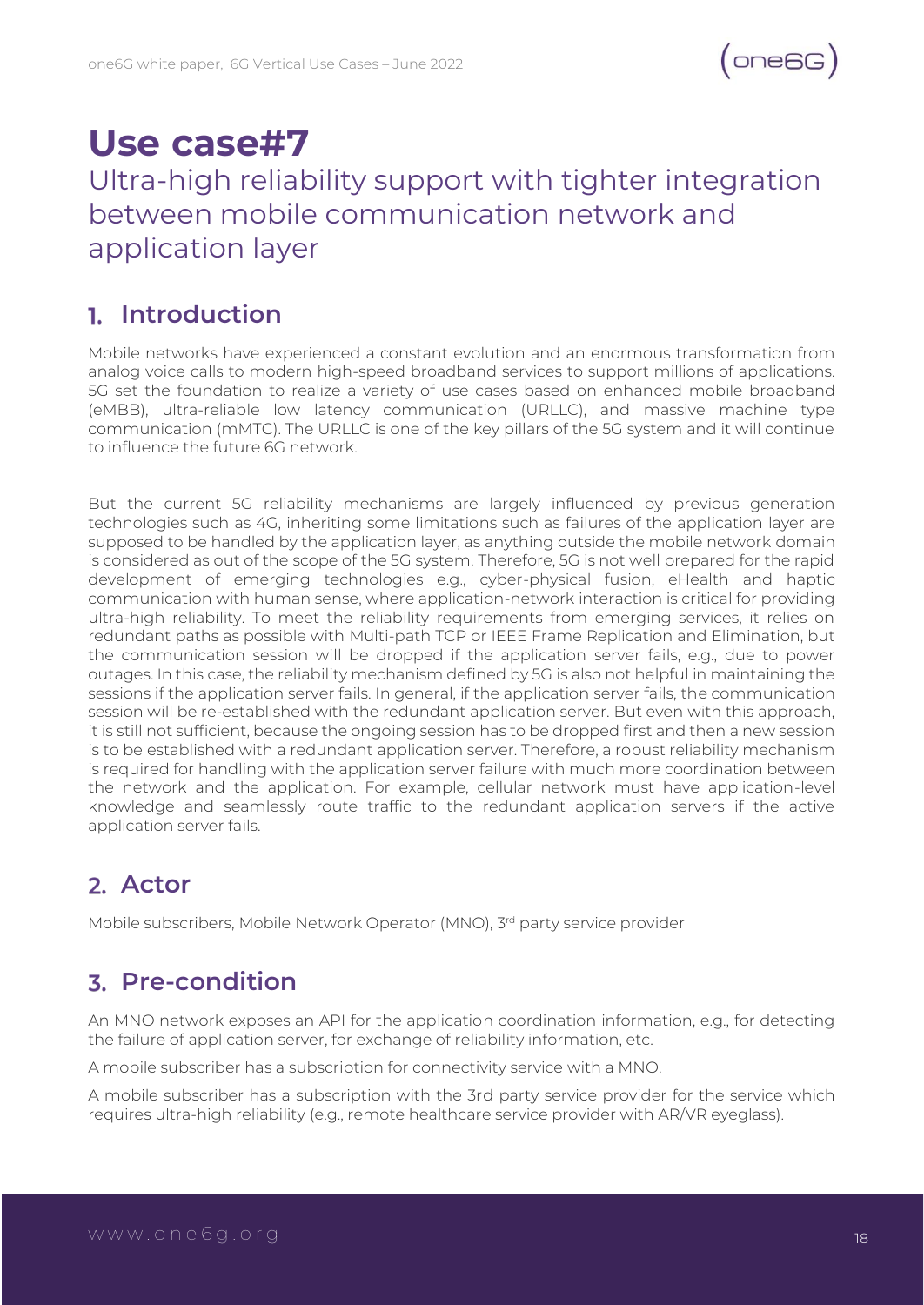$(ones)$ 

#### **Description/Service Flows**

The 3rd party service provider requests the MNO to ensure ultra-high reliability connectivity between the mobile subscriber and the application server owned by the 3rd party service provider. The 3rd party service provider has several application servers to provide the same service to the mobile subscriber. The MNO is aware of those redundant application servers.

When the mobile subscriber starts using the service provided by the 3rd party service provider, MNO provides a connectivity service to the mobile subscriber communicating with the application server owned by the 3rd party service provider based on the agreed ultra-reliability requirements with the 3rd party service provider.

Due to an unexpected event or power outage, the application server that the subscriber has a connection with is down. Due to ultra-high reliability requirement, the network of the MNO is able to detect that the application server is down. Instead of tearing down the existing connectivity session and then establishing a new connectivity session with another application server providing the same service, the network immediately and seamlessly routes traffic to its redundant application server in a different location.

#### **Post-condition**

A mobile subscriber enjoys the service with higher reliability and increase the URLLC QoE.

#### **Potential service requirements**

It shall be possible that an MNO provide ultra-high reliability mechanism based on the application server availability.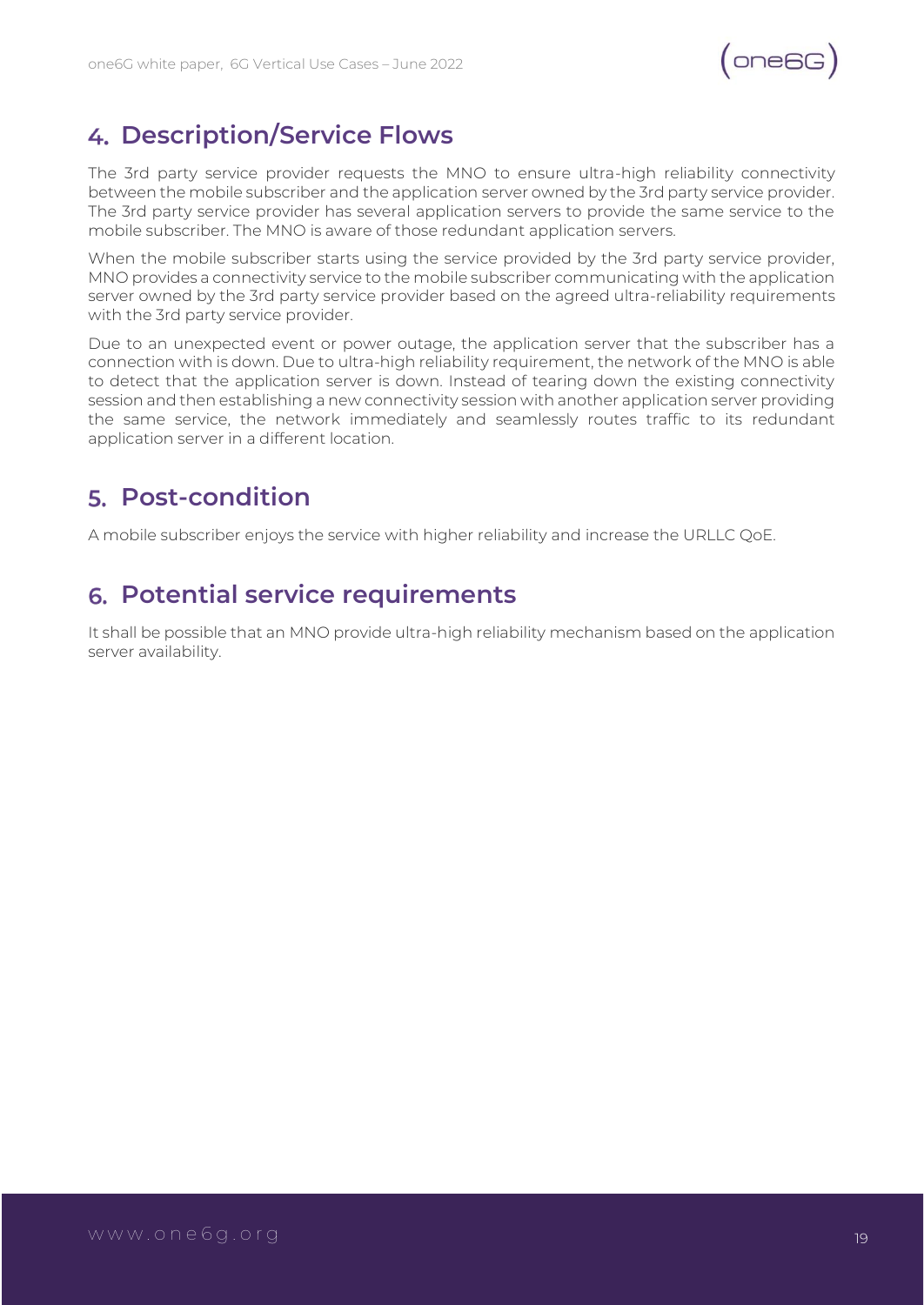### **Use case#8**

#### <span id="page-19-0"></span>Integrated sensing and communication (ISAC) for motion control in dynamic factory environments

#### **Introduction**

A motion control system consists of a motion controller that periodically sends information to one or more actuators which act on one or more processes (e.g., movement or rotation of a certain component). At the same time, sensors determine the current state of the processes (e.g., current position and/or rotation of one or multiple components) and return it back to the motion controller [3]. In the literature it is called control-to-device [4]. In general, the use case described below is also applicable for control-to-control if the mobile robot or AGV runs an own local control unit.

In dynamic factory scenarios (e.g., with autonomous/automated devices), the information sent to the actuators need to take in to account the current environment with respective to all objects/devices/components in proximity in order to ensure safe and efficient operation. In today's factories the critical machines are encapsulated, and robots are placed within cages in order to guarantee that no human is in danger even if the control of machines fails. Other technologies for human-machine cooperation (Cobot) use sensitive robot skins to stop operation if robot touches humans [5] or robot controls are given/taken back by humans for better operation in certain scenarios such as to meet some urgent unexpected demands. Both such mechanisms require high effort and limits flexibility to be added to the industrial solution. This information is more enhanced when compared to the current state of the processes.

Motion control systems require deterministic low-latency secure and high reliable cyclic communication of data with packet size of 50 bytes to enable fast and precise movements of components. Integration of the sensing function with the communication solution enables new cost-efficient solution to increase flexibility and easy cooperation of humans and robots.

#### **Actor**

Motion controllers, actuators, processes

#### **Pre-condition**

- Motion controller equipped with ISAC capability
	- Motion controller capable of sending information to the actuators
	- Motion controller capable of sensing the environment e.g., proximity of obstacles or humans or objects of interest
- **•** Actuator capable of decoding ISAC signal

#### **Description/Service Flows**

The motion controller triggers the communication system to sends an ISAC signal to actuator(s) over the wireless link. The ISAC signal contains the necessary information to the connected devices like actuators or sensors and triggers updates of the processes (e.g., movement/rotation of a certain component). At the same time, the echoes of ISAC signal can be decoded by the ISAC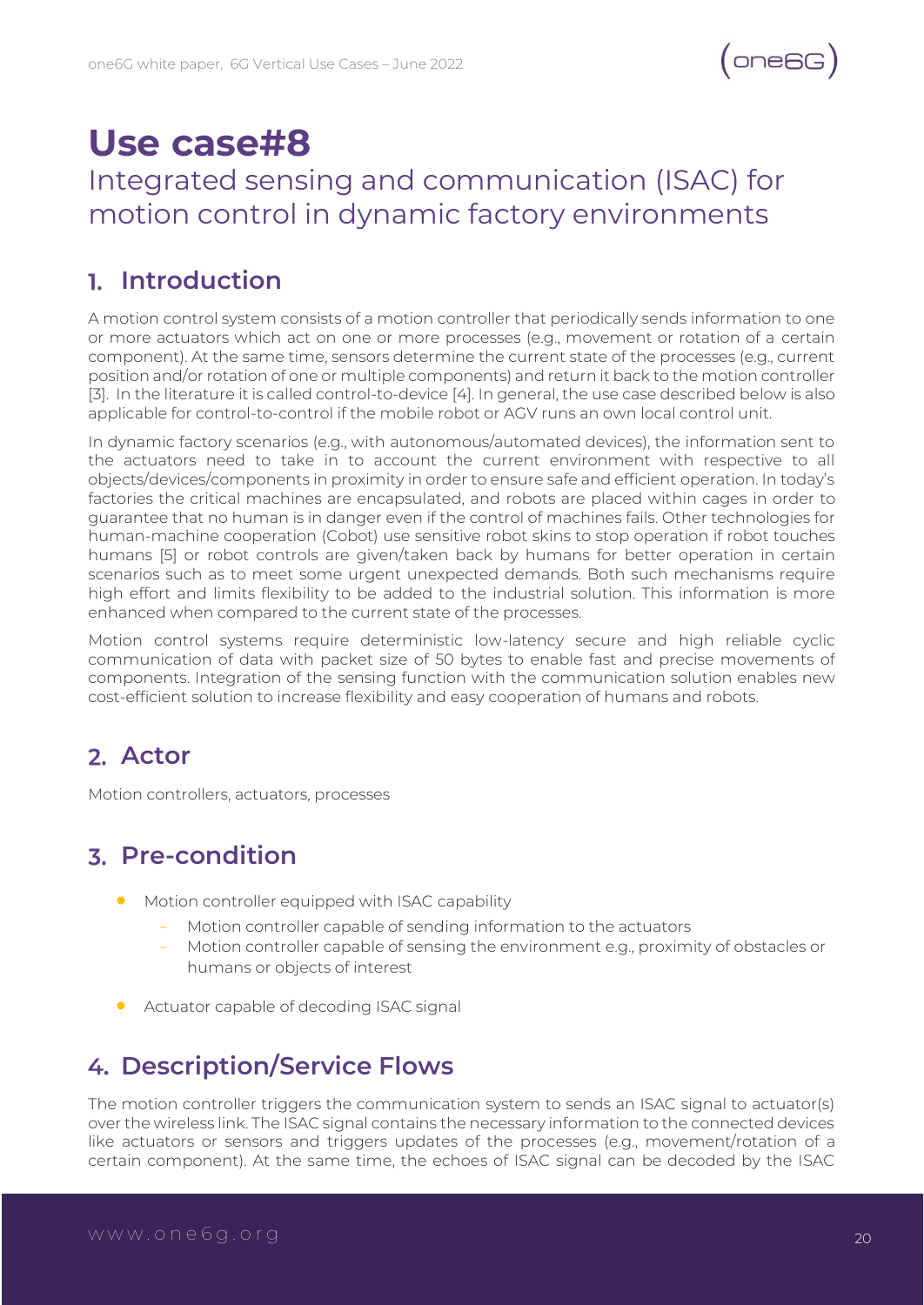

subsystem integrated in the motion controller(s) to sense the environment to determine the next set of actions.

#### **Post-condition**

Cyclic communication service with the desired cycle time is established between motion controller and processes in dynamic environments.

#### **Potential service requirements**

*Communication requirements:* Latency and Throughput for communication and sensing data, Reliability for each service, sensing and communication bandwidth, waveform, antenna specification (size, beam characteristics), beamforming performance,

*Sensing requirements:* precise location of the objects, time for full scan, response time, identification of the shape of the objects, accuracy of the scanning, data processing capability for sensing processing, local or remote or distributed processing of sensing data in the 6G network.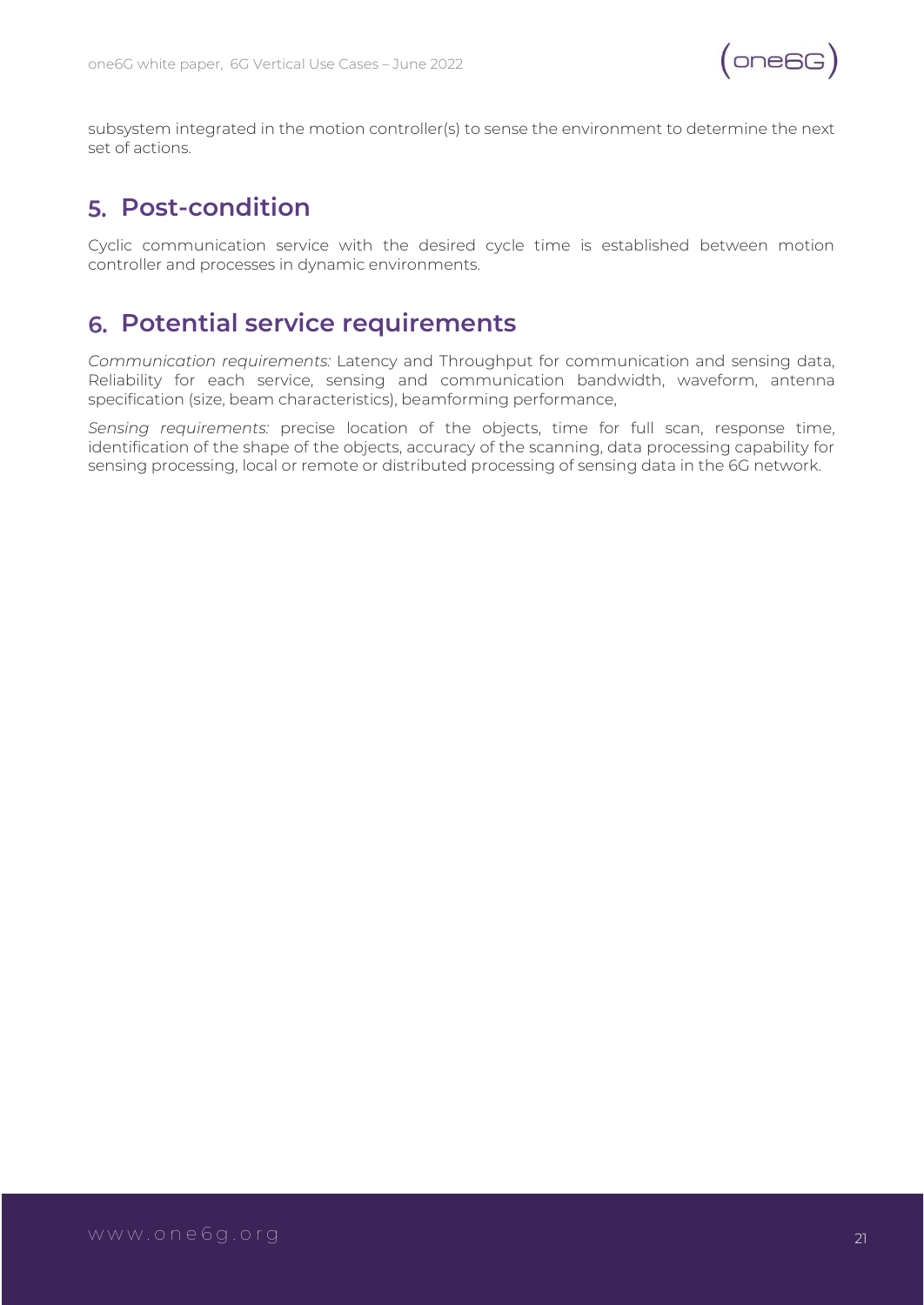### **Use case#9**

#### <span id="page-21-0"></span>Integrated sensing and communication for cooperative carrying of unknown objects by mobile robots

#### **Introduction**

*Cooperative carrying* refers to a set of mobile robots cooperating with another to transfer objects e.g. metal frames, parcels, from one place to another in factories as described also in [3]. Depending on the object characteristics, e.g., fragility, texture, etc., and number of mobile robots, the *level of cooperation* may vary. The *level of cooperation* indicates the requirements in terms of coordination between the mobile robots. For example, a rigid, fragile, and heavy object requires more precise coordination among the mobile robots compared to a soft elastic object. Additionally, factories comprise of several different kinds of objects with varying characteristics that needs to be appropriately identified in order to determine the *level of cooperation*. Depending on the material of the object ISAC enables also to detect what is inside and can further adopt the details of cooperation.

#### **Actor**

Motion robots

#### **Pre-condition**

- Pre-determine the number of mobile robots and capabilities involved in cooperative carrying
- Mobile robots equipped with ISAC capability
	- Mobile robots capable of transmitting information via ISAC signal to other mobile robots
	- Mobile robots capable of decoding ISAC signal
	- Mobile robots capable of sensing the environment based on ISAC signals
	- Mobile robots capable to exchange sensing and control data with remote processing units

#### **Description/Service Flows**

The mobile robots start by first identifying the characteristics of the objects. This is based on relying on sensing capability of ISAC system. Based on the identified characteristics, the mobile robots establish a communication with other robots in their proximity. Each step of a communication involves each mobile robot transmitting an ISAC signal to share coordination information and at the same time "sensing" the status of the ongoing task e.g., stability, orientation of the object and the environment to enable efficient coordination. Sensing of the environment will also enable faster transportation even if humans are crossing the path. The speed for transportation depends also on the response time for identifying objects and humans.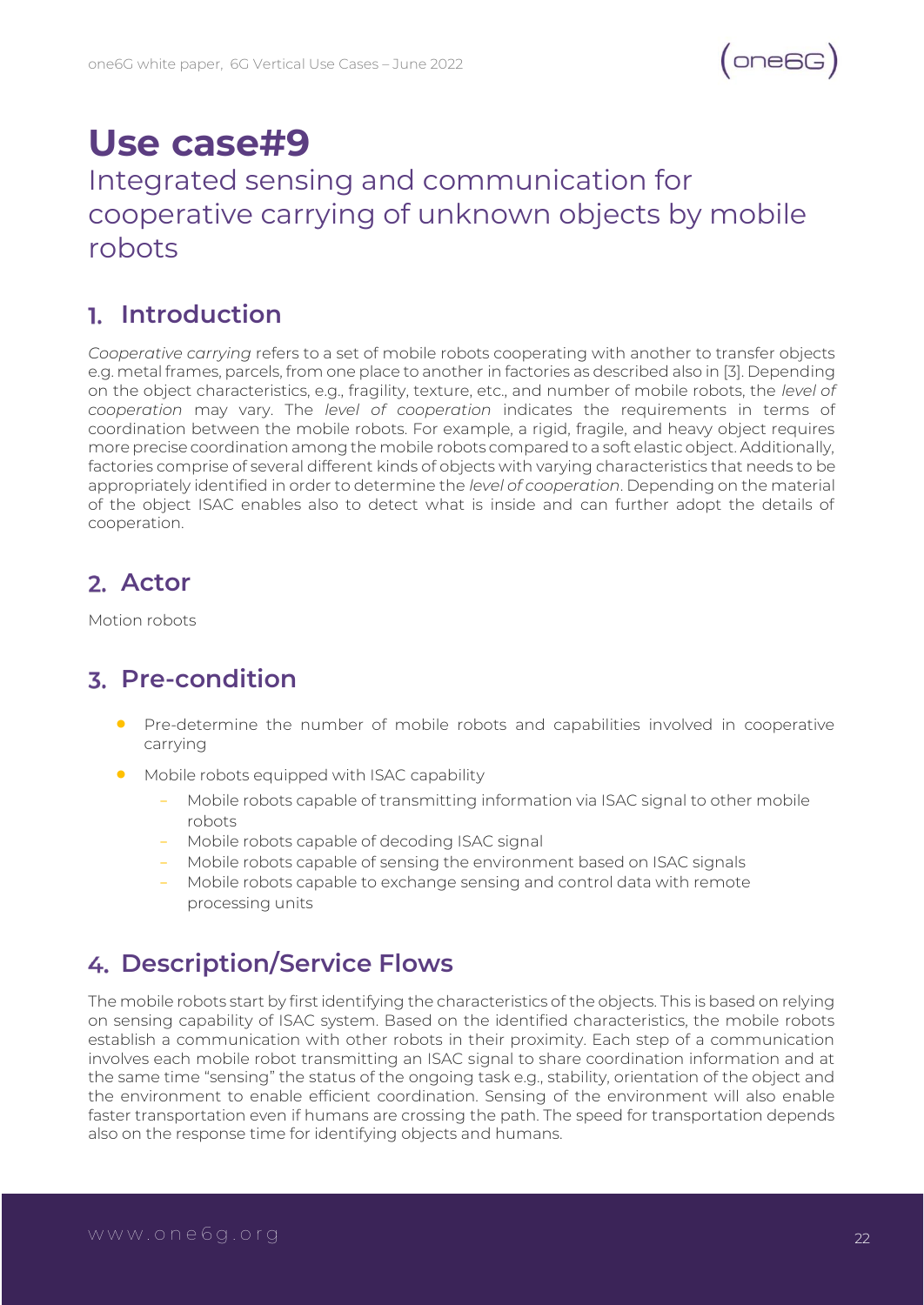

The sensing capability of the robot may reduce the need for expensive sensors at the gripper. THz sensing will extend it further to analyse the type of the materials carried by the robot by nondestructive sensing. Type not only in terms of shape and size of the objects, but also characteristics such as fragility, texture, etc. Thus, sensing capability could be applied at multiple levels (i.e., detecting objects types that are being carried, and status of ongoing carrying task) of robots based cooperative carrying operation.

#### **Post-condition**

Successful (damage-free) transportation of objects within factories.

#### **Potential service requirements**

*Communication requirements:* Latency and Throughput for communication and sensing data, Reliability for each service, sensing and communication bandwidth, waveform, antenna specification (size, beam characteristics), beamforming performance,

*Sensing requirements:* accuracy, update frequency, imaging quality, precise location of the objects, time for full scan, response time, identification of the shape of the objects, accuracy of the scanning, data processing capability for sensing processing, local or remote or distributed processing of sensing data in the 6G network.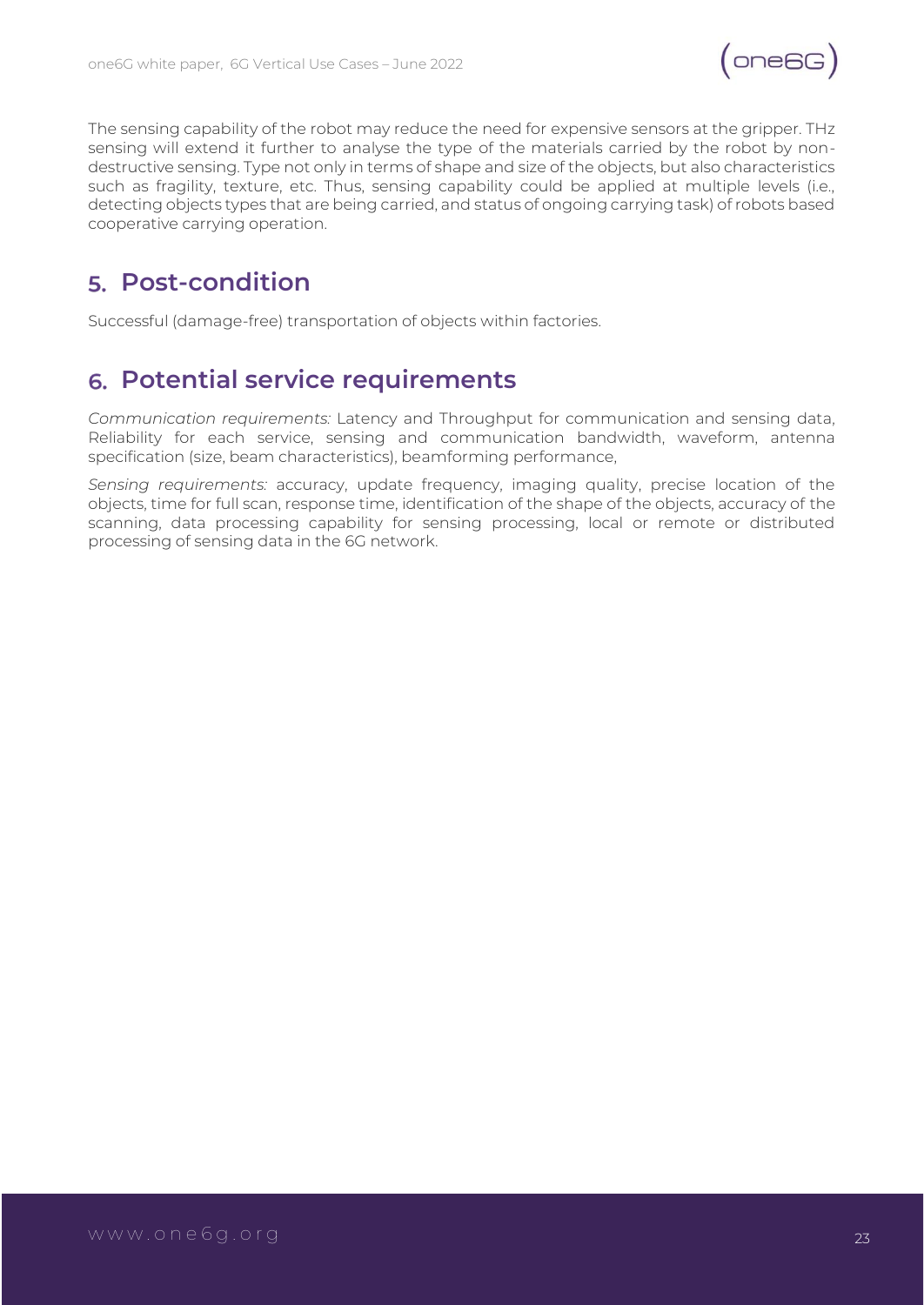### <span id="page-23-0"></span>**Use case#10** Mobile network resilience against solar superstorms

#### **Introduction**

Solar superstorms or Coronal Mass Ejection (CME) with Geomagnetically Induced Currents (GIC) are natural phenomena that historically have disrupted telecom, power network grids and railroad infrastructures on the Earth. A recent paper is addressing the topic related to the Internet [6]. It is arguing that solar superstorms can potentially cause large-scale Internet outages covering the entire globe and lasting several months. Is mobile network resilience and especially 6G resilience against solar superstorms a relevant topic to address by One6G? The topic has been raised by the managing editor of 6GWorld [7].

The most powerful CME/GIC known from history was on September 1-2, 1859 and is called the Carrington Event [8]. It knocked out telegraph networks all over Europe and North America. On May 13-15, 1921, the most powerful CME/GIC in the 20th century – also known as the New York Railroad Storm [9] – had global impacts on radio propagation and large geoelectric fields (~10 V/km) knocked out and caused fire in telegraph and telephone networks in Europe and North America [10]. On Mars 13, 1989 the power grid in Quebec, Canada, was knocked out for 12 hours [11], and related systems in Northern America were seriously impacted by a solar storm that was magnitude less powerful than the former ones. In July 2012 a solar storm at the magnitude of the Carrington Event missed the Earth by 9 days [12]. Solar superstorms with severe impact on the Earth are rare but will eventually occur again [13].

National authorities are considering solar super storms as risks related to electric power grids, aviation and any business relying on positioning and timing by global navigation satellite systems (GNSS) [14]. Satellite systems might be severe disrupted, which may have immediate impact on financial transactions, ICT systems and telecommunication networks that rely on GNSS time synchronization. The Norwegian National Security Board considers solar storms as medium risks, but with high uncertainties with respect to impacts [15].

There has not been any solar superstorm after the Internet and mobile networks became vital for the entire economy and social life. These networks are mission critical for all kinds of social and economic interactions. All kinds of data, including money, personal information, and legal contracts are virtualized, processed and stored in network connected computer systems. Coming networks will rely on virtualized infrastructures and new customer services will be enabled by mobile edge computing. What will happen to these computer systems, services, and data when the next CME and GIC occurs?

#### **Actor**

Mobile subscribers, Mobile Network Operator (MNO), 3<sup>rd</sup> party service provider, and the entire civil society may be affected by solar superstorms.

#### **Pre-condition**

Mobile network resilience against solar storms will require

- Understanding of potential impact on mobile networks and services
- Ability to monitor solar wind activities and forecast events of CMEs and GICs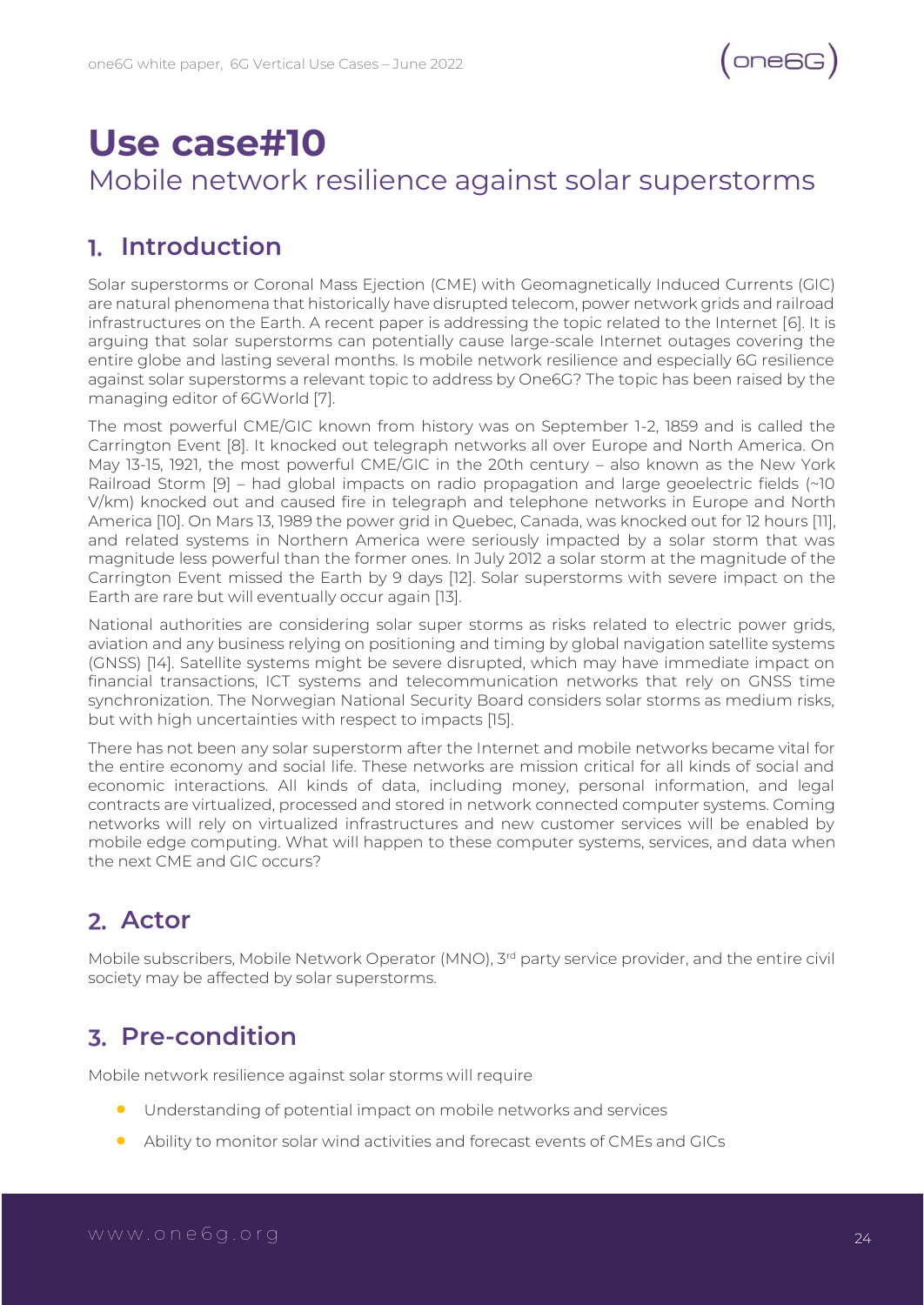

- Ability to disconnect electro-magnetic network components from power-grids
- Ability to deploy infrastructure in environments that are not affected of geomagnetic induced currents
- Deployment of technologies that are resilient against massive geomagnetic induced currents, e.g. optical technologies as substitute of electro-magnetic technologies
- Secured storage of data
- **•** Secured storage of network spare parts

#### **Description/Service Flows**

- All inhabitants and mobile network subscribers should be educated in risks of and procedures to mitigate severe impact of service outage due to CME/GICs
- MNOs should offer a solar activity forecasting service e.g., something similar to the Northern Light Forecasting App Aurora Alerts [14].
- MNOs need to store and secure all network data, customer data and application data on GIC protected storage medium and locations.
- Spare part inventories of network equipment (RAN, VNFI, etc.) may be required to mitigate impacts of CME/GICs.

#### **Post-condition**

The mobile network should be in fully operation 1 hour after a massive solar storm (CME/GIC).

#### **Potential service requirements**

- Risk analyses of mobile network infrastructure (e.g., solar storm emulation tool and digital twin of mobile network to see the effect and help mitigating against it.)
- Revision of technologies with objective to obtain CME/GIC resilience
- Procedures to mitigate severe impacts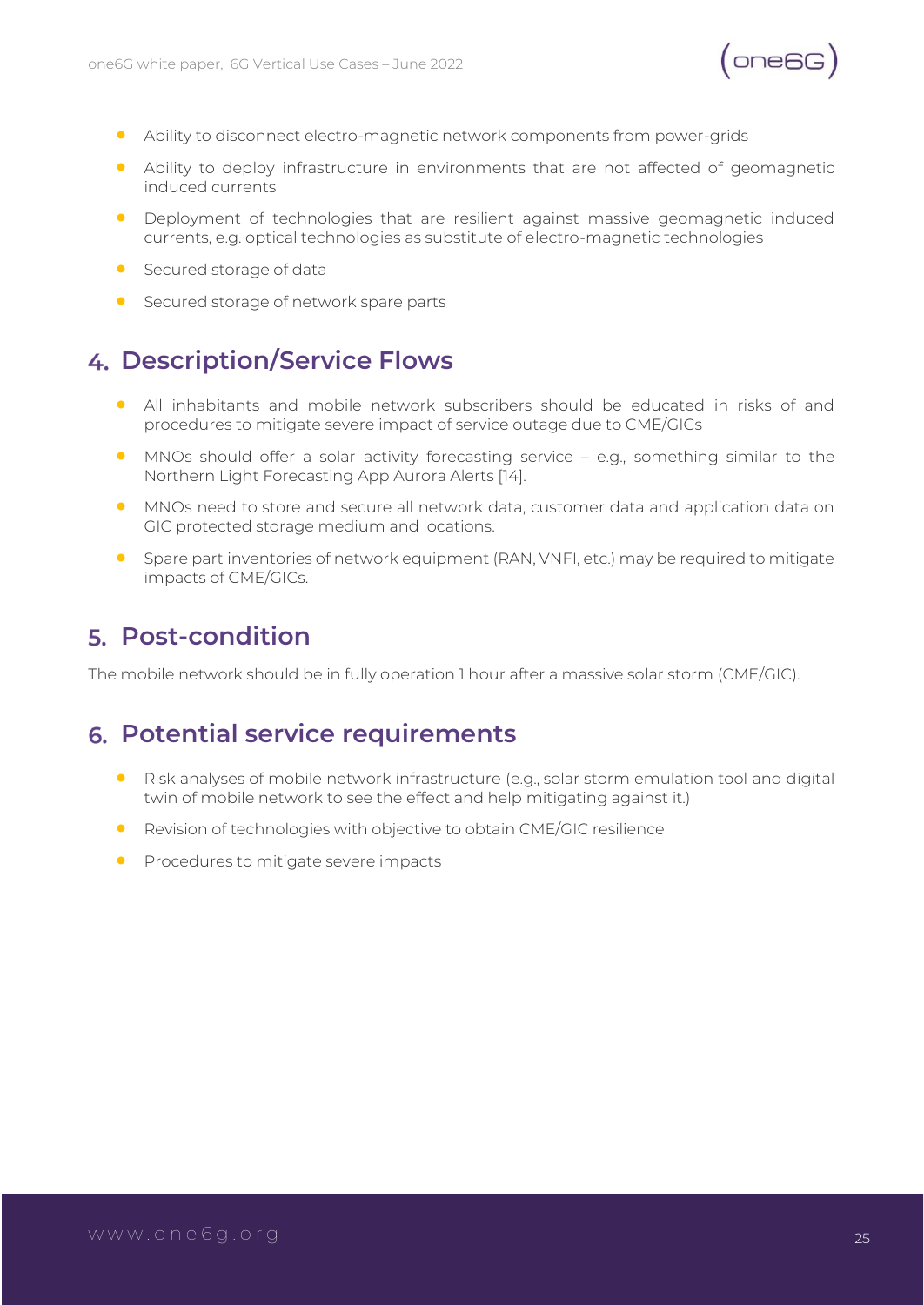### <span id="page-25-0"></span>**Use case#11** Geographical positioning and location sensing as mobile network service

#### **Introduction**

Everything happens and all things and organisms are located somewhere [16]. Hence, geographical positioning and location-based information on literally everything is of great value. Precise position is required for stationary as well as moving objects that are connected to networks, but also for objects and processes that are NOT connected to any network.

State of the art positioning techniques are based on fundamental localization principles. A radio receiver computes signal measurements with respect to a single or multiple reference transmitters with fixed and precisely known locations in a coordinate reference frame and calculates the position with a certain algorithm [17]. The receiver can be a wireless device with embedded software, or at network-based server.

Location Based Services (LBS) and positioning have been discussed as use cases for telecom in 5G [18, 19], and customers have expectations that mobile network operators in the future will enable precise geographical positioning services – for instance applied for autonomous vehicles. However, mobile networks are not fully utilized for precise positioning services. Mobile networks are applied for positioning of connected objects by deployment of network-based localization servers and calculation of signaling between base stations and the connected object. Such services are applied for localization of phones in emergency calls and for tracking of objects, but level of accuracy is low with hundreds of meters error margins.

Global Navigation Satellite Systems (GNSS) provide more precise positioning solutions than mobile networks. However, GNSS require complementary geodesy systems and networks for magnitude accuracy of geographical position below 10 meters. By connecting GNSS devices to terrestrial base stations with fixed positions, it is possible to calibrate exact position of devices down to centimeters. Standards for such terrestrial reference networks are defined by IAG – the International Association of Geodesy [20]. In Europe the standards are defined and managed by EUREF [21]. Terrestrial reference databases and networks are partly operated by national Mapping authorities, space centers and other public organizations, partly by private companies.

GNSS require special devices for geographical positioning and navigation. So called rover devices are required to obtain accuracy at centimeter level by correlation of data from complementary geodesy networks. Rovers are extensively used for planning, operation and maintenance of constructions and infrastructures. Rovers are applied for positioning of existing physical as well as virtual objects that are not connected to any networks.

Radar and Lidar are sensor systems used for positioning of objects that are not connected to networks. These are for instance used in vehicles for positioning of other objects and obstacles, but also for automatic mapping of surroundings – information that may be uploaded to and shared with network centric location servers. Together with other embedded sensor systems, connected vehicles may for instance share information of local road conditions like icy roads, fog etc. with other road-users.

Various indoor positioning (IPS) and location technologies can enable positioning accuracy with margins of error less from than 1 mm to several meters [22]. Computer assisted and image supported IPS are e.g. used for robot-assisted surgery where ultra-reliable navigation is required and augmented reality are applied for support. Such applications are enabled by Da Vinci Robotic systems from Intuitive [23] and navigation systems from Brainlab [24] and applied by St.Olavs Hospital/NorMIT in Norway [25] .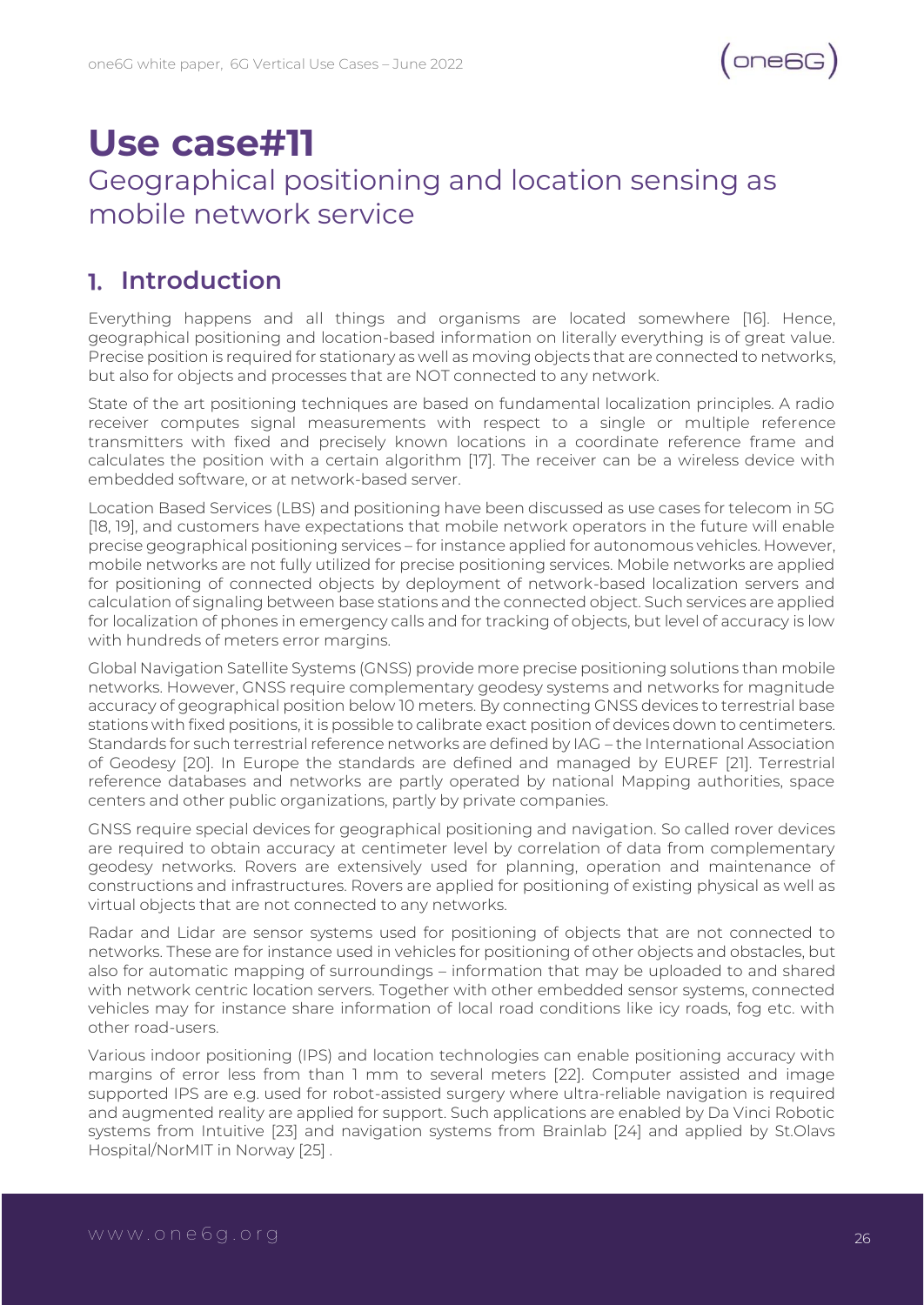

Mobile networks may eventually enable more precise positioning and localization services by

- Assisted and differential GNSS (DGNSS) which require implementation and operation of calibration and localization servers closer to the users in the mobile infrastructure. 3GPP LTE Release 15 and 16 do feature mobile network support to DGNSS positioning that may enable centimeter accuracy level by using the LTE Positioning Protocol (LPP) [26, 27].
- Utilizing mobile base stations as distributed MIMO radar systems enabled by cooperative passive coherent location (CPCL) as suggested by Thomä et al 2019 [28].
- Capturing, processing, and sharing of location-based information from CPCL and assisted and differential GNSS with numerous stakeholders.

#### **Actor**

The supply chain of positioning services are National mapping authorities, operators of Global Navigation Satellite Systems (GNSS), Providers of GNSS devices, Vendors of navigation services, and mobile network operators.

On the demand side precise positioning is required by consumers, primary industries, construction and transport industries, service providers, operators of infrastructures, as well as an increasing amount of manufacturing industries offering products with embedded tracking and remote operation features.

#### **Pre-condition**

The idea is to develop and monetize 6G as shared infrastructure for telecom, positioning and location-based-services, and radar-based applications. New opportunities may be enabled by so called Cooperative Passive Coherent Location as discussed in the paper by Reiner S. Thomä et al 2019 [28]. This may enable use of radio frequencies, radio signals and telecom infrastructure beyond traditional mobile telecommunication services.

#### **Description/Service Flows**

The basic idea is to develop 6G for more accurate as well as brand new positioning and locationbased services for connected objects, but also for objects and processes that are not connected to any network. Precise positioning is enabled by

- Mobile devices with embedded positioning software for calculation and presentation of positions of the actual object itself, or
- Mobile base stations with distributed MIMO antennas used as radar systems
- Network servers that are calculating positions of remote objects based on radio signals, reference coordinators and specific algorithms

Location-based information are captured from devices and radar systems, and hosted, processed, and shared via location-servers.

#### **Post-condition**

By combining sensing, positioning and GNSS, 6G will enable high-quality positioning services with cm-accuracy (longitude, latitude, altitude) both for objects connected to networks and objects and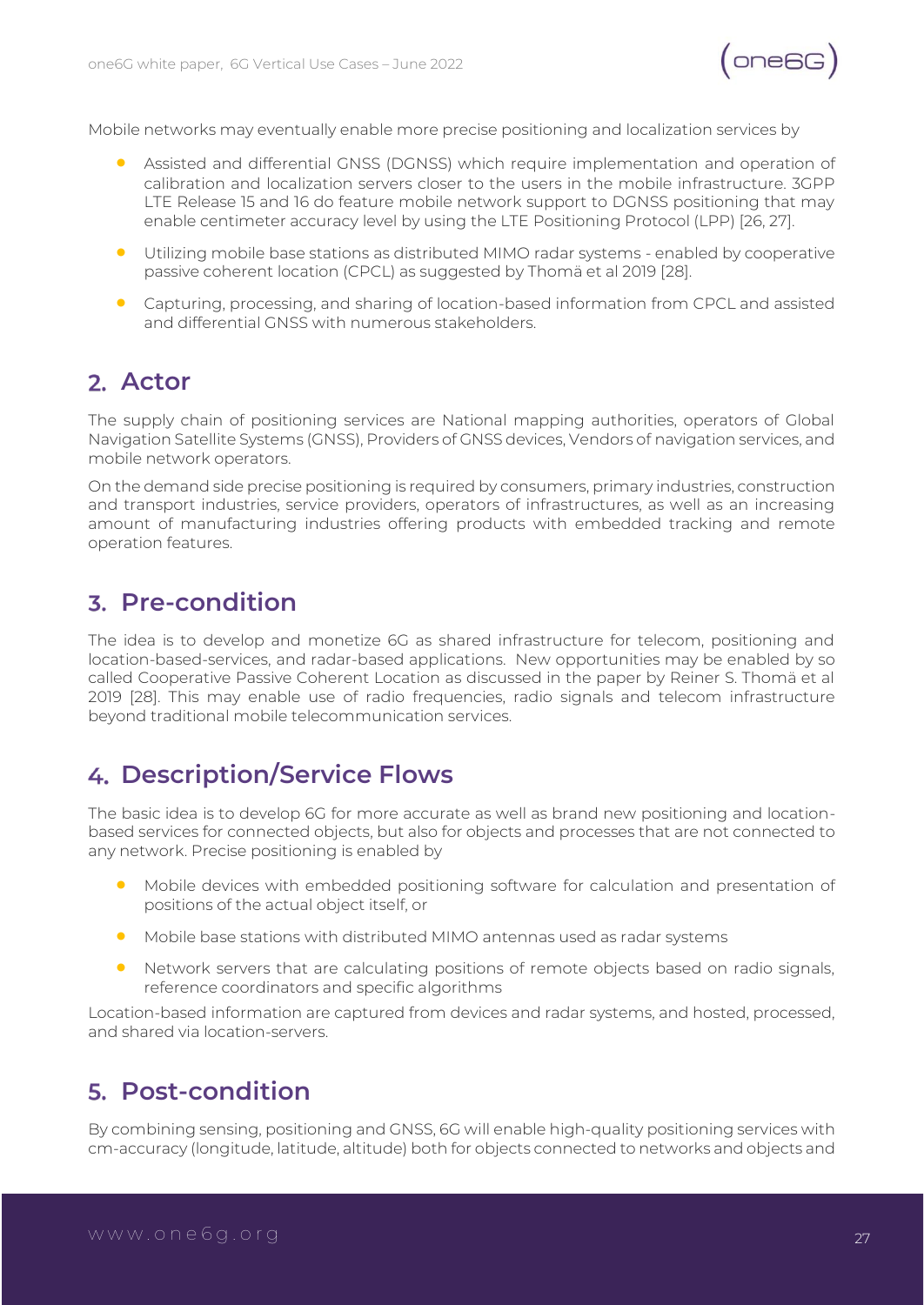

processes that are not connected to any network. In local areas 6G should enable accuracy of positioning below 1 cm. Ideally 6G should also provide a back-up solution for high quality GNSS based positioning services with cm accuracy.

#### **Potential service requirements**

- 6G networks should have native high accuracy (< 1 cm) positioning capabilities for indoor as well as outdoor environments
- Accuracy should ideally be obtained without usage of GNSS.
- 6G based positioning should be combined with remote sensing services.
- Especially for moving objects 6G should improve accuracy, reliability and efficiency of positioning, navigation and location-based services by improvements or substitutes of assisted and differential GNSS.
- Precise positioning and location-based services for moving objects and dynamic processes require ultra-reliable, low latency communications (URLLC) beyond what may be enabled by 5G. Radar and lidar type of positioning and location services require distributed data processing/edge computing and artificial intelligence (AI) capabilities beyond what may be enabled by massive Machine Type Communications (mMTC) in 5G.
- Distributed and local MIMO antennas supporting additional frequency bands will be required for sensing and more accurate positioning.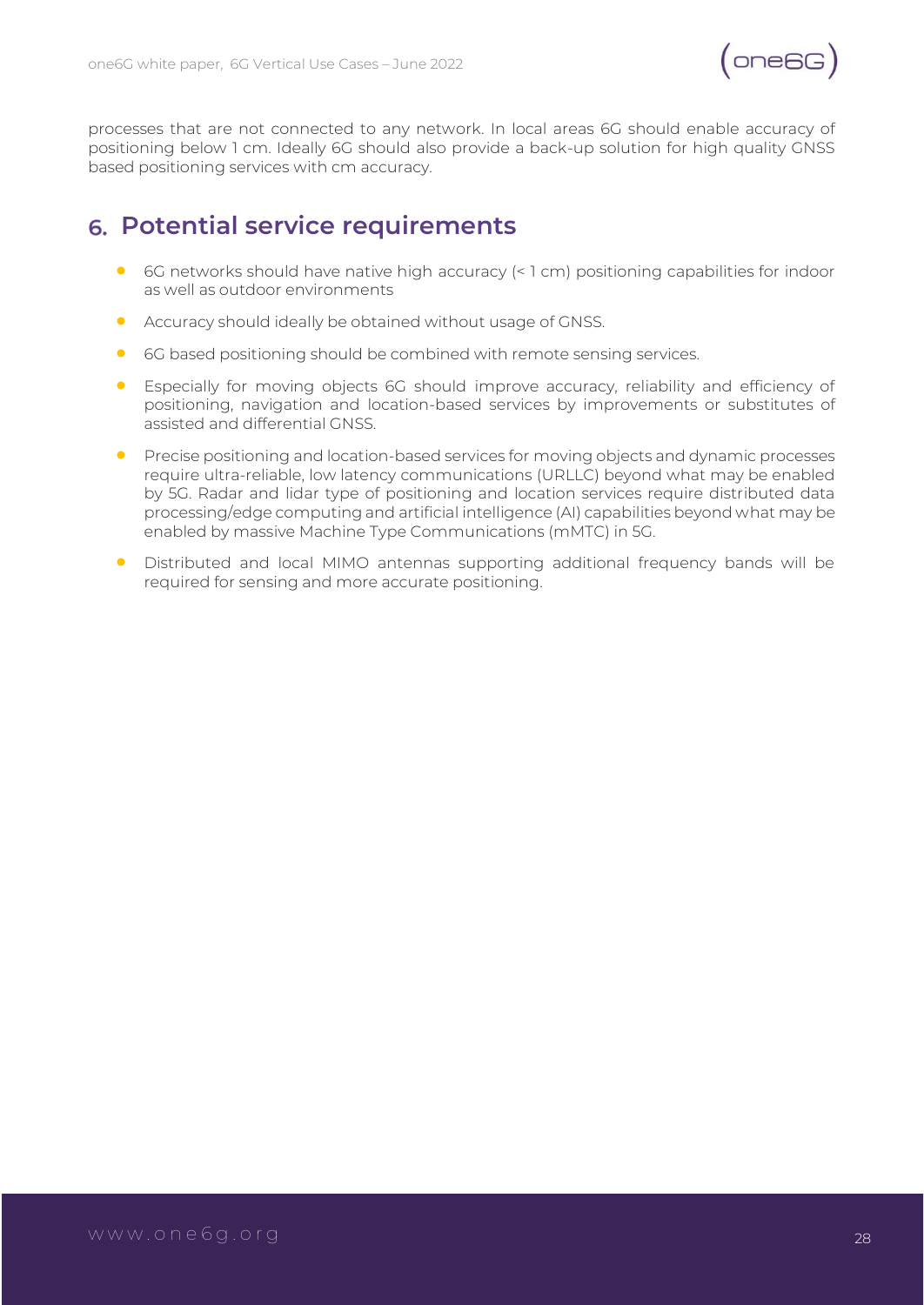### <span id="page-28-0"></span>**Use case#12** RF or Optical Wireless Communication Enhanced by Optical Sensing

#### **Introduction**

The Optical Wireless Communication (OWC) is an alternative to the widely used Radio Frequency (RF) based wireless communication. It utilize the infrared, visible light or ultraviolet range of the spectrum, which is normally categorized into the following types:

- Wireless access network primarily using light-emitting diodes (LEDs), which is often called LiFi
- Free-Space Optical (FSO) point-to-point LOS communication which is normally based on laser, super luminescent diode (SLD) or LED
- Image Sensor Communication (ISC), also known as Optical Camera Communication (OCC) which relies on the widely spreaded image sensors, LED lights and screens for achieving communication with low or moderate data rate
- The FSO or LiFi technologies using the visible light is often referred as Visible Light Communication

In comparison with the RF communication, the OWC offer the following major advantages:

- Almost unlimited (in the scale of hundreds of Terahertz) spectrum which is worldwide available
- There is no Electro-Magnetic Interference (EMI) to existing RF communication network and to EMI-sensitive applications
- Robust to jamming or eavesdropping attack due to easy signal isolation
- Can be easily integrated into the lighting system of buildings, streets, and vehicles, etc.
- High sensing and imaging resolution thanks to its wide bandwidth and sub-micrometer wavelength

There exists also the disadvantages of OWC comparing with RF communication:

- Difficult to mitigate non-line-of-sight (NLOS) condition
- The transmitting power is limited by eye protection, especially in the visible light band
- The commonly used intensity modulation with direct detection (IM/DD) in OWC has normally poorer performance as the coherent-detection commonly used in RF communication.
- Suffering from the Interference from natural or man-made light sources, e.g. the sun, lights, infrared radiation etc.

The OWC is particularly attractive to the application scenarios which are sensitive to EMI, for example:

• In the hospitals equipped with EMI-sensitive devices such as magnetic resonance imaging (MRI), Electrocardiogram (ECG), electroencephalogram (EEG), electromyography (EMG) and electro-oculogram (EOG)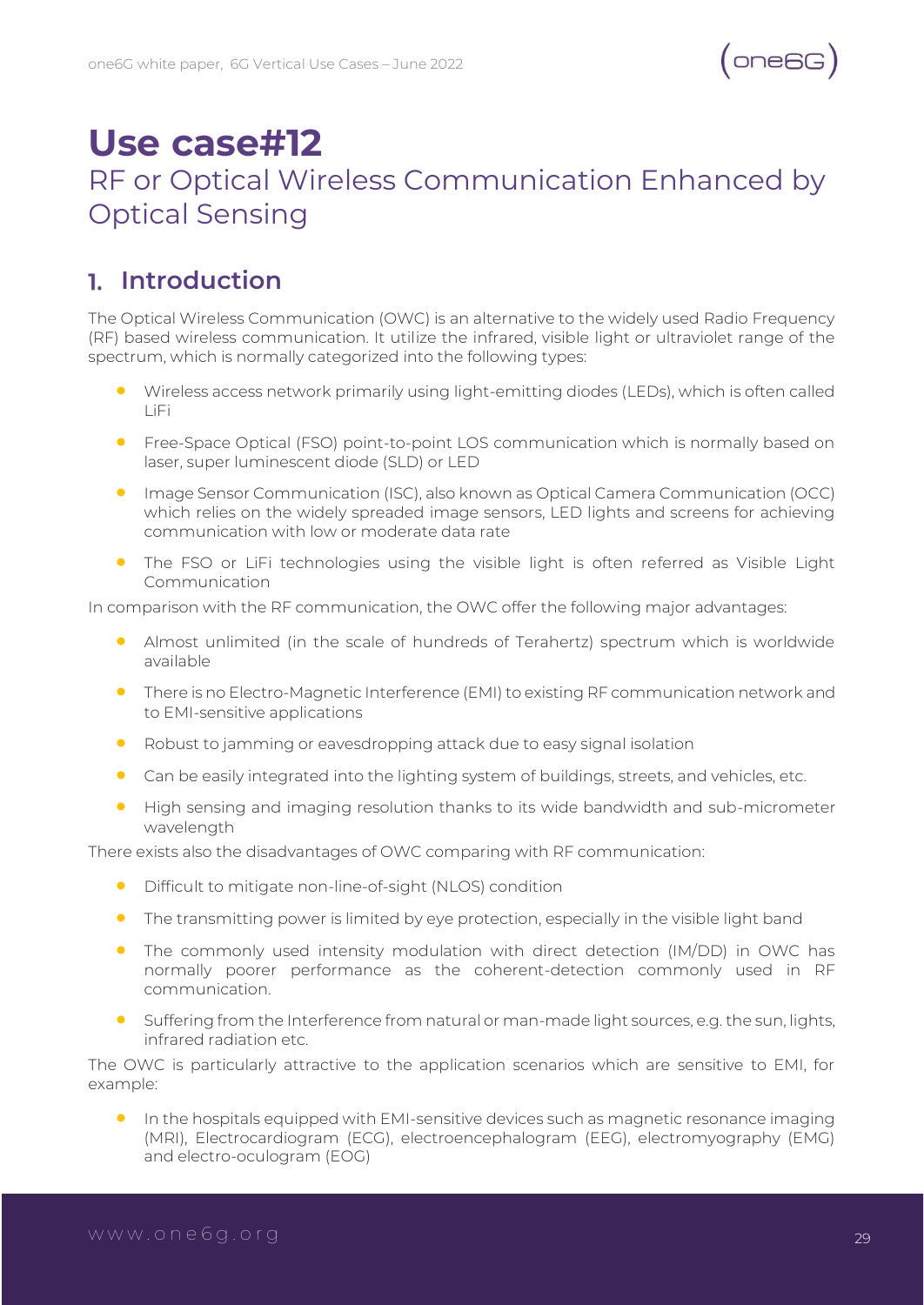

- Aircrafts in which the avionics should be protected from EMI
- Industrial environment which needs explosion-proof protection, such as oil refinery, chemical plants and nuclear plants
- Any scenario in which information security is highly critical

In this use case, it is proposed to make use of the high resolution sensing capability of the optical image sensor for enhancing the RF (Terahertz, mmWave, etc.) and optical high throughput wireless communication network. In this way, the precision and speed of beam search and tracking can be significantly improved, which can further enhance the reliability, capacity, and mobility of the wireless communication network.

#### **Actor**

- User Terminal (UT) which is hand-held or vehicular and can transmit optical signal carrying its ID and other assistance information. The UT is served with high throughput wireless connectivity via optical signal and/or RF signal in Terahertz or mmWave range.
- OW Sensor which can locate UT and detect the assistance information including its ID transmitted by UT.
- Access Point (AP) which server UT with high throughput wireless connectivity via optical and/or RF signals relying on beamforming for increasing channel gain and channel spatial reuse.
- Intelligent Reflection Surface (IRS) which is a fixed installed passive device which can improve the channel gain especially in NLOS condition by steering the reflected RF or OW wave into a desired direction.
- Access Network Central Unit (AN-CU) which controls the OW sensors, APs and IRSs and distributes the sensed information from OW sensor to the other two types of entities.
- Location Management Function (LMF) which manage the location information of UTs and share it to the relevant entities. The LMF could be in a core network connected to the AN-CU, or located in the AN-CU.

#### **Pre-condition**

A mobile network which is formed by AN-CU, OW sensors, APs, a core network and optionally IRSs is deployed to serve multiple mobile UTs. The AN-CU controls APs, OW Sensors and IRSs. The OW sensor could be an integrated part of AP or a separated device. An AP and an IRS demand the angular information of an UT to generate a beam to server that UT. The location and reference direction of AP and IRS should be known by LMF and AN-CU.

#### **Description/Service Flows**

- The UT transmits the assistance information including it's ID using an OW Tx (e.g. LED).
- The assistance information is detected by one or more OW sensors. Additionally, an OW sensor can detect the location information of the UT by using the techniques such as stereo/multi-view 3D imaging and/or AI.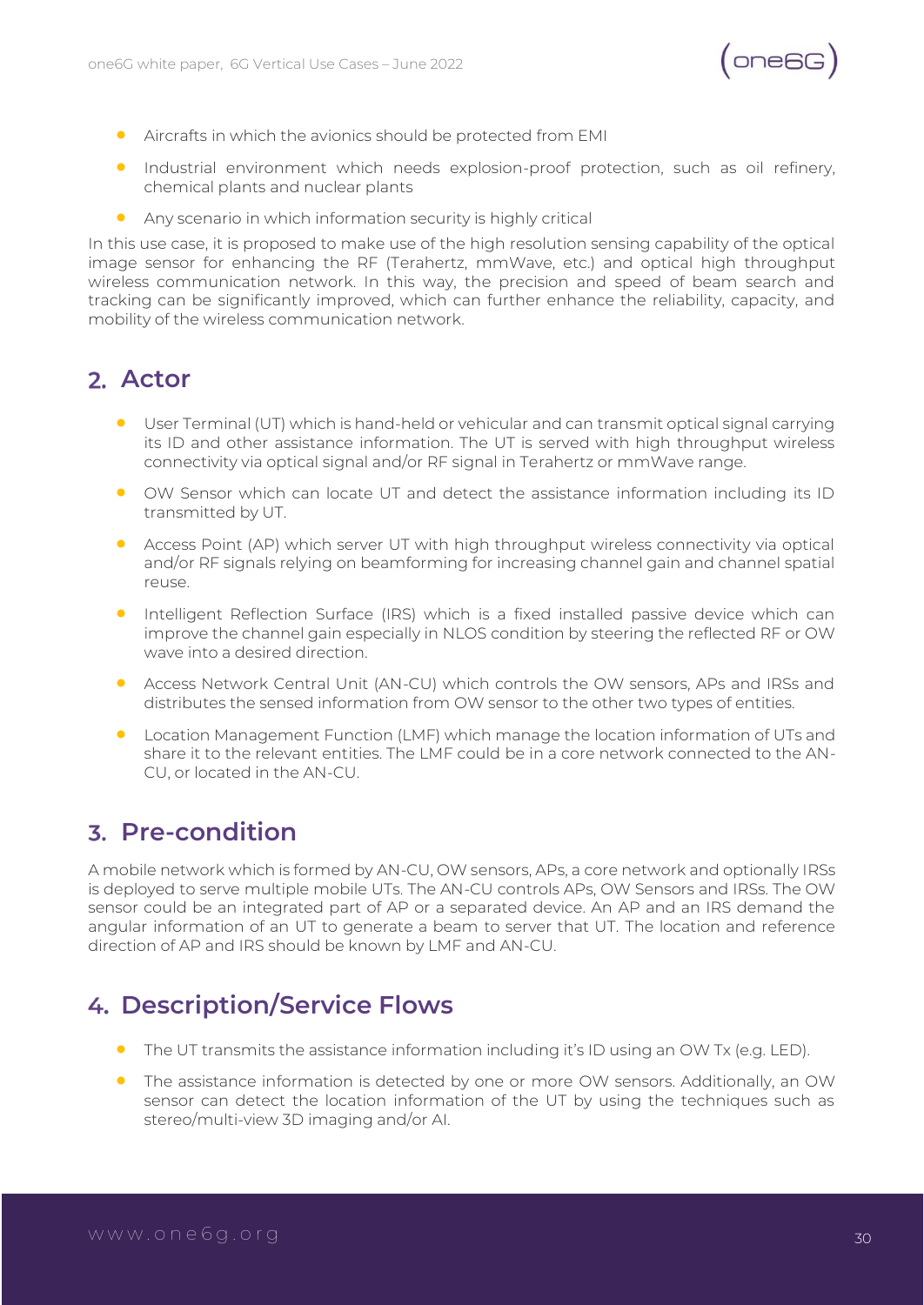

- The assistance information and the location information of UT detected by OW sensor are forwarded to LMF by AN-CU, which can be fusioned to obtain more accurate estimation of UT's location.
- Based on the UT's location information as well as the locations and reference directions of APs and IRSs, the LMF calculate the angular information of the UT referring to a certain AP or IRS.
- The angular information is send by LMF to AN-CU which instruct the beam steering towards the UT.
- The location information of UTs can be also send by LMF to a user application.

#### **Post-condition**

- Based on the location information of UT obtained via OW sensing, the AP can steer its beam towards a UT precisely and adapting to its movement. In this way, the reliable and high throughput data connectivity between AP and UT can be established.
- The locations of UTs are obtained by user application.

#### **Potential service requirements**

- Distance precision of OW sensor
- Angular precision of OW sensor
- Beamwidth of the RF or OW AP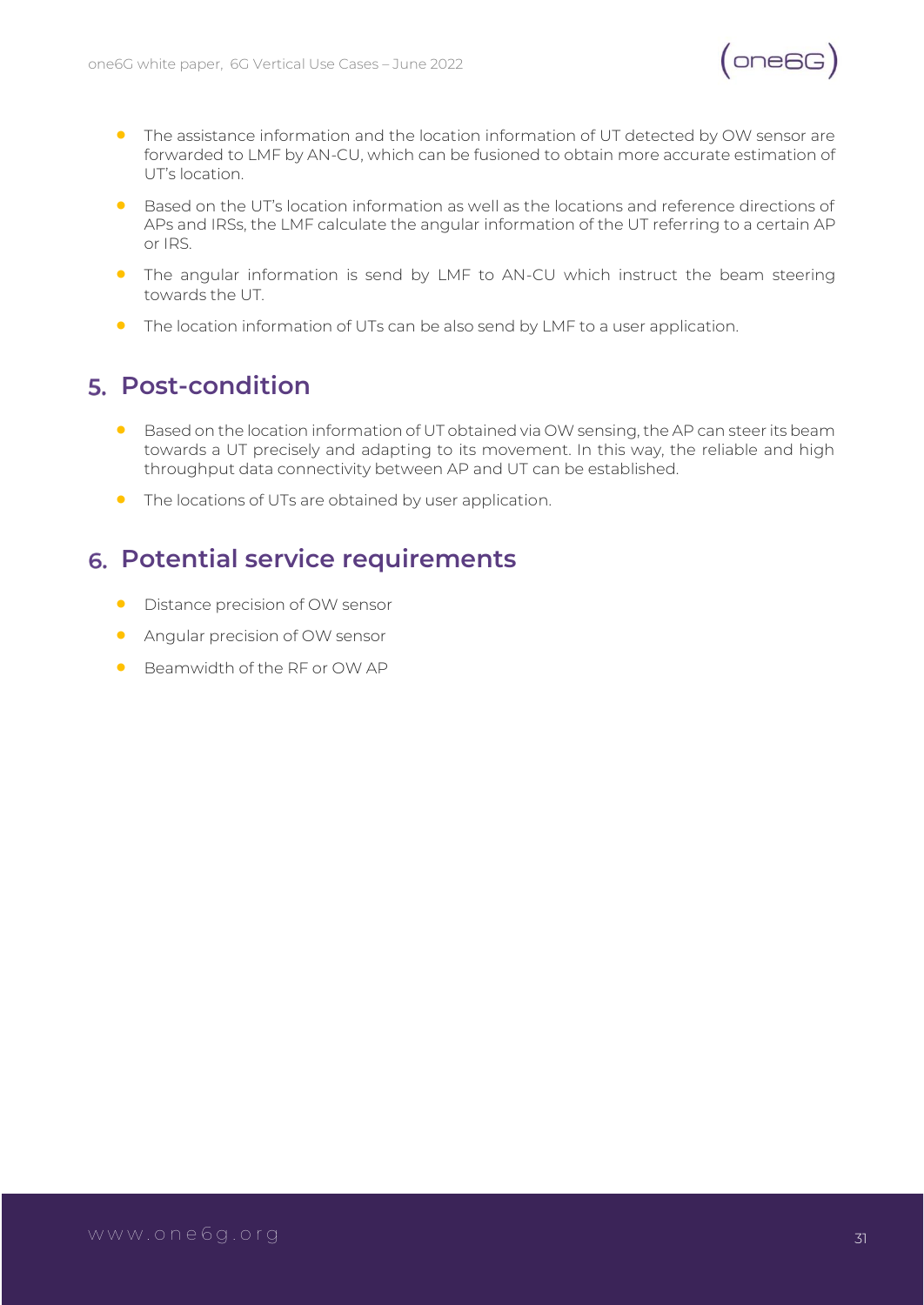### **Use case#13**

### <span id="page-31-0"></span>Intelligent, deterministic and time synchronization network for haptic and future factories

#### **Introduction**

Goal 3 of UN SDGs is "Ensure healthy lives and promote well-being for all at all ages". Well-being will be improved, when people are surrounded by an environment that evokes a positive feeling. Therefore, it is expected to enable the societal development with new trends towards the 2030s, which may lead to strict mobile communication requirements such as data rate in the order of terabits per second, a latency of hundreds of microseconds, and ultra-high end-to-end reliability, may exceed even the capabilities of the 5G systems [29]. Following use case scenarios can highlights the 6G requirements:

- *Immersive Virtual Reality (IVR)*: it is related to the human interacting with virtual entities in a remote environment such as VR Video, VR Gaming, education, health care. For instance, a human subject interacts with a remote IVR System by using tactile devices, sensors/actuators controlled by the IVR System and audio/video devices that reproduce synchronized audio/video streams transmitted by the IVR System and expected requirements are a latency 10-100µs, which is superior to 5G (i.e., 1ms) and seven-9 reliability [29,30].
- Deterministic and time sensitive communication: 5G System supports time sensitive communication among devices in a local network. Basic support of IP-based time synchronization was introduced by the 3GPP 5G core Rel-17, but time synchronization among devices widely scattered with no distance limitation may still be an issue. Furthermore, 5G System does not support (up to Rel-17) wide range deterministic communication and IP-based deterministic networking. Therefore, supporting these capabilities are important to enable the creation of new services involving traffic scheduling and synchronization in a wide area [31].

In summary, the network needs to be intelligent to cope with the different needs of the use cases as described above and to support the distributed network connectivity to supporting low latency, wide area synchronization and deterministic communication in the 6G network to guarantee the service requirements to enable societal development by the 2030s.

#### **Actor**

Mobile subscribers, Mobile Network Operator (MNO), 3<sup>rd</sup> party service provider

#### **Pre-condition**

A subscriber device is capable of performing IVR communication with other devices and/or application server.

An MNO deploys distributed network computing (e.g., gateway functions) at different locations based on the third-party service providers and different classes of traffic requirements. The MNO's network should be able to differentiate and allocate the required network computing.

An MNO has a trust relationship with a business partner (3rd party service provider).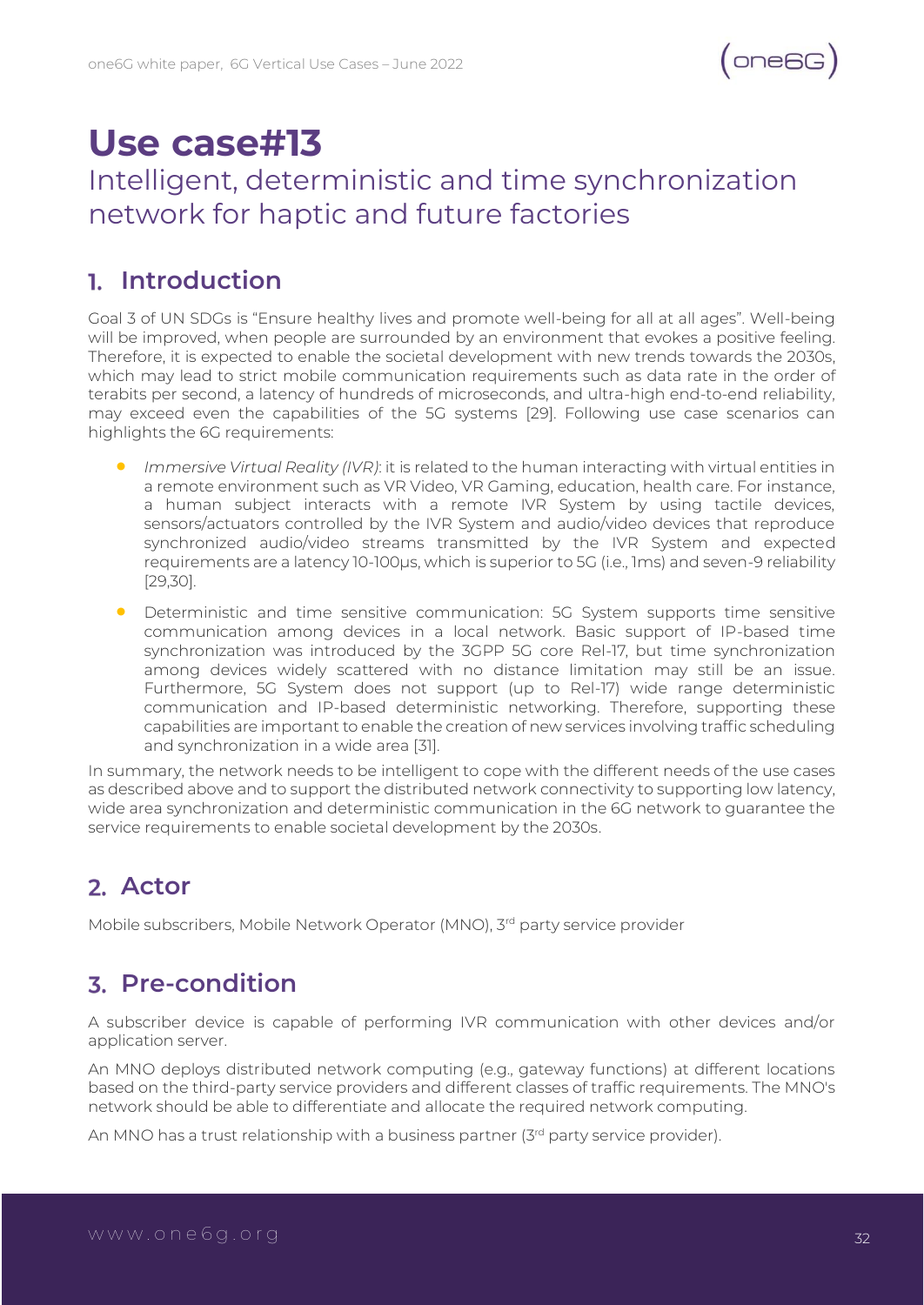$(ones)$ 

#### **Description/Service Flows**

A 3rd party service providers wants to provide a IVR communication services to its subscriber (mobile subscriber). The 3rd party service provider (such as application function) exposed the service requirements to the MNO, which further translate into the network KPIs such as latency, reliability. After the mobile subscriber registers to the network of MNO, the MNO's network dynamically determine service considering different network conditions such as available computing resource, location, etc., the mobile subscriber enjoys a IVR communication.

#### **Post-condition**

A mobile subscriber enjoys IVR communication via MNO network provided by the 3rd party service provider.

#### **Potential service requirements**

It shall be possible that an MNO provide an ultra-low latency and high reliable with time synchronization and deterministic communication.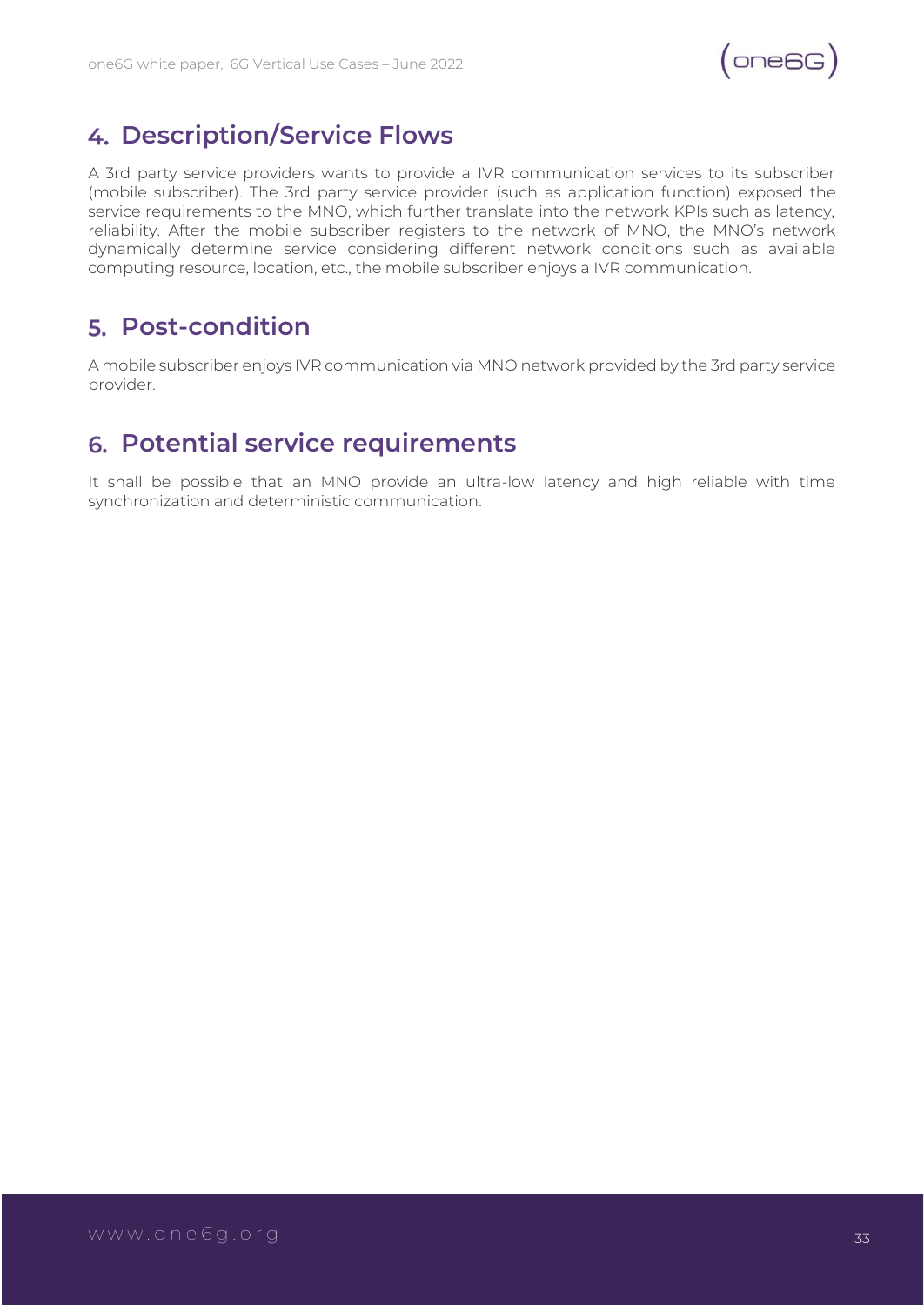### **Use case#14**

#### <span id="page-33-0"></span>Advanced and sustainable massive MIMO wireless transmission technologies for ultra-high data rate applications

#### **Introduction**

Multi-antenna communication technique, known as Massive MIMO, is one of key enabling technologies in the 5G and Beyond 5G wireless transmission technologies for coverage extension, high throughput, high reliability, high energy efficiency, low latency and supporting high dense number of devices in the coverage area regardless whether the service consumer is mobile or stationary. To increase a capacity of wireless networks, theoretically, one can simply add more and more antennas, both co-located on the same antenna panel and geographically distributed over the service area. However, in practice, it results to many new challenges, e.g., increase energy consumption on both the transmitter side and the receiver side due to an increase number of circuit components. Hence, energy efficient deployment of massive MIMO system in 6G is important aspect to be considered for a sustainable society.

With diverse bandwidth-hungry applications such as holographic communication (e.g., a raw hologram without any compression would require more than 1 Tbps for communication [32]), digital twins, the available bandwidth in the sub-6 GHz and the millimeter-wave bands may not be adequate to meet such high data rate demands of users with such applications, but to consider the Terahertz bands instead. However, THz band communication has disadvantage that it has high path loss, and hence, only suitable for short-range applications. Future wireless transmission technology is expected to overcome such shortcoming of THz band communication, e.g., applying massive MIMO in THz band communication.

#### **Actor**

Mobile subscribers (Alice and Bob), Mobile Network Operator (MNO)

#### **Pre-condition**

Alice and Bob have a device that is capable of performing holographic communication. MNO deploys access points mounted on the street lampposts to provide ultra-high data rate communication to pedestrians (mobile subscribers) walking along the street.

#### **Description/Service Flows**

Alice is walking on the street, while Bob is at home. Alice wants to use her device to communicate with Bob. Alice set up a holographic communication with Bob by setting a wireless communication between Alice's device and the access point installed at the lamp post. While Alice is walking on the street, her holographic communication with Bob is seamlessly handed over from one access point located at a lamp post to another access point located at another lamp post.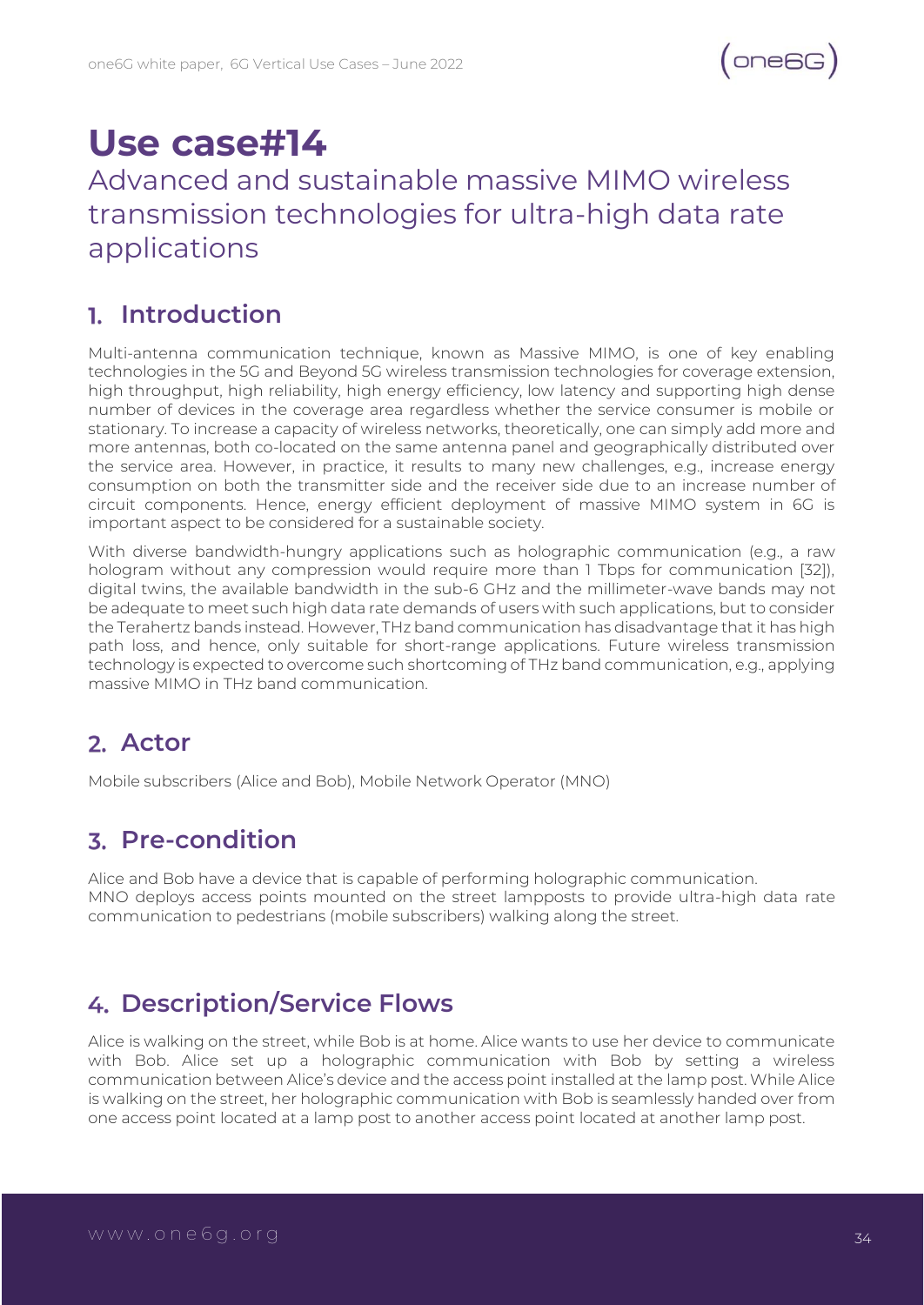

#### **Post-condition**

Alice enjoys holographic communication with Bob by receiving ultra-high data rate wireless connectivity provided by the MNO.

#### **Potential service requirements**

It shall be possible that an MNO provides an ultra-high data rate while a subscriber is either stationary or mobile. Wireless transmission for ultra-high data rate between subscriber's device and the access point shall be energy efficient.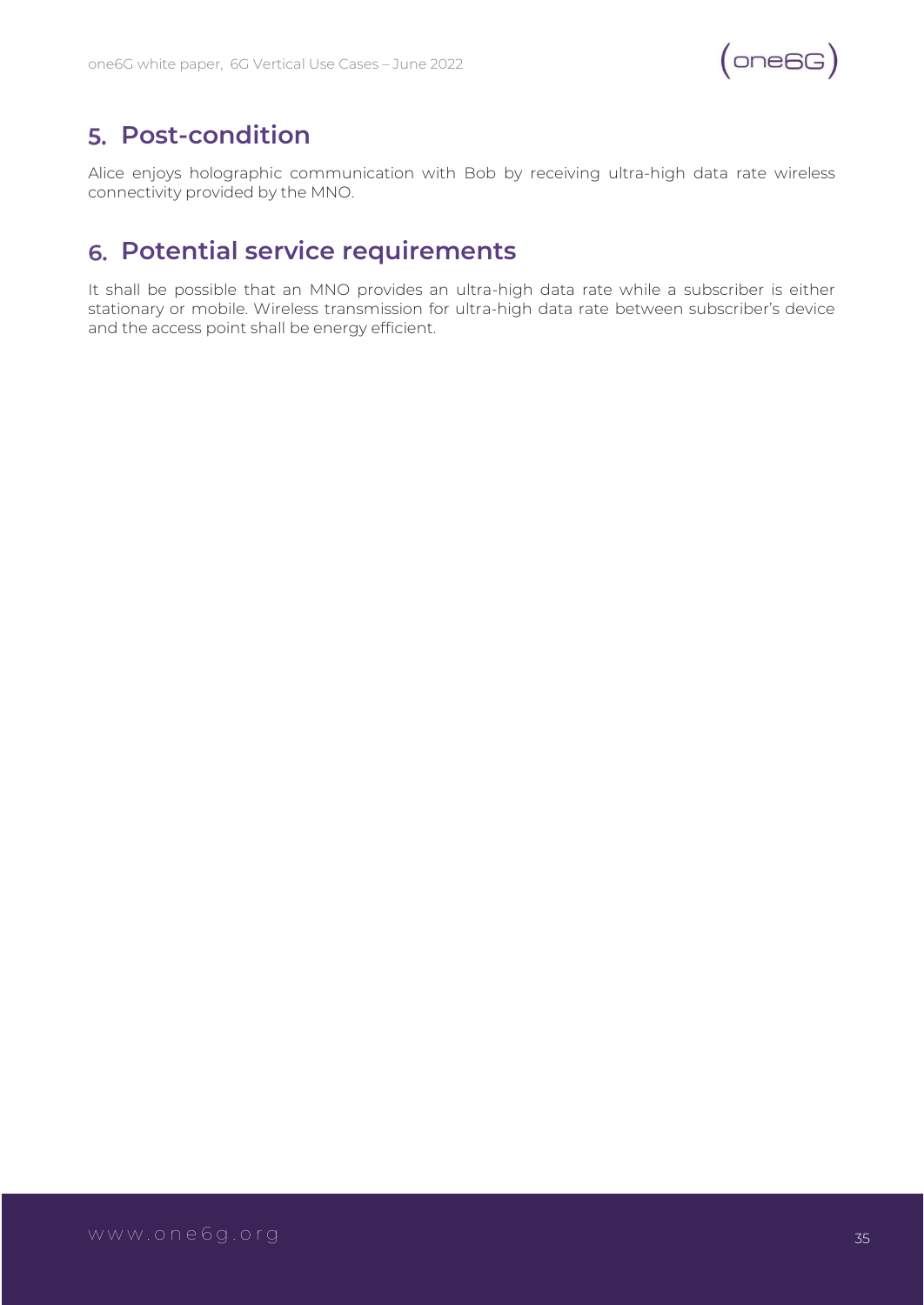### <span id="page-35-0"></span>**Use case#15** AI-as-a-service for V2X: Environmental perception

#### **Introduction**

AI-as-a-service (AIaaS) is a usage scenario where network can offer services to customers to enable them to access, implement and manage AI based capabilities (such as model and data management, learning and inference) for their applications, and additionally allow their scaling in an efficient, cost-effective and secure manner.

AI based capabilities are largely dependent on data. Hence tools correspond to offering services that can enable, among others, data collection, data preprocessing, data storage, model training, inference, model development, model deployment, and model management.

These diverse services can be classified into multiple categories such as: *AI Software Services, AI Developer Services, and AI Infrastructure Services*, as discussed in [33]. Envisioning the widespread deployment of wireless networks with computing capabilities (edge and cloud computing), these infrastructure elements apart from providing the conventional wireless communication services can be providers of *AI services.* Using wireless networks as a platform to offer *AI services* can offer certain distinct features such as:

- Flexible deployment of *AI services* allowing *AI services* to be closer to the applications due to distributed wireless network architectures. This could impact, for example, time-critical applications.
- Potentially robust *AI Services* due to availability of multiple computing resources for a certain service.
- Secure communication among different infrastructure elements to provide security and privacy protection during collection/storage/processing/transmission of sensitive data.

These features offer flexible deployment and management of AI services by leveraging on the inherently distributed wireless network architecture. Furthermore, it can enable distributed and federated learning AI algorithms by bringing computation capabilities closer to data and limiting data sharing.

AIaaS provided via wireless networks can support application in the automotive sector. Specifically, we consider *environment perception* use case to discuss the details.

*Environment perception* refers to a vehicle being made aware or being able to identify objects and understand the surrounding situation (which can lie within a few hundred meters radius of the vehicle). This relies on collecting data from multiple sensors, such as those in the vehicles, road infrastructure, and wireless networks, and deploying object detection and environment awareness models. Considering the dynamicity in vehicular networks, the wide variety of static and dynamic objects and scenarios that could be detectable on roads, and the critically of V2X services, accurate *environmental perception* information is crucial.

Examples of the three specific AI services for *environmental perception* use case can include:

- *Inference service,* built on *AI Software Services* which provide object detection and environment awareness based on the input of sensor data.
- *Data fusion service,* built on *AI Infrastructure Services* which provide capability to collect, store, process, and communicate data from/to different vehicles and network entities.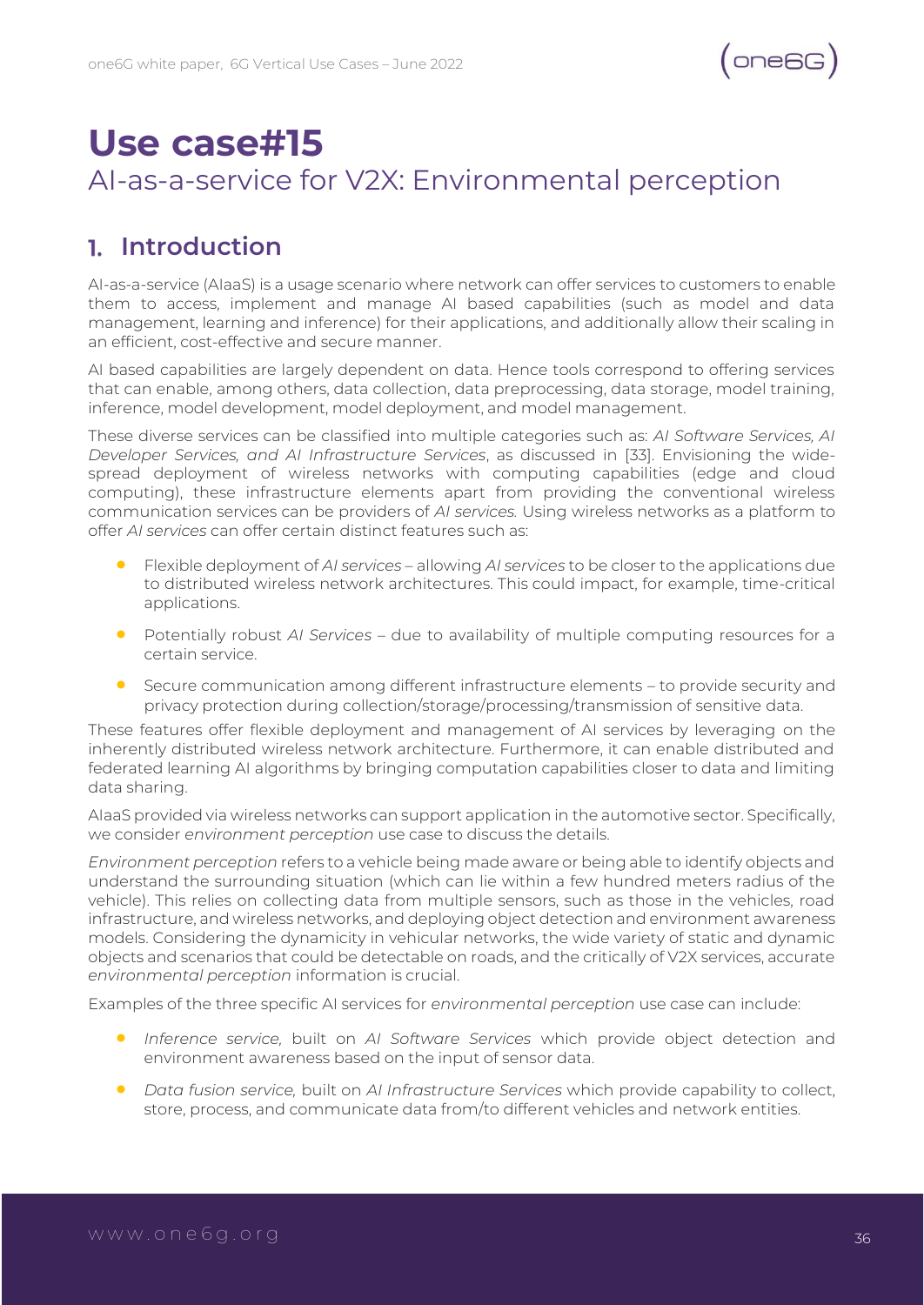

• *Online learning service,* built on *AI Software Services* which provide capability to develop and update the object detection and environment awareness models (model implementation and management services).

#### **Actor**

- Vehicles equipped with sensors
- Network providers (e.g., MNOs, who offer communication, compute, and storage capabilities)
- Application service providers (e.g., vehicle OEMs)
- Infrastructure entities installed on the roads to perceive the environment e.g., roadside units (RSUs)

#### **Pre-condition**

- Vehicle capable of sensing the environment
- Vehicle capable of communicating with other communication, compute, and storage entities
- *Other sensors* capable of sensing the environment
- *Other sensors* capable of communicating with communication, compute, and storage entities
- Different communication, compute, and storage entities capable of communicating with one another.

#### **Description/Service Flows**

The service flow is described based on the following *environmental perception* use case illustration*.*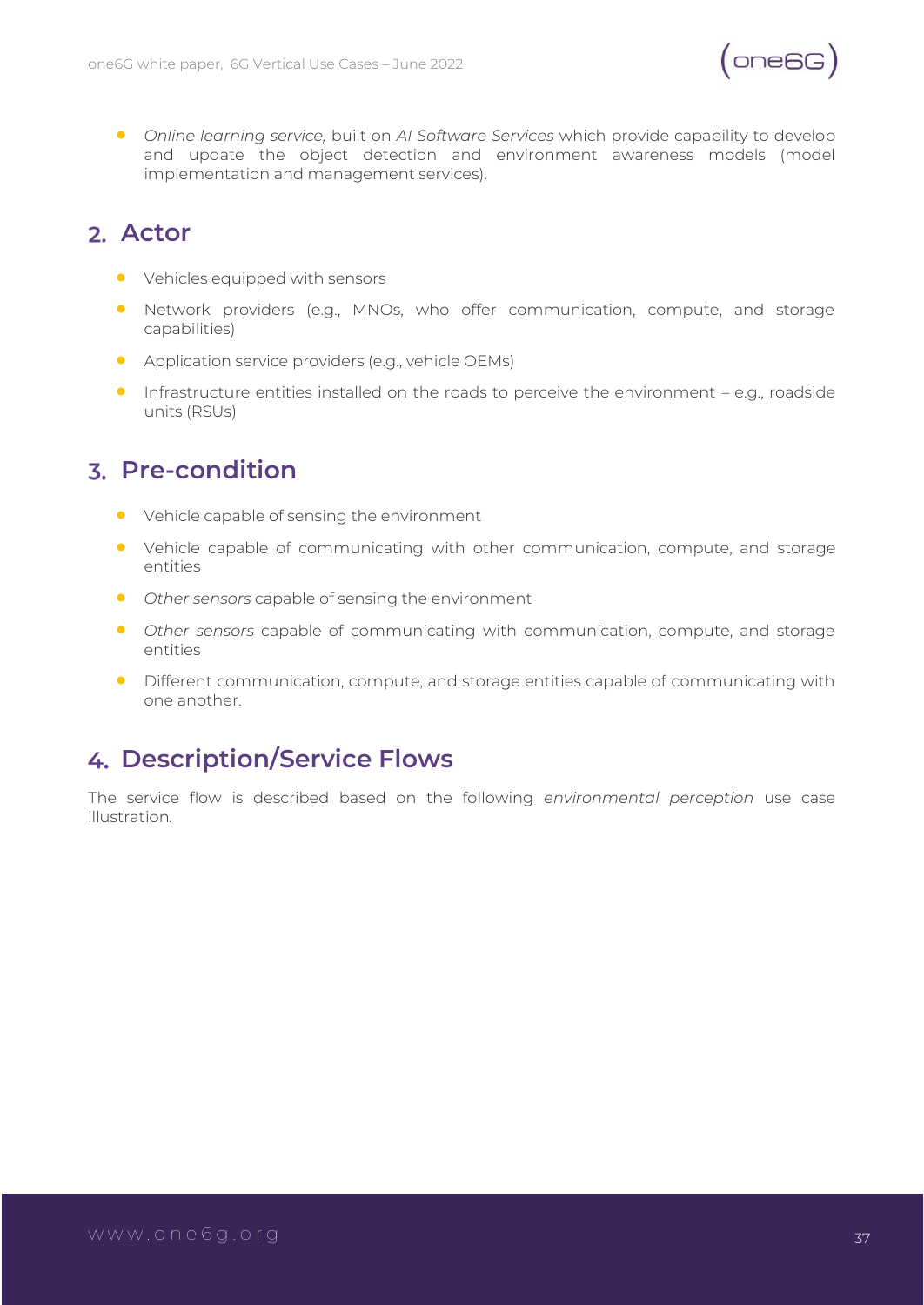## $($  one6G $)$



- The "red" automated vehicle, *Alice*, is travelling towards an intersection.
- As *Alice* travels, it continuously perceives its environment using on-board devices and models which are made available (object detection model, environment awareness model) via *online learning service* from the network*.*
- Similarly, the other vehicles, e.g., *Bob*, are also using models made available via *online learning* to perceive their environment.
- Alternatively, Alice and Bob can upload the sensor data to the network and perceive the environment via *Inference service* from the network (in order to reduce the demand of onboard computing).
- *AI online learning service* offers vehicles with the most updated and relevant models (e.g., road segment specific, intersection section, highway section specific, etc.) to enable accurate and robust environment perception. *AI online learning service* could rely on mechanisms such as federated learning, distributed learning, or purely centralized learning, among others.
- As Alice is travelling towards the intersection, on the other side of the intersection, Bob and infrastructure entities are detecting a change in the environment, for example, an accident.
- The newly detected information in the above step is communicated to relevant infrastructure entities (e.g., edge computing platforms) that have the capability to store the data, process the data (such as, combine data from different entities, analyze the data to identify the change in the environment). Additionally, the relevant entities can initiate update of environment awareness models. These are enabled via *Data fusion services.*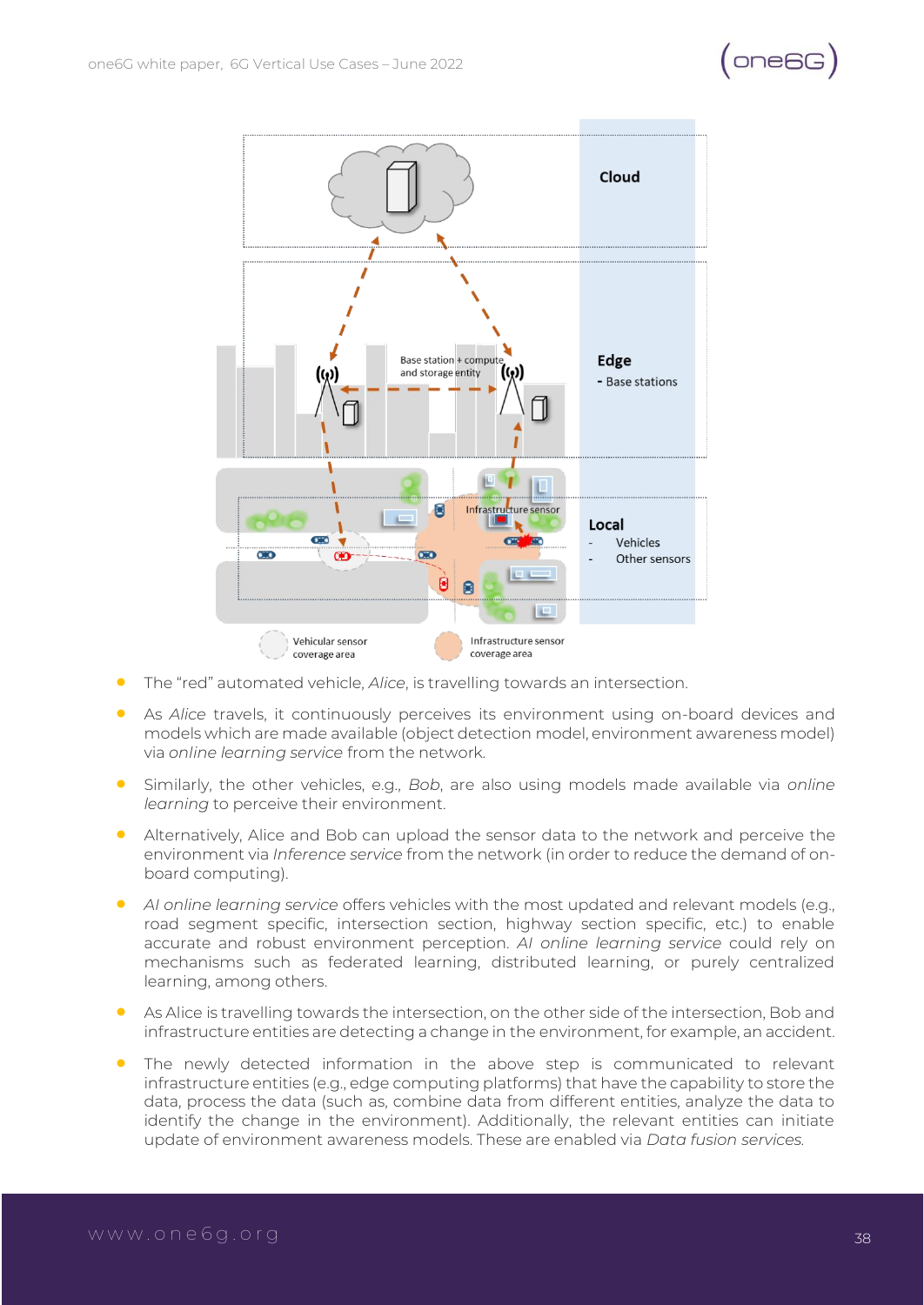

- Depending on the real-time model update feasibility, either updated models or information about change in the environment is communicated to Alice when in the vicinity of the infrastructure.
- Alice approaches the coverage area of the infrastructure.
- Alice is informed about recently discovered accident scenario.
- Alice takes a suitable action such as choosing an alternate path to the destination. Such decision-making capability could also be enabled via *Inference services.*

#### **Post-condition**

• The vehicles have accurate perception of their environment.

#### **Potential service requirements**

Reliability, security, privacy, data storage, data processing, data analysis, communication links with certain QoS.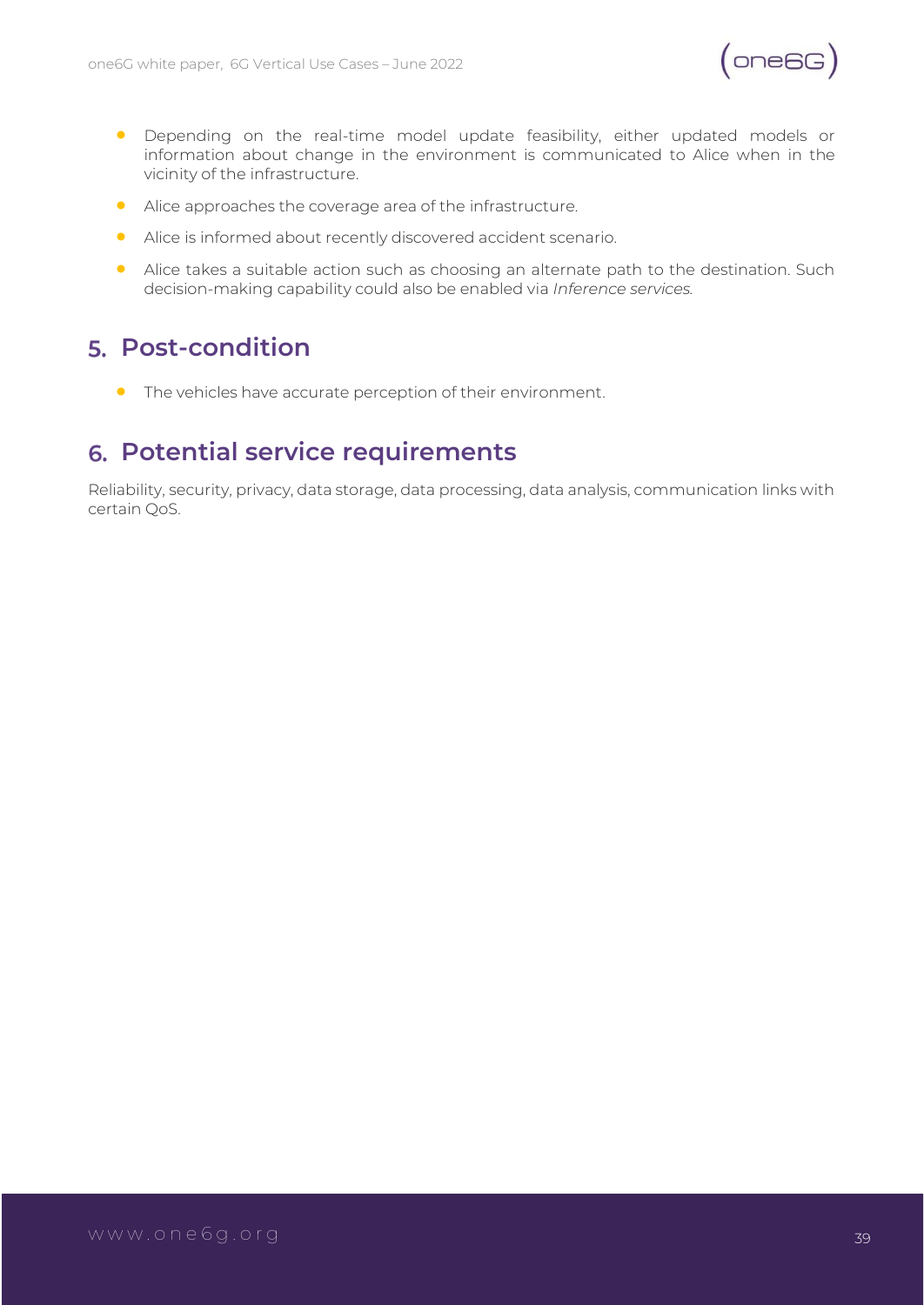## **Use case#16**

### Factory Automation and Predictive Maintenance by Remote Control of Cyber Physical Systems in Future Factories

#### **Introduction**

5G systems that are being currently deployed have significant advances beyond LTE but may be unable to meet the connectivity demands of the future digital society [29]. More than 125 billion devices worldwide are expected to be connected by 2030. 6G will connect all personal devices, vehicles and sensors. That is why 6G should support the extended use cases that are already defined for 5G to bring increased throughput, lower latency and increased reliability with high accuracy localization and greater scalability. With the help of 6G use cases, enhanced mobile broadband (eMBB), ultra-reliable low latency communications (URLLC), and massive machinetype communications (mMTC) will be offered at an extended level. Additionally, mixed usage scenarios will be supported, i.e., combined machine type communication with ultra-reliability or a mobile broad band communication with ultra-low latency.

One of the most important 6G radio access use cases that requires connectivity of large amounts of devices is the remote control of cyber physical systems in fully automated future factories, also referred as Industry 4.0 recently. These factories will be the digital transformation of manufacturing through cyber physical systems and IoT services. There will be massive amount of data coming in a periodic, quasi-periodic, or sporadic fashion from many IoT devices, sensors, machines, robots flowing simultaneously in a closed loop factory. Both mMTC and URLLC type of traffic should be supported in this use case. The remote control of robots would require ultra-low latency communication. They would be used as a promising alternative to fully autonomous robots while allowing smooth movements in harsh environments and delivering visual and haptic feedback. Besides that, in critical situations (e.g., possible collisions, actuator damages or human injuries) support of low latency between the robots and the controller becomes crucial. High data rates are needed for video transmission whereas command and sensory data should be sent with ultrareliable low latency communication, as both might occur in the uplink and the downlink. Allocation of resources in a flexible manner is important since the periodicity of control data and the traffic pattern may differ in time.

In this use case, one important aspect is transferring a physical system into a digital replica, i.e., creating a digital twin or a new version of it whereas another important point is to satisfy the automation requirements itself. 3GPP recently defined the survival time as the maximum time a cyber-physical control system may continue its operation without receiving an anticipated message. Age of Information (AoI) will be an important metric, defined for systems transmitting updates, where the newest update immediately replaces previous ones [3]. The network must support different mechanisms to increase the efficiency of communication for this use case. Automation comes with a certain set of requirements in terms of reliable and synchronous communication to overcome the boundaries between the real factory and the cyber computational space. Internet-based diagnostics, predictive maintenance, operation, and direct machine communications in a cost-effective, flexible and efficient way should be achieved. With the help of 6G, high accuracy positioning will be crucial for Future Factories since the tracking of mobile devices as well as mobile assets become more and more important in improving processes and increasing flexibility in industrial environments [3]. Extended reliability (higher than seven nines), high accuracy localization and ultra-low latency (lower than 0.5 ms) will be needed for a fully automated factory process to survive without human intervention, which cannot be guaranteed by 5G architecture nowadays [39].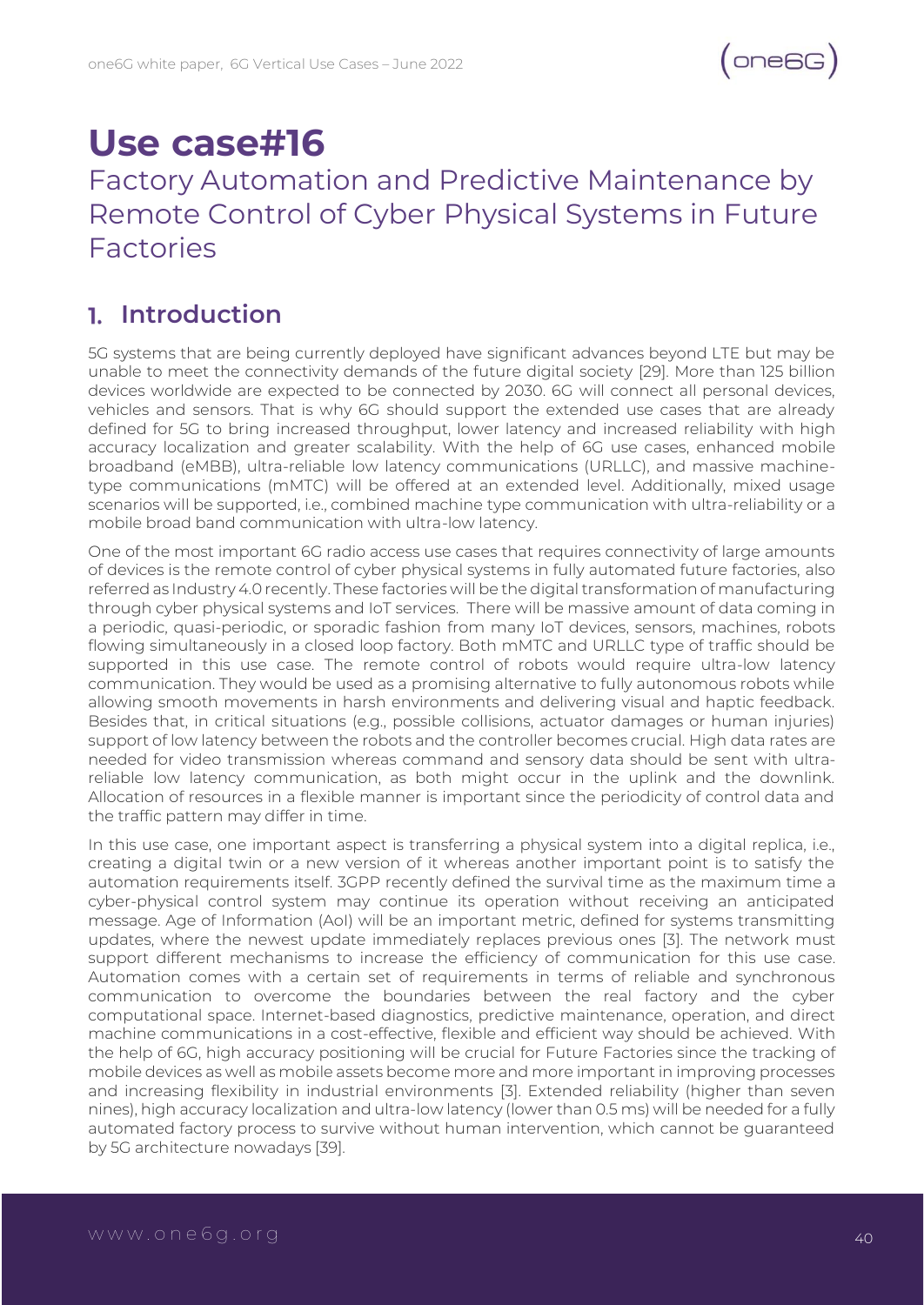

In summary, the network needs to be intelligent, providing ubiquitous broadband Internet access anywhere to anyone. Intelligence would imply 6G radio to be able to adapt to changing environment real time, achieving higher autonomy levels. Besides, handling large amounts of data and making predictions based on system needs will play an important role for the efficiency of the resources. Interactivity will provide people with a real immersive experience while trying out different cyber physical systems. Connectivity is the main feature which will enable these 6G usage scenarios. The emphasis of the vertical domains has already gained a crucial role with 5G. It will even be more important at the next generation since the connectivity needs and digitalization of physical space will be main components supported by 6G radio access. In the Factories of the Future, static sequential production systems will be more and more replaced by novel modular production systems offering a high flexibility and versatility. This involves many increasingly mobile production assets, for which powerful wireless communication and localization services are required.

#### **Actors**

Mobile Network Operator (MNO), mobile subscribers (employee), any connected device, sensors, machines, robots inside the factory (device), factory control system.

#### **Pre-condition**

Devices located in the factories are capable of transmitting and receiving messages in harmony with other devices also located in the factories.

Factory control system is capable of processing huge amounts of data, making predictions to enhance the efficiency of a process line using the data coming from devices. In contrast to a typical closed-loop control system in factory automation, factory control system achieves conditional monitoring and predictive maintenance based on sensor data, but also big data analytics for optimizing future parameter sets of a certain process. Eventually it notifies employees whenever necessary.

MNO deploys the required infrastructure to provide ultra-reliable, high data rate communication with high accuracy positioning and ultra-low latency.

The MNO's network should be able to differentiate the different types of services and allocate the resources to achieve a mixture of extended 5G features simultaneously (extended mobile broadband, high reliability, low latency, high accuracy localization, extended machine type communication etc.). For example, it is not latency critical for factory control system to make future predictions over a process line, but ultra-reliability is important even for sensor data provided by vision systems. On the other hand, a surveillance footage from a critical part of the system requires a transmission with high data rate and ultra-reliability within seconds. Surveillance video streams can be triggered by different types of events with different types of priorities or in a periodic manner and requires robust resource management of all traffic types and QoS requirements.

#### **Description/Service Flows**

Via the factory control system, employees are able to see the status of all connected devices. Sensory and command data come in a periodic manner. At some prioritized parts where surveillance is required, devices on the shopfloor transmit video with high data rates, which is again monitored from the factory control system.

Based on the sensor data received all the time, factory control system makes an estimation and sends notifications to the employees in advance if a maintenance might be needed soon. As the process continues, employees responsible for that part of the system, takes the input from factory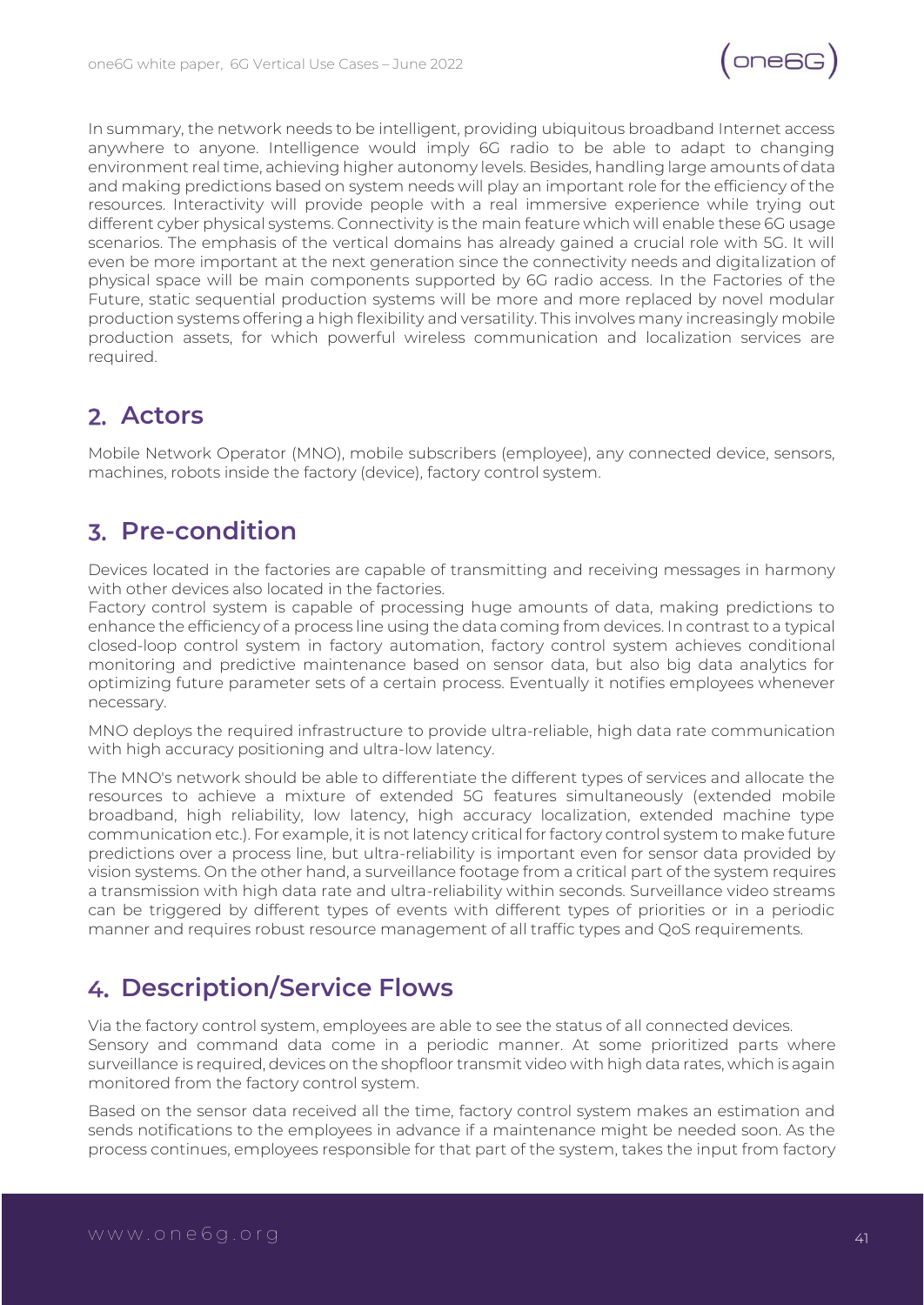

control system and uses the digital replica of that subsystem to implement and try out the recommended maintenance.

#### **Post-condition**

Factory automation achieves the automated control, monitoring and optimization of processes and workflows within a factory, which is a key enabler for industrial mass production with high quality and cost-efficiency.

Using the prediction capabilities of factory control system, the maintenance is taken care of in advance and no unplanned interruption occurs in the process. The remote control of cyberspace by using the digital replica of the real space, i.e. digital twin, or even another digital expression, will ease the maintenance process of any subsystem in the future factories.

#### **Potential service requirements**

MNOs and Service Providers should provide an ultra-low latency communication (lower than 0.5 ms), e.g. robotics communication, high accuracy localization, ultra-reliability (higher than seven nines), and high data rates. Mixed usage scenarios such as combined machine type communication with ultra-reliability or a mobile broadband communication with ultra-low latency with time synchronization and deterministic communication will be crucial at 6G radio access. Furthermore, the massive usage of wireless sensors and vision systems and the flexible deployment and reorganization of the shopfloor and intra-logistic requires new efficient solutions beyond of the capabilities of 5G. A central intelligent mechanism is needed to process all data coming from devices and employees in the loop so that every single change is monitored, and estimations are made based on the processed data.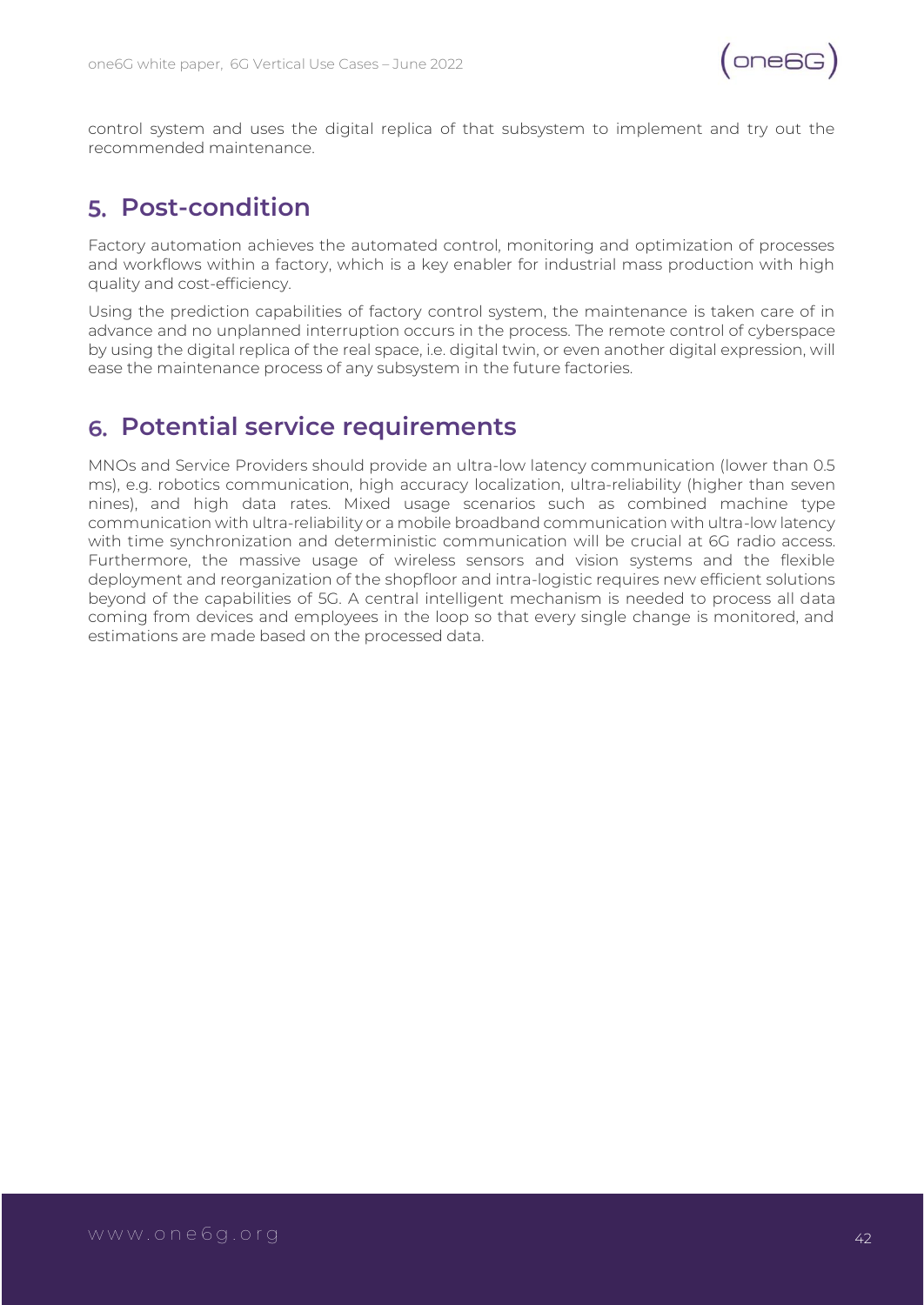

## **Use case#17** Mixed tactile and VR content in robotic control

#### **Introduction**

The goal of this use case is to enable intuitive, transparent control of robots in remote environments through eXtended Reality (XR) over mobile networks [33]. In the use case, a human operator wears a Head-Mounted Display (HMD) and haptic gloves equipped with electromyography (EMG) and motion capture sensors, controlling the robot through natural motion. Although prototypes of similar setups have been built, their large-scale use over mobile networks is limited by the difficulty in managing connection impairments: if the delay between the operator's motion and the resulting feedback is too large, or the haptic and visual feedback get desynchronized, the user will experience cybersickness [34], feeling vertigo and nausea and significantly decreasing the control performance. Naturally, this is unacceptable for industrial scenarios in which expensive machinery is involved but is also relevant for non-critical applications and commercial applications, to the point that cybersickness makes gaming unviable [35].

In this context, provisioning resources to the XR application is crucial to maintain an acceptable latency [36] and reduce jitter: the concept of motion-to-photon latency [37] has been applied as a performance metric, including all aspects of XR rendering and streaming. Furthermore, the multiple sensory feedback channels need to be synchronized: a mismatch between senses is another cause of cybersickness [38], and the different flows need to be received in time to allow the operator rig to convey the feedback to the user at the correct time.

The data flows can be mostly on the downlink in the case of Virtual Reality (VR), in which only tactile data is sent from the operator to the robot, or both uplink and downlink for Augmented Reality (AR), in which the video from the HMD camera needs to be transmitted on the uplink as well for processing. In both cases, the coordination of multiple data streams, which include the HMD position tracking packets as well as other feedback packets for the flow and the audio and video streams, with inter-related objectives and Key Performance Indices (KPIs) that span multiple flows over the end-to-end loop, is beyond the capabilities of 5G. Even meaningfully expressing these requirements is an interesting challenge and accommodating these requirements in a network slicing setup is a challenge for 6G.

#### **Actor**

The supply chain of the overall system involves companies making HMDs and haptic sensors and feedback devices, as well as mobile network operators that need to support this kind of application.

On the demand side, this application might involve any remote precision control: there are obvious industrial applications, in which operators can control a robot in a manufacturing environment that would be dangerous or inaccessible to human workers, as well as healthcare applications, such as remote surgery. A less critical application would be to commercial gaming over VR, involving motion capture and mixed tactile and visual feedback for a more immersive experience.

#### **Pre-condition**

A remote-control setup is needed, in which a human operator can be fitted with an HMD and haptic gloves, using motion capture and EMG sensing technology to control the robot in a remote environment.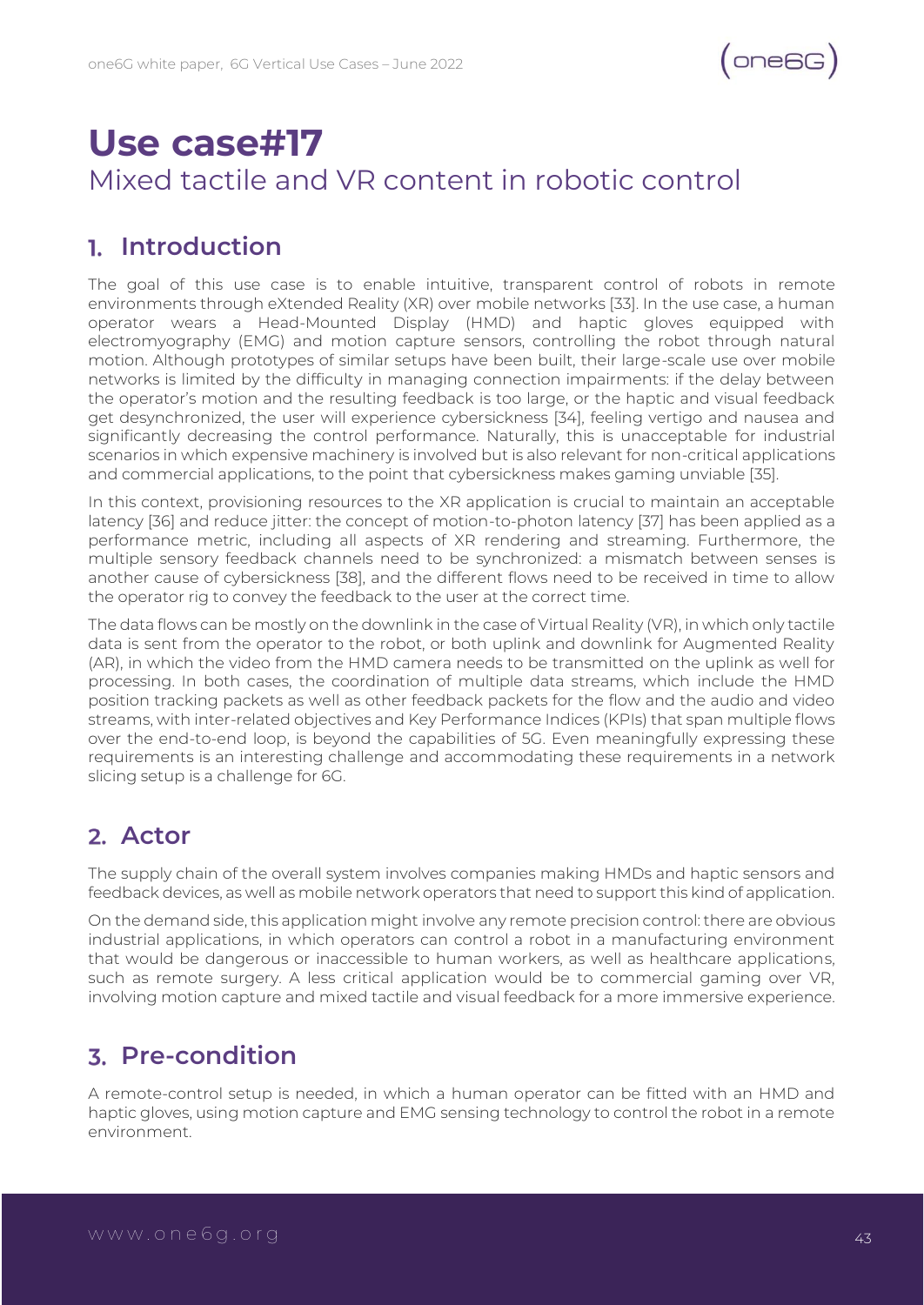

Without network support, the operator cannot control the robot, as latency and jitter affect both the video and tactile signals, causing loss of synchronization between sensory inputs and between actions and feedback. The operators suffer cybersickness and loss of control precision.

#### **Description/Service Flows**

The remote-control setup is activated, and the robot is connected to the operator through the mobile network.

- The operator makes movements that are captured by the haptic/EMG control rig
- The command signals are relayed through the uplink in a timely fashion
- The robot interprets and executes the command in the remote environment
- Visual and tactile feedback are sensed by the robot and transmitted over the downlink
- The haptic feedback system and HMD convey the feedback signals to the operator without loss of synchronization

The role of the 6G network in this service flow is to maintain synchronization between different flows in both directions without violating the service constraints.

#### **Post-conditions**

The operator is able to control the robot without any unease or loss of performance, and the operation feels both transparent (i.e., as if the operator were performing the action directly) and natural.

#### **Potential service requirements**

The cellular network must guarantee:

- Low latency service to high-throughput VR content (4K video at 120FPS)
- Extremely low jitter (below the 20 ms requirement)
- Full synchronization between video and tactile input
- **•** Simultaneous URLLC uplink service
- Coordination between uplink and downlink flows with application-level closed-loop and end-to-end latency requirement
- In the AR case, video must be transmitted over the uplink, with the same overall requirements on the connection.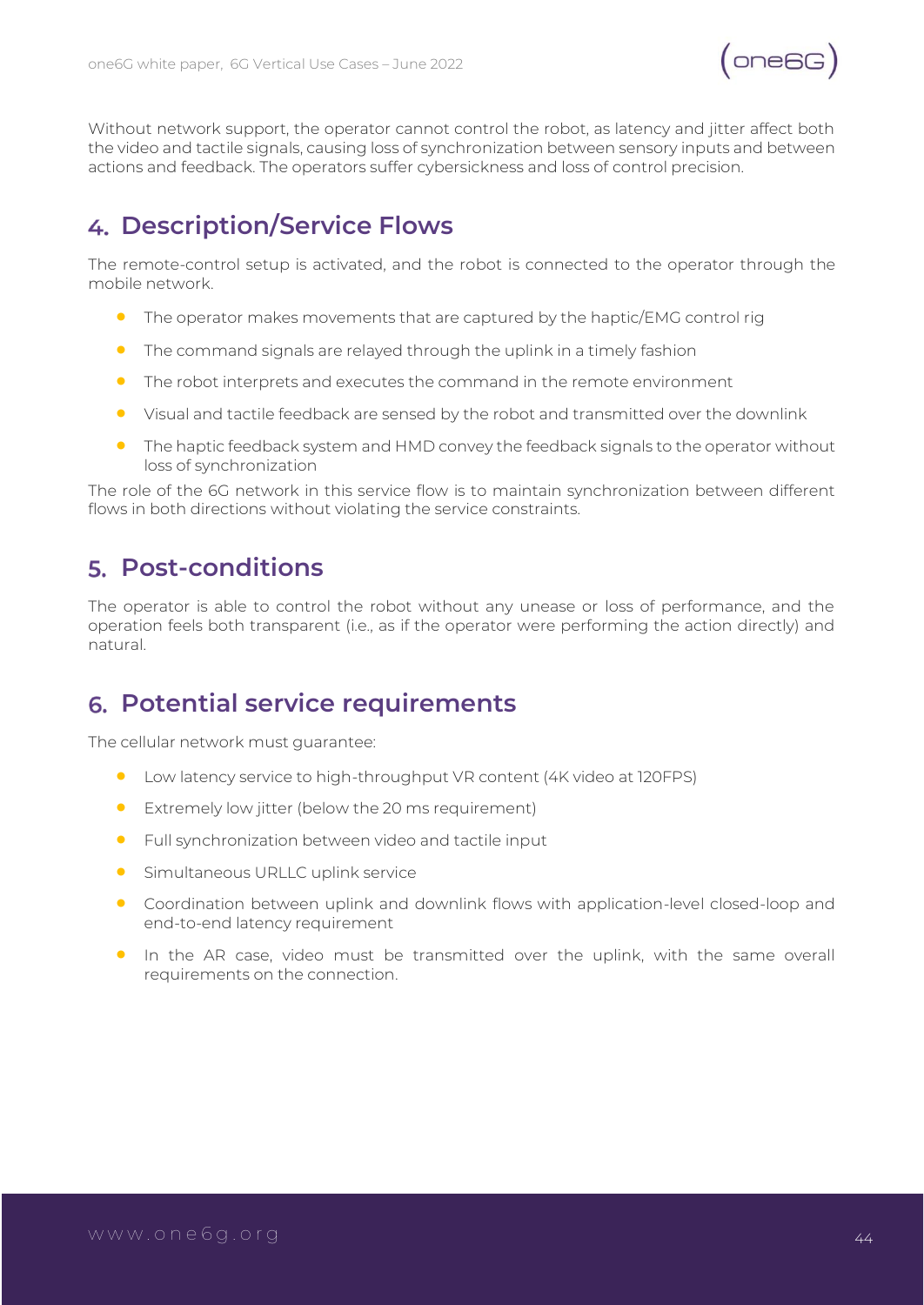

## **Use case#18** Monitoring of cross level passages in railroads

#### **Introduction**

Railroad operators currently use cable-based communications for their cross levels. Here, sensors placed in the railroad tracks a few kilometers away from the cross level need to communicate with actuators therein, activating alarm lights and lowering or raising the barrier that prevents cars and people from crossing the railroad when a train approaches. Additionally, railroad operators are interested in receiving data about the wellbeing of the sensors and actuators, or even video surveillance existing at the cross-level passage. This mix of traffic with different requirement, along with the geographical dispersion of available assets, make mobile communications an attractive paradigm since the deployment of cable-based communications is very expensive. 5G networks have started to be explored for these cases. However, the required security, isolation and reliability required in such cases places extreme requirements over network slicing mechanisms (particularly the certification in communications involved in this sector, due to the impact in equipment and human lives in case anything goes wrong), so further network slicing needs to be researched. Additionally, assets can be under the coverage of different network operators, and it is common for verticals to establish deals with a single specific operator, who becomes in charge of providing full connectivity services to the vertical. In fact, there are large countries where there is no full country-wide coverage by a single operator, or where certain areas (i.e., rural areas) have low-quality service, even in important roads. Sometimes, the relief of the terrain also contributes for the poor coverage by a sub-set of operators available in the area. Additionally, to this, it is also very common for railways to have assets in less populated areas, which fall into these low-quality covered areas, where it is possible to obtain better service from (i.e.) regional operators or are even only just reachable by obtaining connectivity via other operators. In this way, for the vertical to have access to the assets belonging to other operators, the contracted operator will act as a mediator in establishing the link between the vertical and other operator's covered assets. This mediation, as it is a service, will incur costs to the vertical, in addition to the costs in accessing the assets in the other operator's domains. Having additional resources allocated would help the mediator to fulfill the SLA for the vertical (railroad operator). Finally, the network slicing establishment process is currently realized over isolated domains (as the network resources are managed by the infrastructure's own management and orchestration. At most, federation agreements can be established, but are still under research, and involve the previous interaction between involved operators (i.e., both business as well as infrastructural preparation), which negate true multidomain dynamic service establishment and prevent the verticals from enacting true autonomy regarding their network slice/services establishment.

#### **Actor**

Verticals with assets whose coverage is provided via different network operators.

#### **Pre-condition**

Each mobile operator provides interfaces allowing the verticals to request network services/slices. Verticals need to have abstracted means to access such interfaces. Verticals need to have the standardized ability to inter-stitch the network services/slices belonging to different network operators.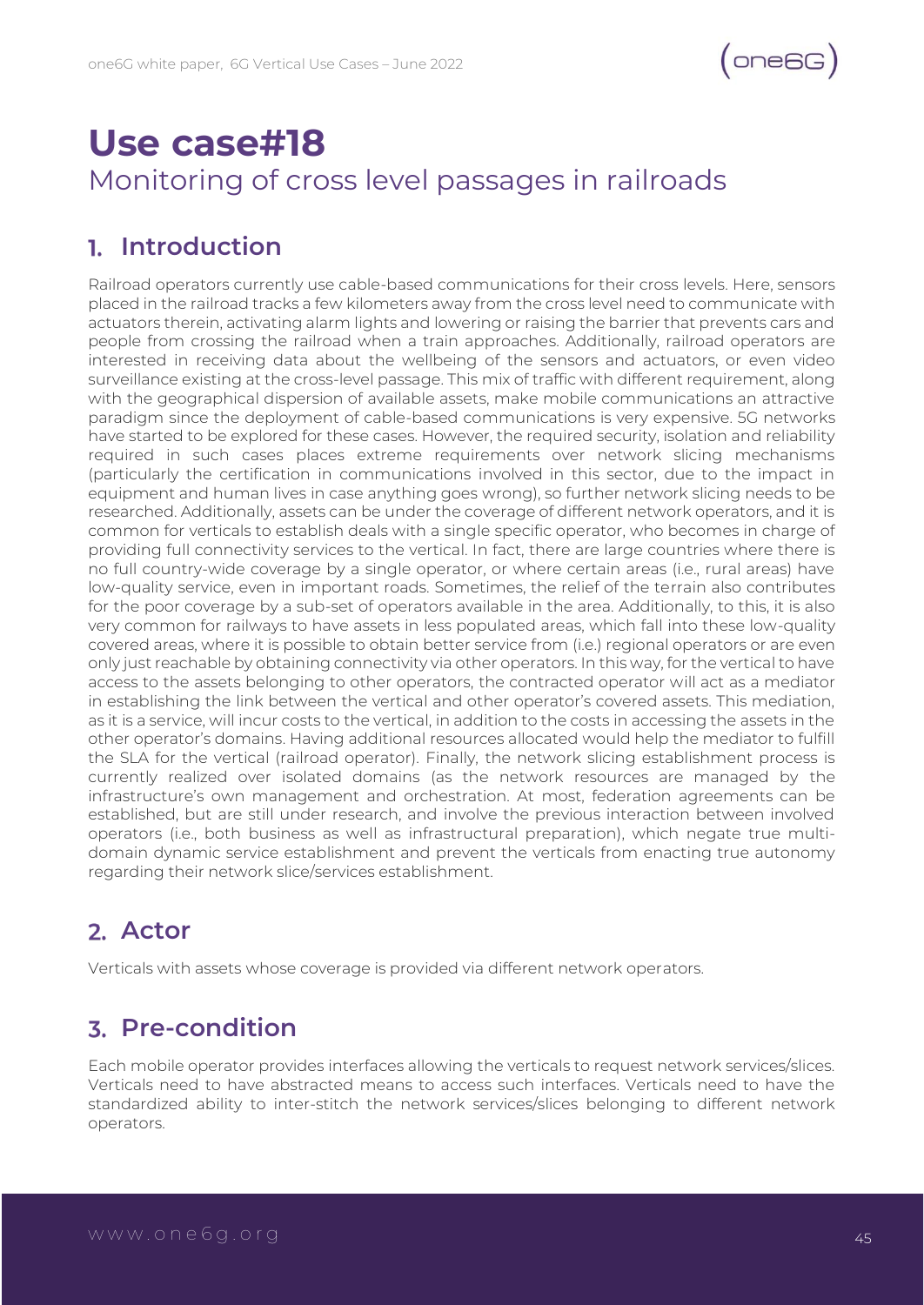

#### **Description/Service Flows**

- The vertical interacts with Network Operator #1 and Network Operator #2, requesting the instantiation of a network service/ slice
- Each operator verifies the necessary credentials, resource availability, and reserves resources as the necessary network elements, replying to the vertical on their availability and readiness
- The vertical further indicates to each service/slice the inter-connectivity points towards itself (i.e., assuming that the different operators might have tertiary networks between themselves, it is important that each established network slice component is configured with the ID of an inter-connectivity point – such as an IP address – which will allow the orchestration process within each network operator to identify the equivalent counterpart in other operator(s) and enact the necessary connectivity configurations – such as a tunnel – in order to stitch the different slices) and the other operator, allowing for the interstitching of a true end-to-end inter-domain network service/slice continuum
- Each operator returns the necessary elements towards the vertical, which can now interact with the different assets, transparently, as if it was a single network service/slice.

#### **Post-condition**

The vertical has access to its different wide geographically dispersed actives under coverage from different mobile operators, in a process that was controlled by the vertical itself, supported by interfaces made available by the operators.

#### **Potential service requirements**

There is the need for mobile operators to support interfaces allowing verticals to request network services/slices, along with inter-stitching capabilities towards network slices/services existing in other operators. The vertical needs to have the knowledge, or access to such interfaces in a abstracted way, and the ability to take decisions on how/which network services/slices need to be inter-stitched.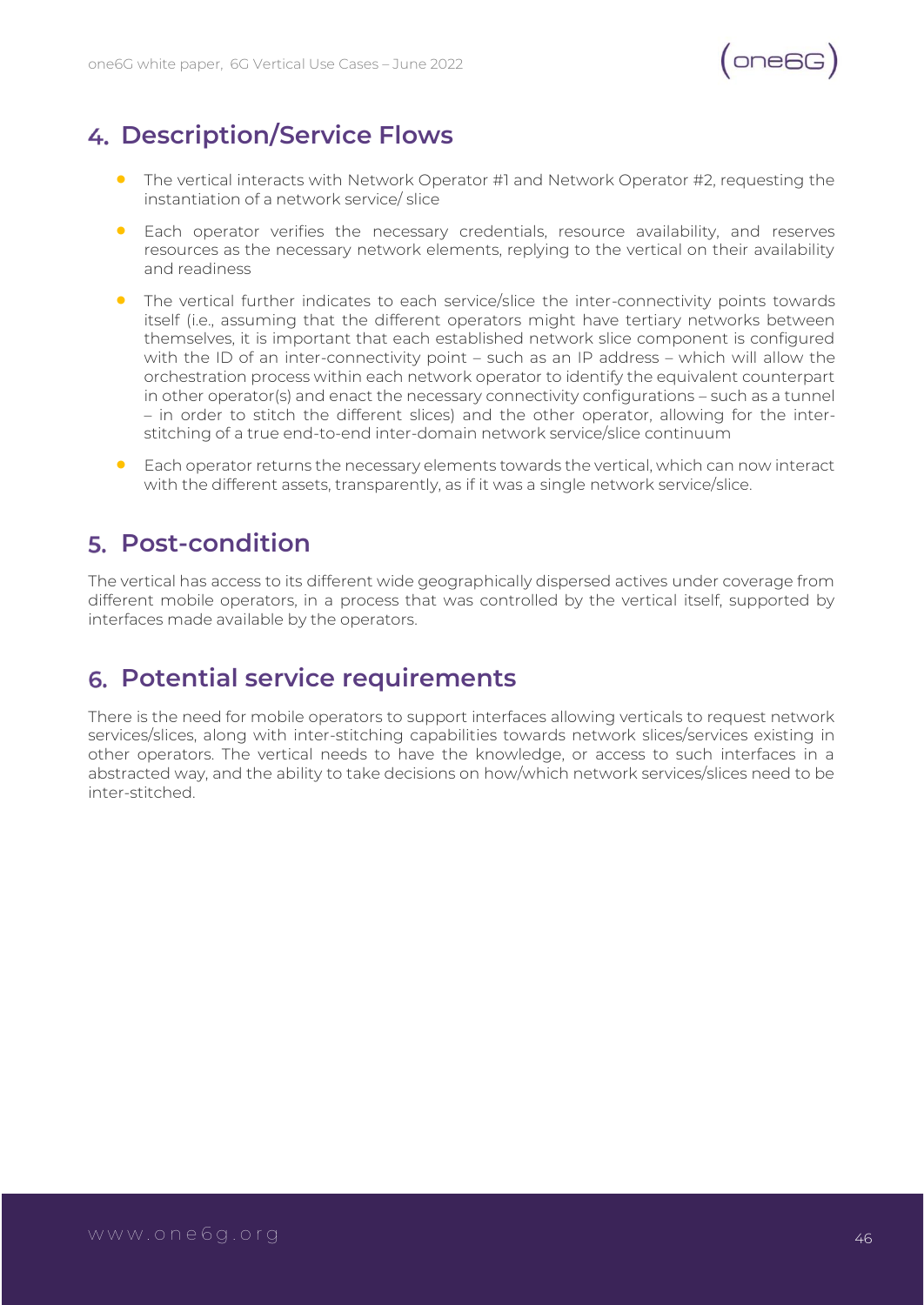

## **Use case#19** Livestock Health and Behavior Monitoring

#### **Introduction**

In agribusiness, improving animals' health and life conditions are important factors for guaranteeing quality and production. Open field grazing is one of the strategies employed in several countries to attain such an end. The challenge, in this case, is to keep track of the health and social behavior of all animals---reaching the order of tens of thousands in some properties-- while preventing fast-spreading diseases (foot-and-mouth disease) that, in the event of an outbreak, may substantially impact the economy of an entire country. Sensors capable of measuring biological data, i.e., temperature, motion, and position, can be used to monitor vital information of every animal while assuring higher productivity. These sensors must have low energy consumption, which hinders the transmission over very long distances. Self-sustainable data collector gateways can provide communication between sensors and the server. Based on the animal's health condition (high temperatures) and social behavior (laying down longer than expected or not visiting drinking areas), alarms can be triggered to allow a fast and adequate treatment. Moreover, the sensors can also be employed as a security system by setting up alarms whenever a sensor is removed, or an animal leaves a predefined area.

The implementation of this use case will demand a long-range communication system (reaching at least 50 km) or a satellite-integrated network. Although 5G is still under deployment, most rural and remote areas will not benefit of its features, essentially due to the lack of terrestrial coverage. 5G's infrastructure is expensive and its deployment will require a huge investment that is not costeffective for either the MNOs or the rural producers. Then, it is imperative that cheaper systems employing long-range frequency bands should be developed for the next generation to effectively expand the network coverage. The use of non-terrestrial networks (NTNs) might as well be a viable alternative. However, the integration of this technology to the 5G's main architecture is still under standardization, which hampers its applicability on this use case. Hence, with 6G, connectivity and coverage will fully be consolidated worldwide allowing the use of monitoring devices for extensive livestock farming.

#### **Actor**

Biological and motion sensors, gateways

#### **Pre-condition**

- Biological and motion sensors with low power consumption (lifespan of more than one year) capable of harvesting vital data from the animal (temperature, heart rate, rumination rate, stress level, and position) to provide minutely basis updates. The sensors are capable of transmitting data with rates reaching hundreds of kbps to a relatively short distance. Energy harvesting is an interesting feature of this device to expand battery lifespan.
- Self-sustainable gateways capable collecting data from the sensors and transferring the information for the mobile network infrastructure through a satellite or long-range link.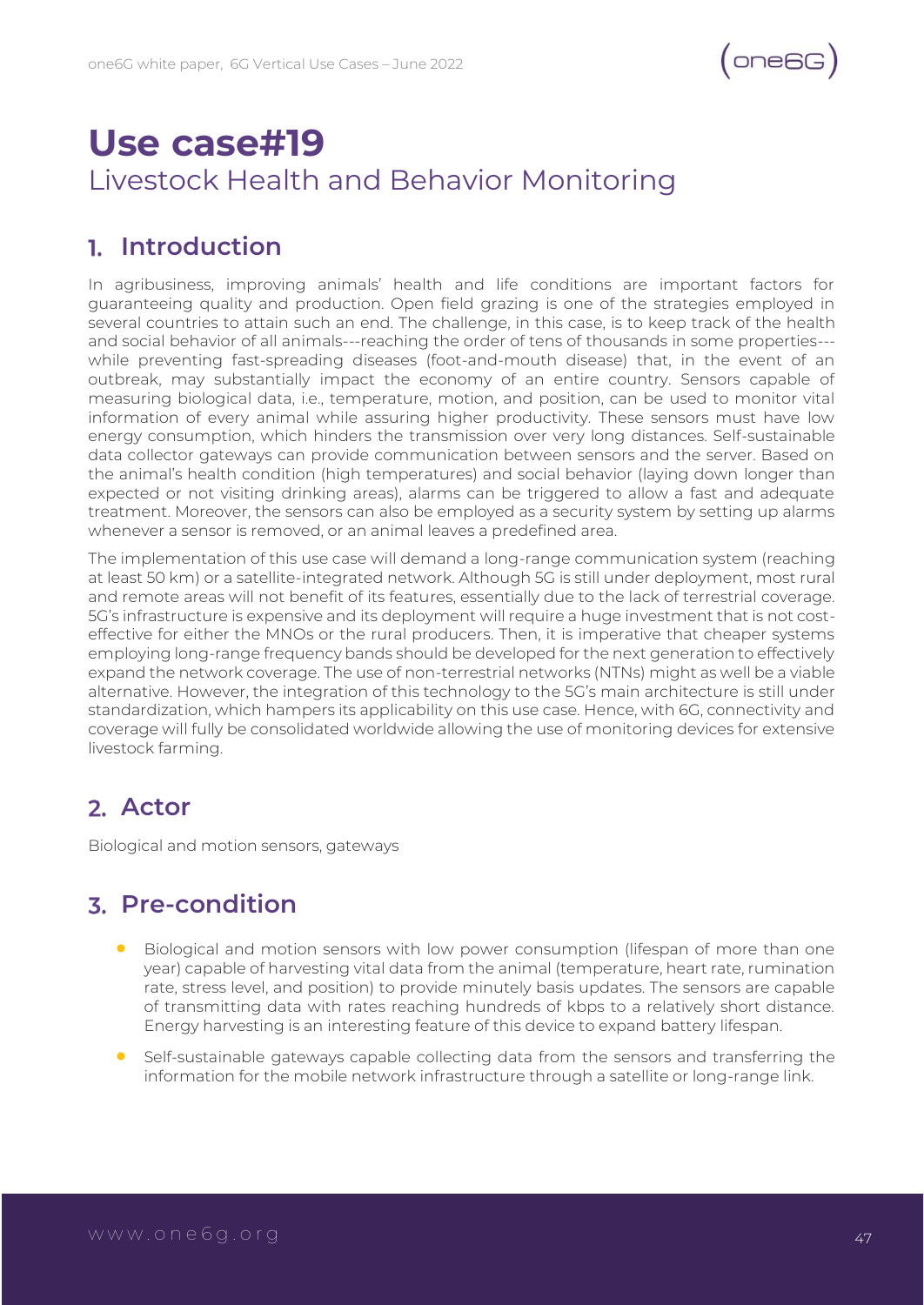

#### **Description/Service Flows**

- Each animal receives a biological and motion sensor.
- Self-sustainable gateways, i.e., powered by solar or wind energy, receive the data from the sensors.
- The collected data is forwarded from one gateway to the following using for instance a selforganized mesh network.
- The gateway connected to the mobile network infrastructure delivers the data to be sent to the application server.
- Based on the collected data, algorithms running in the server can trigger alarms based on the animal's health or behavior. Security alarms can also be triggered if the sensor is removed, or one animal leaves the designated area.

#### **Post-condition**

Information about the health conditions and behavior of the animals is available. Alarms allow fast response to avoid the spread of disease or robbery.

#### **Potential service requirements**

- Long-range or satellite communication
- High number of connected devices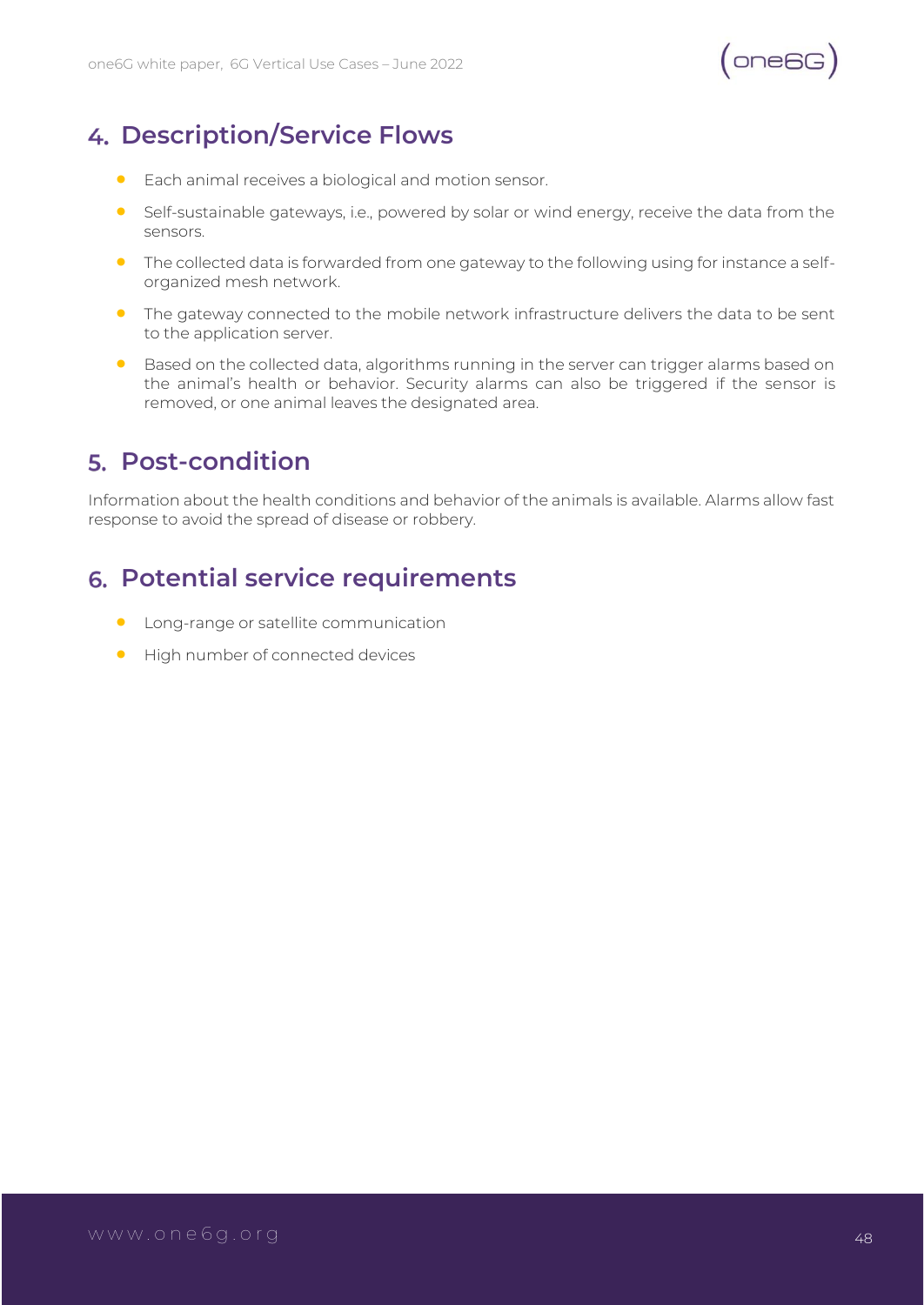

## **Use case#20** UAV Remote Controlling for Precise Agriculture

#### **Introduction**

Higher efficiency in agribusiness activities is mandatory to improve productivity and reduce environmental impact. Conventional methods for applying pesticides and fertilizers use airplanes, tractors, or even people equipped with backpack pumps to spray these chemicals over a given area. This procedure is quite inefficient and contributes to high levels of water and ground contamination. The effectiveness of such a procedure can be improved by employing Unmanned Aerial Vehicles (UAVs), reducing contamination levels and waste of resources. The UAVs equipped with multispectral cameras can collect real-time ultra-high definition (UHD) images of crops to identify, with the aid of an artificial intelligence (AI) services, infested areas or stressed plants due to lack of nutrients. Pulverization UAVs can be deployed to spray the necessary chemicals only in areas in need.

The UAVs can be remotely controlled by either a human or an AI agent. For such, the network must provide high throughput for the real-time UHD video broadcast (around 60 Mbps) and stability and low latency for piloting the UAVs (less than 20 ms). Furthermore, both types of UAVs should be capable of mapping, positioning, and sensing to increase accuracy and guarantee safe flights. Since these UAVs cannot operate in underserved or unserved areas, long-range communication systems (reaching at least 50 km) and NTNs are needed especially when deployed in rural and remote areas. Even with 5G, these areas will not be served by a fast and stable network, mainly due to the low cost-effectiveness of implementing such an infrastructure to benefit a small portion of users. Moreover, 5G has been designed to reduce cell coverage and increase the number of base stations, which are unfeasible for small rural communities. In this case, one possible solution is the development of new accessible long-range technology exploring lower frequency bands, such as the one provided by TV white spaces, while guaranteeing high throughput and low latency. At this expense, 6G assure coverage and the use of UAVs in rural and remote areas.

#### **Actor**

UAVs

#### **Pre-condition**

- UAV equipped with a multispectral camera and remotely controlled by an AI or a human operator.
- UAV equipped with a pulverization system capable of spraying chemicals in a precise area. This device can be embedded with radar and other localization sensors to improve precision and safety. The UAV can be autonomously controlled or remotely controlled by a human operator.
- AI services capable of processing real-time images to detect infestations and plant stress and provide the exact pulverization areas.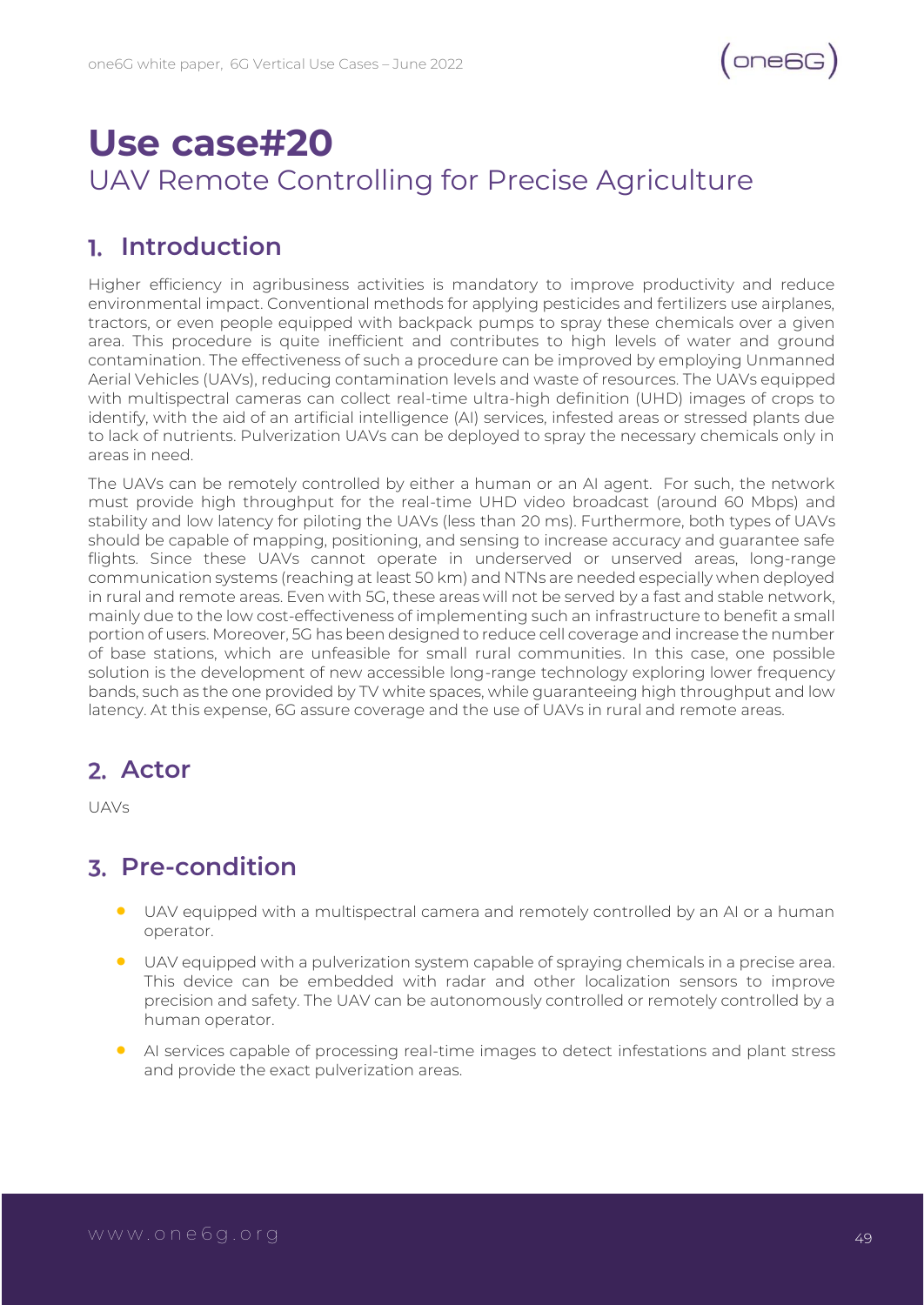

#### **Description/Service Flows**

- UAV for image acquisition is automatically or manually deployed.
- UAV transmit real-time georeferenced images captured by a multispectral camera.
- AI services process the images to detect the presence of infestation or stressed plants in different areas.
- A pulverization UAV loaded with the proper chemicals is automatically or manually deployed to apply the supply in the targeted areas.

#### **Post-condition**

• Areas affected by insects or stressed plants are precisely pulverized, reducing the chemicals used in the procedure and minimizing the environmental impact.

#### **Potential service requirements**

- Long-range network coverage or satellite network
- High throughput capability
- **•** Low latency capability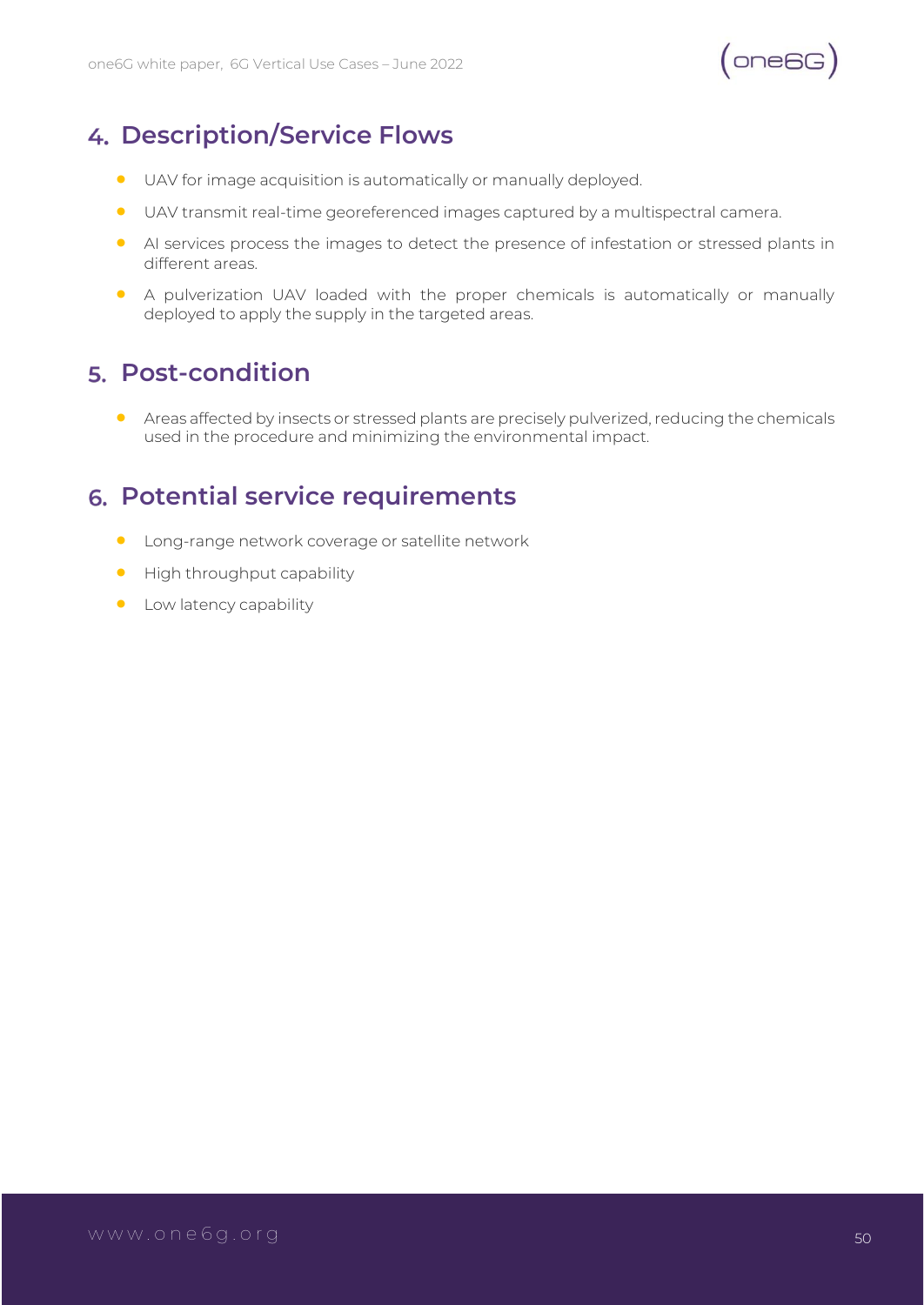

## **Use case#21** Agricultural Machinery Remote Monitoring and Controlling

#### **Introduction**

Agricultural machinery has been extensively used in most crops, improving efficiency and production. However, employing these machines requires investment and constant maintenance, which, in the event of a mechanical failure, can increase costs and even jeopardize the whole production. Thus, remote controlling and monitoring of these machines has emerged as a possible solution to lower expenses and increase efficiency. For the controlling part, the machines can be deployed autonomously or remotely by a human agent. For such, the machines will be equipped with high resolution cameras and radar sensors to continuously map and sense the crops to maximize its performance and provide its position. The data gathered can be shared with other machines to avoid collision and route overlap. For the monitoring part, sensors embedded in every agricultural machinery will continuously collect relevant information, such as temperature, engine rotation, and oil level, and will transmit them to the artificial intelligence (AI) service. For its turn, the AI service will process the data and estimate when to perform the next maintenance. The maintenance schedule is established according to the machine's best cost-effective performance.

For a successful implementation of this use case, it is imperative that the mobile network extends its coverage to rural and remote areas while ensuring high throughput and low latency. Unfortunately, 5G will not solve this issue since it is mostly focused in higher frequency bands and short range cells. To this end, long-range systems employing lower frequency bands should be developed to enable mobile network access to these regions.

#### **Actor**

Agriculture machines

#### **Pre-condition**

- Agriculture machines embedded with high-definition cameras and sensors capable of continuously transmitting a huge amount of real-time data of the machine's conditions and the surrounding environment. The machines can share data with each other to avoid collision and route overlap. The machines are either autonomous or remotely controlled by a human agent.
- AI service capable of processing real-time data, establishing cost-effective performance profiles, and scheduling predictive maintenance for every machine in the farm.

#### **Description/Service Flows**

- Agriculture machine is deployed in the crops autonomously or remotely by a human agent.
- Agriculture machine scans continuously its surrounding for obstacles and shares its mapping data with other machines deployed in the field.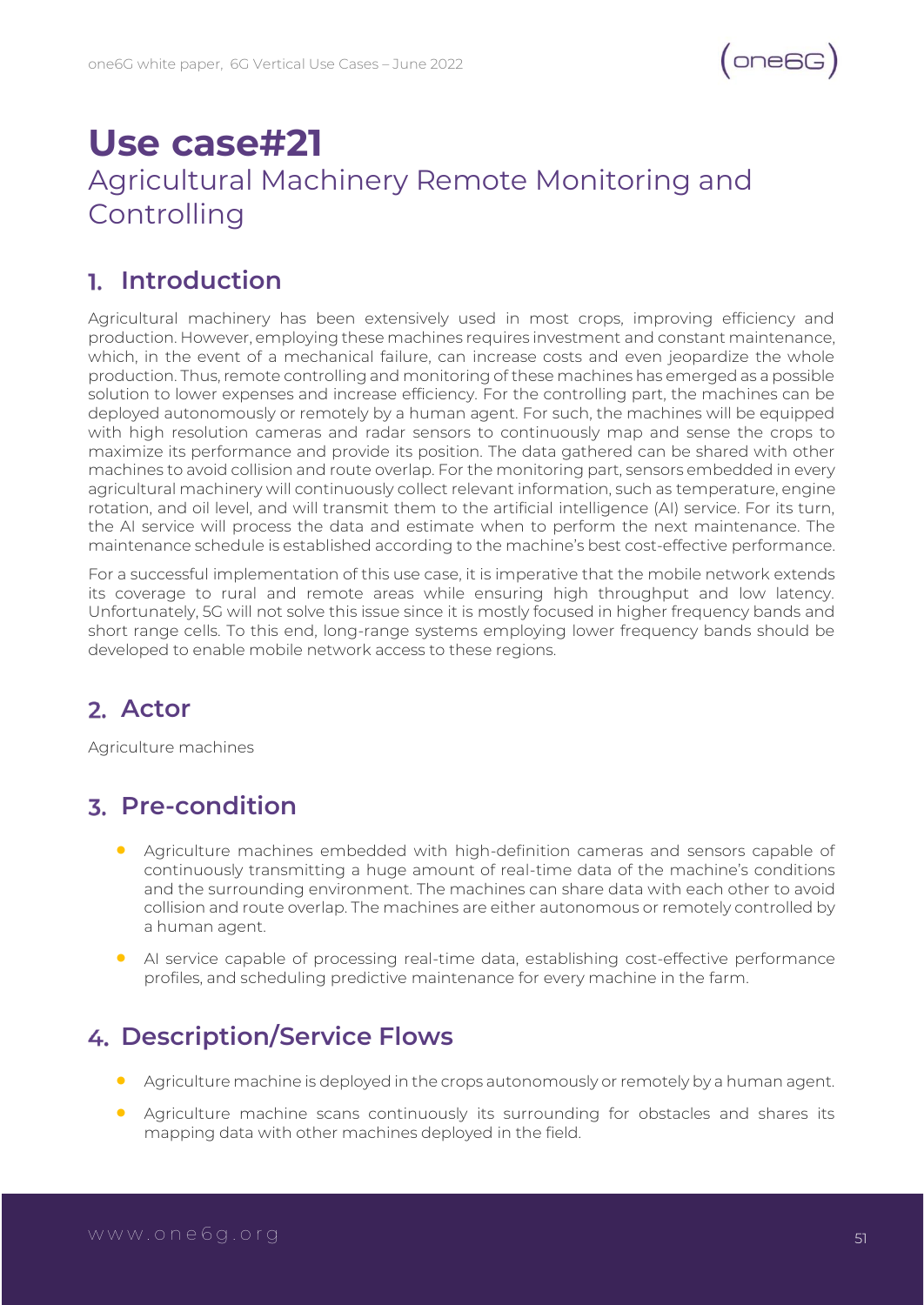

- Sensors embedded in the agriculture machines transmit real-time data, such as temperature, engine rotation, and oil level.
- AI service receive and process the engine's real-time data.
- AI service establish cost-effective performance profiles and predict best maintenance schedule.

#### **Post-condition**

• The machines execute their function efficiently and possible maintenance is scheduled and executed only according to their cost-effective performance profile.

#### **Potential service requirements**

- Long-range network coverage or satellite network
- High throughput capability
- **•** Low latency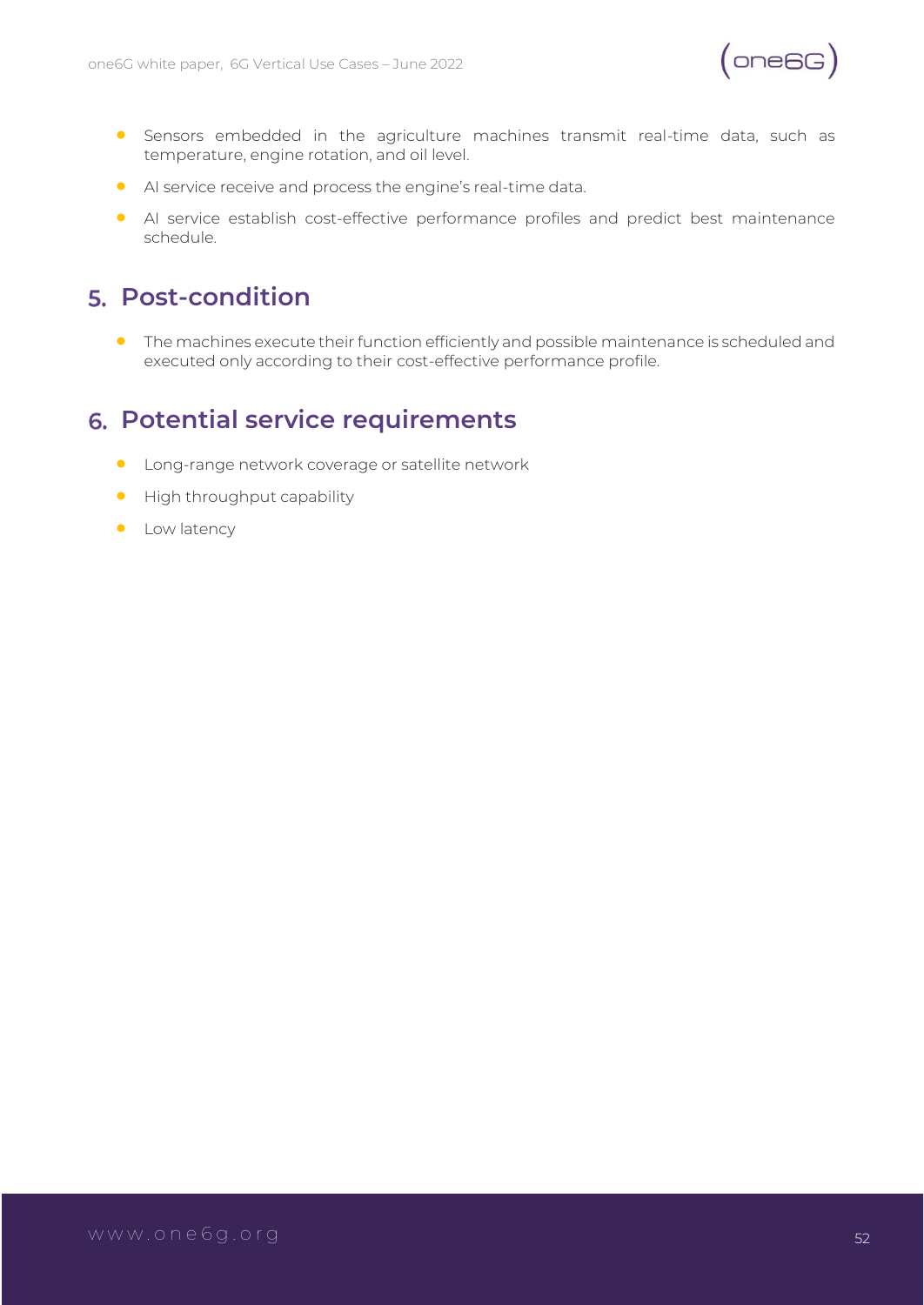## **Use case#22**

### AI-as-a-service for industrial robots: Learning to be collaborative

#### **Introduction**

Robots are becoming prevalent in factories, warehouses, hospitals, and many other fields. These robots are equipped with sensors (cameras, LiDAR, Radar) and actors (fingers, arms, legs) to perform different tasks, e.g., detection, perception, motion planning, decision making. Being together, a group of robots could perform production activities, e.g., welding, painting, soldering, etc., which are done normally by factory workers. Such collaborative activities require communicating and interacting among the robots, which could be based on either robot-to-robot communications or coordination by base stations.

In nowadays, conventional collaborative robots are based on pre-programed actions. Therefore, they can only be used for specific tasks and the respective industrial controllers are preprogrammed for specific environment and actions. They cannot handle unknown situations as well as random factors in the production process.

Advanced features like sensing and AI could innovate how collaborative robots work. For instance, sensing can help the robots to observe the states of other robots and surrounding environment.AI/ML methods can be applied to enhance capabilities of robots, e.g., image recognition, collision avoidance, path planning, etc. With AI/ML method, particularly reinforced learning, the robots can learn how to operate, so that they can perform many tasks and adapt to new environment. The data observed by the robots can be collected for training or retuning AI/ML models, and shared with other robots. Then, AI/ML models can be applied to perform tasks of classification, prediction, or accomplish goals. The robotics can apply reinforcement learning to maximize total or long-term reward in an environment, by adapting actions according to the received reward from the environment. For the case of collaborative mobile robots, multi-agent distributed learning can be applied for multiple robots in a common environment, with interactions between each other. In this way, multi-agent distributed learning could generalize specific tasks, based on which, robots could be more flexible to handle diversified tasks, and more secure and safe to handle potential risks.

If the AI/ML methods are applied by robots, the data volume and the model size would be limited, so that the performance is not fully optimized. The computation complexity of model training is usually intensive, robots may not complete model training in time. As the network usually have higher capabilities in terms of storage and computation power, thus it can offer AI services to the robots. For example, the network can collect the data from multiple robots, apply model training for multi-agent distributed learning, and distribute the trained AI/ML models to robots for realtime inference. As the data collection is from multiple robots, more data can be applied for model training so that the performance can be further improved. The collected data and model parameters from multiple robots are usually correlated, and joint communication and computing can be applied to improve the efficiency of data collection and model distribution procedure. This differs from the classical paradigm of computation followed by communication for AI/ML services. On the other hand, for the multi-agent distributed learning, network can train multiple AI/ML models without any communication overhead between the robots, so that the convergence speed of model training can be much improved. Each robot will make decisions according to its AI/ML model and real-time input data. As the input data of the robots are coupled, it is necessary to design an efficient way of information sharing to meet the latency requirement, joint communication and computing can also be applied here.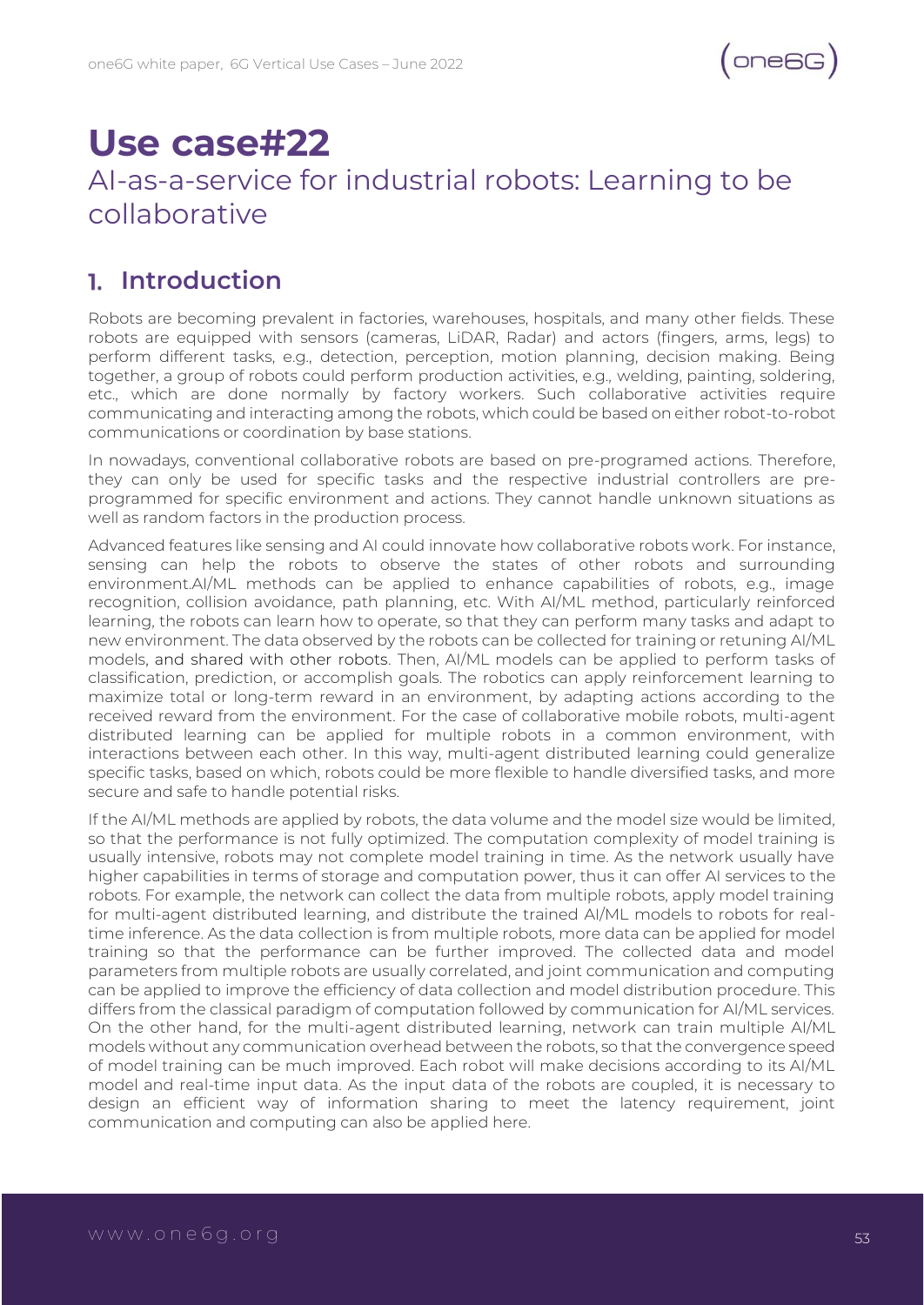

#### **Actor**

- Robots equipped with sensors (e.g., camera, LiDAR, Radar), actors (e.g., fingers, arms, legs), and capabilities of communication, data storage, and model inference
- AI/ML server with capabilities of communication, data storage, and model training

#### **Pre-condition**

- The robots run an application providing the capability of AI/ML model inference for performing specific tasks
- The robots are capable to collect the observed data, which include sensing data, acting data, communication data, channel state information, etc., and transmit to AI/ML server via uplink transmissions
- AI/ML server can select a set of robots for collaboration and determine training configuration, e.g., training algorithm, learning rate, batch size, number of iterations, etc.
- AI/ML server is capable to collect the observed data from multiple robots, training AI/ML models, and distribute AI/ML models to the robots via downlink transmissions
- The robots can be capable of exchanging information via robot-to-robot communication

#### **Description/Service Flows**

- AI/ML server select a set of robots for collaboration in performing specific task, and distribute initial AI/ML models to the set of robots
- Each robot applies the AI/ML models for inference, collect the observed data during performing the task, and report the data to AI/ML server
- AI/ML server receive the observed data from multiple robots, re-train the AI/ML models with the data, and distribute new models to the robots
- Until the AI/ML model reaches saturated performance enhancement, the process runs repeatedly from step 1

#### **Post-condition**

• The robots can collaboratively perform the tasks

#### **Potential service requirements**

- Synchronized transmissions from different robots
- Uplink transmissions for data collection for AI/ML model training data rate and latency requirement
- Downlink transmission for AI/ML model distribution data rate and latency requirement
- Robot-to-robot communication for information exchange data rate and latency requirement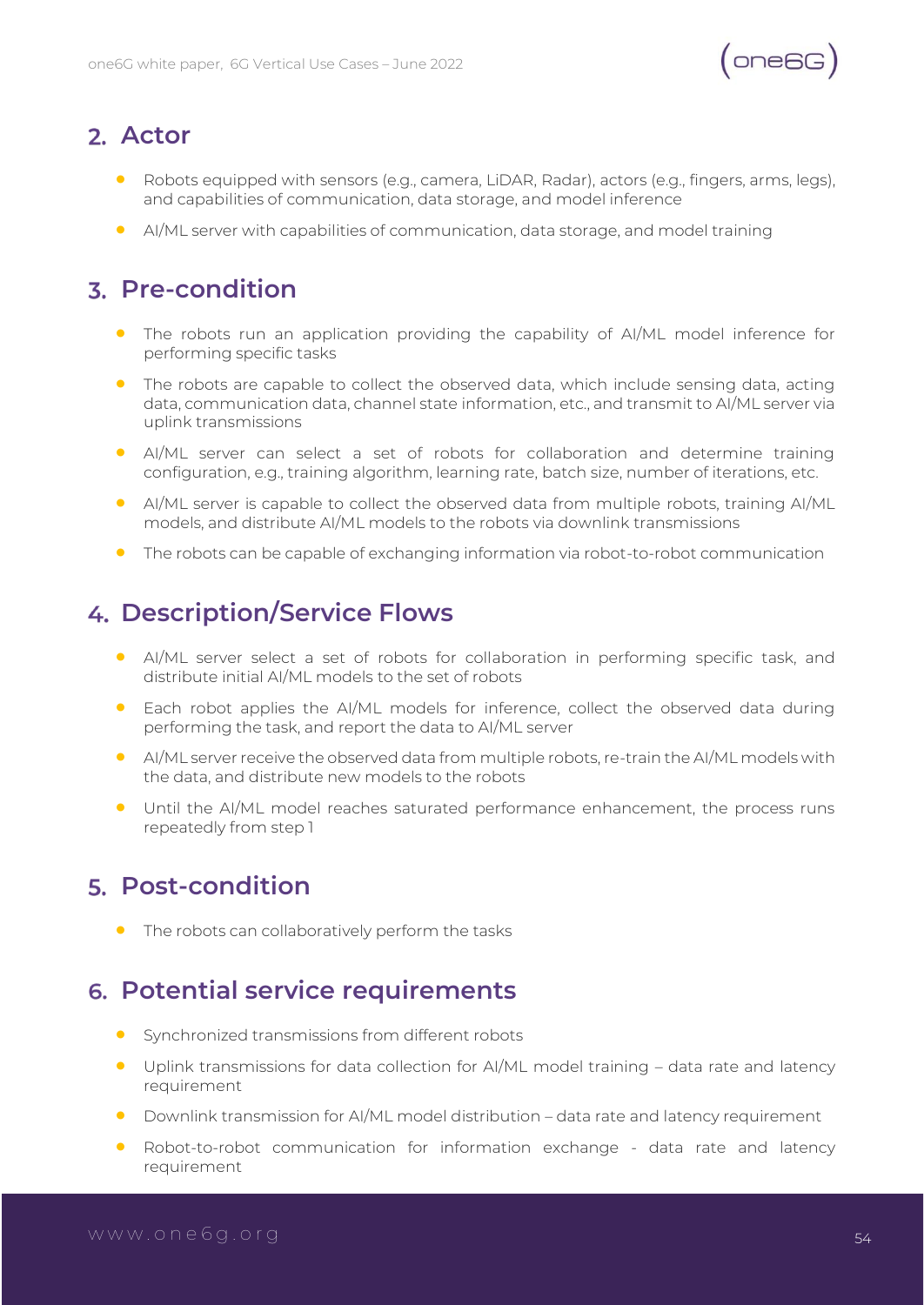## **Use case#23**

### AI-as-a-service for industrial robots: Collaborative to learn

#### **Introduction**

Internet of things, in general has seen tremendous growth in the past decades and the use of these IoT devices in industries has given birth to a new specialized field of study commonly referred to Industrial Internet of Things (IIoT). This includes smart manufacturing, autonomous vehicles, smart grids, smart agriculture etc. Smart manufacturing refers to the integration of intelligent services into manufacturing processes and factories where AI techniques play important roles in learning big data generated from industrial machines for process modeling, monitoring, prediction, and control in production stages. As many different organizations utilize similar machines and process, FL could enable collaboration between these different organizations, without the need of sharing their sensitive data. For instance, industrial processes used by different organizations, often utilize machines and robots from the same manufacturer. That is, two companies may acquire a component, for example a robotic arm, from the same supplier. As such, if the supplier wants to use ML for performance monitoring or fault detection, there requires a way of establishing collaboration consent and criteria, as to which company would be interested in collaborating with which other company. Furthermore, the FL server needs to have a directory of the asset models of the machines, that is, their digital representations which describe their dataschemes. This data describing the assets builds the basis for multi-organization collaboration and as such, warrants the need for meta-data publishing and management.

The advantages of such federated learning based collaborative production are two-fold:

- First, by leveraging federated learning method, the learning capability of an individual robot could be extended to a wide range of networked robots and the learning capability of a single plant could be extended at global scale. Such solution will make production more efficient and sustainable.
- Second, this will also bring down the overall requirements and cost on individual robot. For instance, learning could be done based on a group of more sophisticated robots with high computing and intelligent capabilities. On the other hand, knowledge could be shared to those robots with low complexity and low cost.

The AL/ML capabilities offered by current mobile communication systems via the NWDAF largely focuses on improving the internal operation and performance of the wireless networks. However, the overall capabilities of mobile networks can be leveraged to further support the AI/ML demands of vertical industries. This means, the wireless networks are not only viewed as providers of communication links between the devices and AI/ML servers, in this case, FL server, but instead additionally as enablers of AI/ML service improvement in terms of aspects such as performance, data management, and privacy. The inherent design of wireless networks such as low latency links, distributed compute and storage capabilities can offer such capabilities. Specifically with respect to the collaborative use case discussed in this section, the availability of low latency links can enable and trigger fast model training and model parameter exchange between the different devices and the central server. Furthermore, AI/ML model aggregation at FL server and wireless links can be jointly designed so that the bandwidth efficiency and latency can be further improved.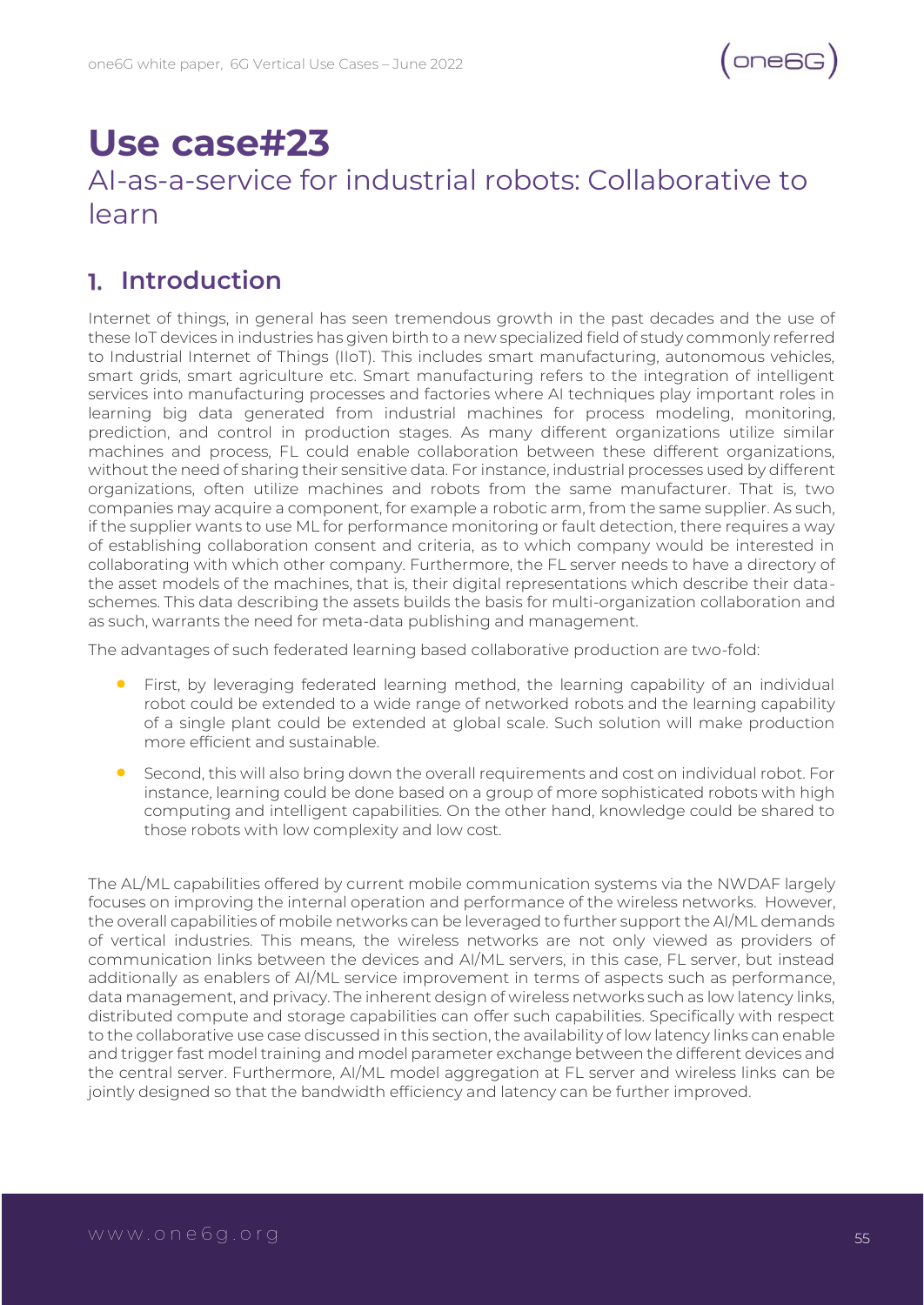

#### **Actor**

- Robots equipped with sensors (e.g., camera, LiDAR, Radar), actors (e.g., fingers, arms, legs), and capabilities of communication, data storage, and model training
- AI/ML server with capabilities of communication, data storage, and model aggregation

#### **Pre-condition**

- The robots are capable to collect data, and run an application locally for local model training when perform specific tasks
- The robots are capable to report local model to AI/ML server
- AI/ML server can select a set of robots for local training and determine training configuration
- AI/ML server is capable to collect local models from multiple robots, and distribute global models to the robots

#### **Description/Service Flows**

- Let Alice be a robot in Factory A. Let Bob be a robot in Factory B. Alice and Bob are performing the same functions but in different factories.
- Both Alice and Bob, either periodically or triggered by certain event, are updating their local models, for example based on the dynamicity in the factory environment. The model update needs to happen in a timely manner to be appropriate for the operating scenario of the robots.
- As time evolves, based on the preference from the manufacturer, the robots sharing the local models with the AI/ML server may change. This can be due to some robots not having an active communication link due to undergoing maintenance or for being out-of-order.
- The AI/ML server incorporates the new updates received from the selected factory robots to develop an updated globally trained model.
- AL/ML server distributes the globally updated model to the desired factory robots.
- Different factory robots are now able to perform better and efficiently operate in their respective factories.

#### **Post-condition**

- The robots could collaboratively train the AI/ML model despite being distributed.
- The robots are trained to operate in scenarios that was not necessarily known to them.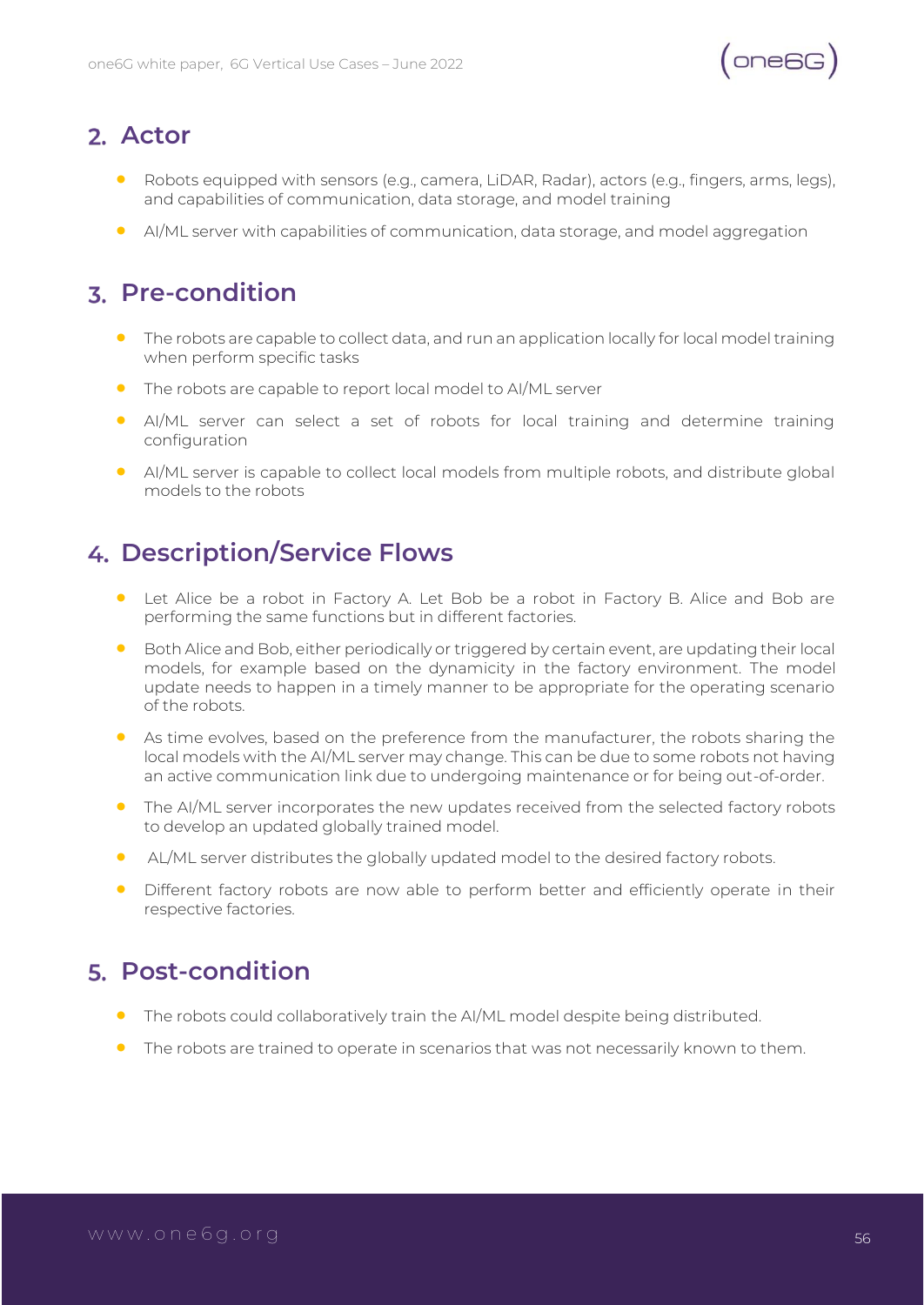

#### **Potential service requirements**

- Availability of communication link requirements for FL model training and update to enable timely update of the FL models.
- Exposure of communication link performance to FL server to trigger model update and robot selection.
- **•** Privacy preserving data sharing mechanisms.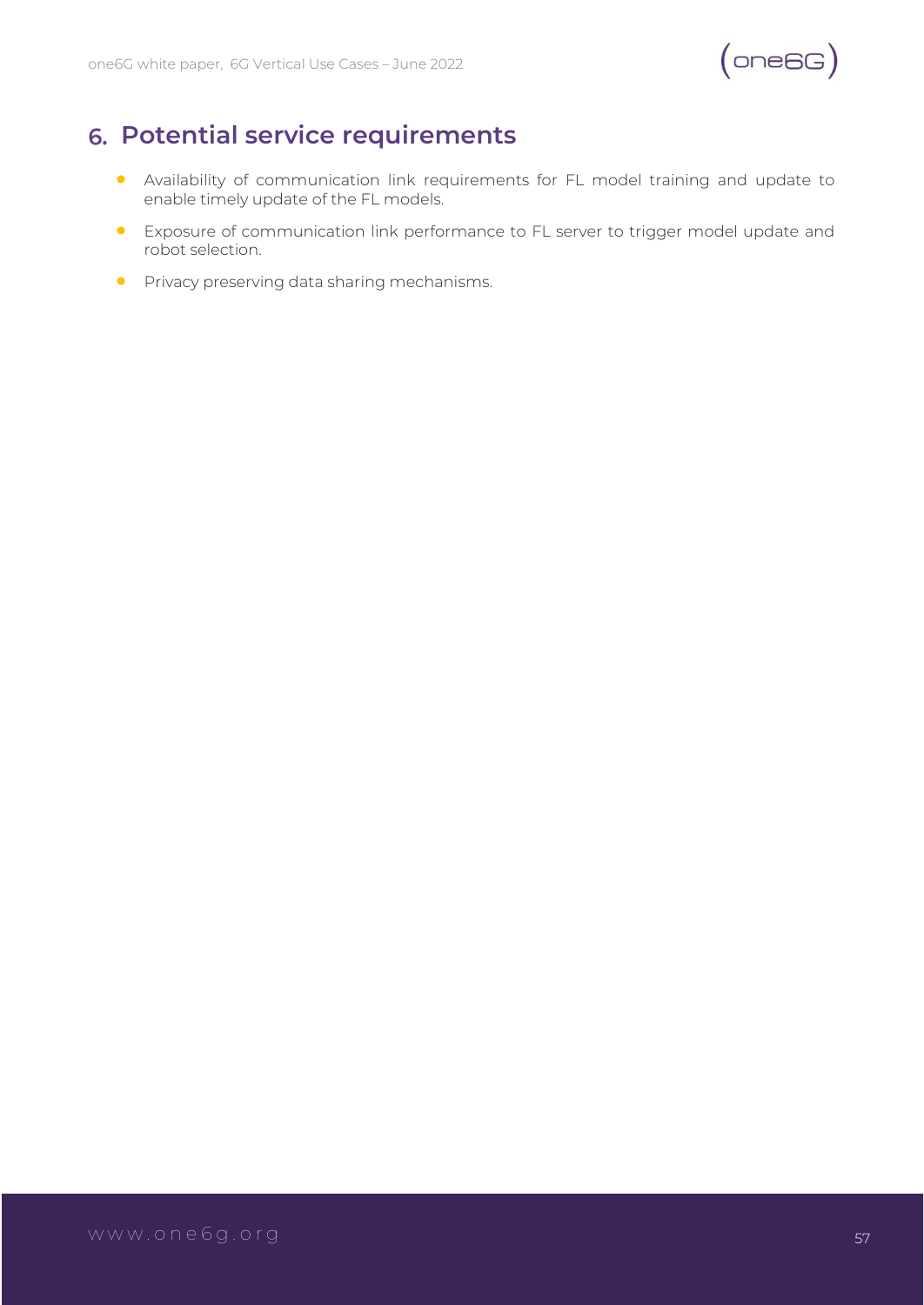## **Use case#24**

#### Scalable resource control for high demand localized services

#### **Introduction**

Scalable resource control refers to dynamic adaptation of resources owned by, say, network operators or third-party service providers in order to support increased capacity demands or better enable services (either existing or new). These resources include physical devices (e.g., switched or routers) owned by the operator, or virtual (e.g., virtual machines) hosted by a local or even a global cloud provider. Such resource adaptation can apply to inclusion and exclusion of resources for both control and data plane operations.

In order to meet the dynamic and diverse requirements of future networks, resource adaptation cannot come as a conventional, management activity that requires manual configuration or the added resources. It has to be dynamic, control-oriented, with each added resource being available to use almost instantaneously after it gets connected to at least one other resource already owned by the operator.

5G and previous generations of mobile networks are designed as overlay networks over the (whatever underlying) transport and compute infrastructure, i.e., any interventions in the underlying infrastructure, e.g., scaling up or out, are indeed perceived as following different procedures and management loops. This hinders extreme instantaneous scalability we are targeting in 6G. To fix the problem, we need a holistic design of the mobile system, including consideration of underlying physical infrastructure from the outset, in the 6G architecture. Bringing these two together, the underlying resources and the 6G related functionalities, is therefore the goal.

#### **Actor**

Mobile network operators (MNOs), third party service providers, mobile subscribers.

#### **Pre-condition**

- Capability for MNOs to expand their set of available resources to meet the capacity demands. Expansion of the available resources refers to inclusion of resources available from third party service providers, or mobile subscribers.
- Capability within third party service providers and mobile subscribers to be flexibly included and excluded their resources for services offered by MNOs.

#### **Description/Service Flows**

We describe the service flow by considering a music concert scenario.

- Alice has subscribed to a MNO for wireless network services.
- Alice is at a crowded music concert with hundreds of other people.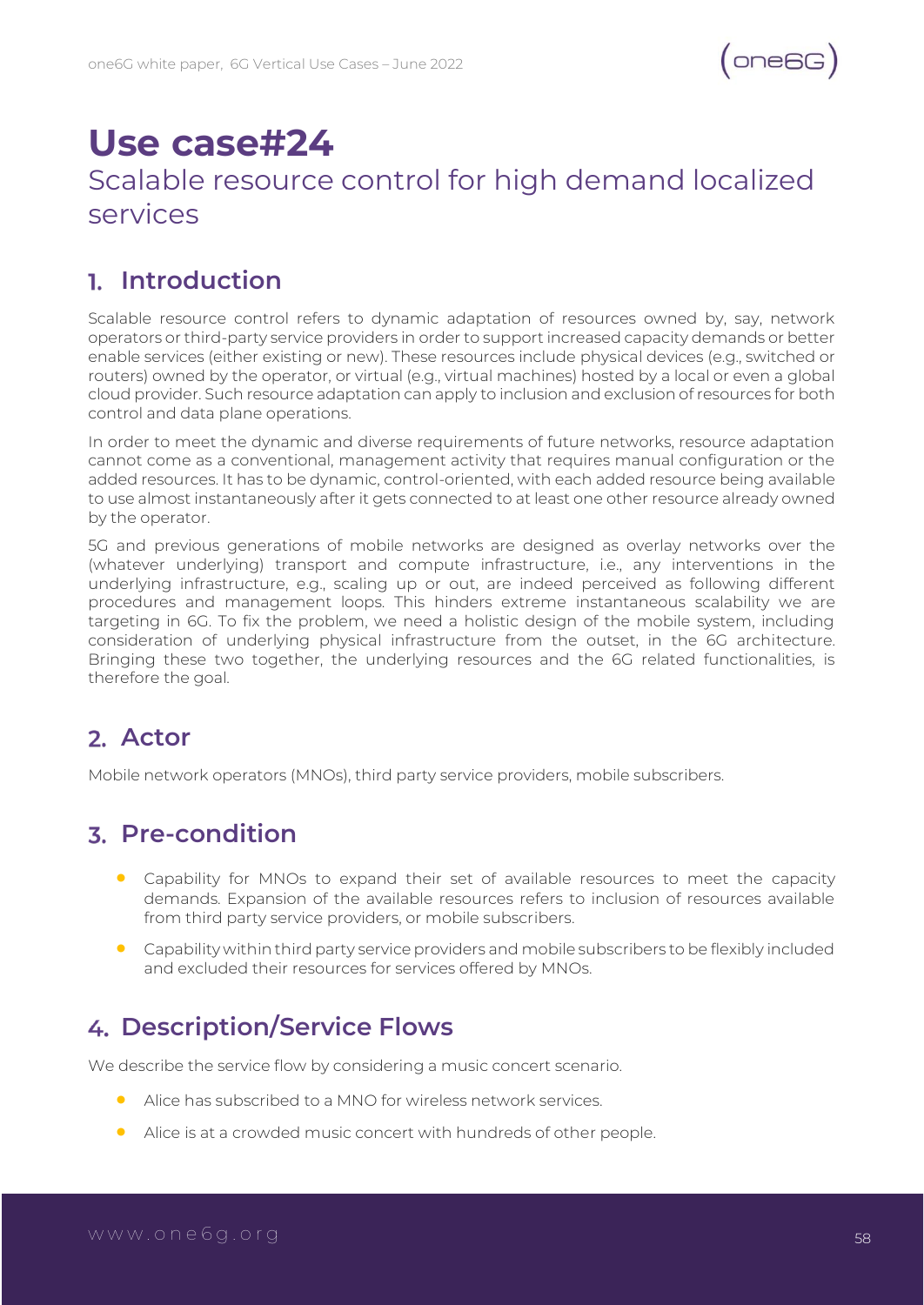

- During the concert, vast majority of the crowd, including Alice, are frequently taking multiple photos, recording multiple videos, processing, and sharing them.
- Organizing music concerts at the venue are rare events. Hence the MNOs in the area have not permanently deployed large capacities.
- With the music concert, there is a sudden spike in capacity and resource requirement in the area.
- In order to meet the high localized demand for a relatively brief period for fans like Alice, the MNOs initiate expansion of their resources at the edge/access of the network by collaborating by other third party services providers in the vicinity and mobile subscribers.
- Expansion of MNO's resource set enables faster handling and servicing of the requests.

#### **Post-condition**

Despite Alice being in a large localized crowd with high data traffic demands, Alice's requests from the network were successfully fulfilled.

#### **Potential service requirements**

Resilient, dynamic, and instantaneous interconnection and coordination of all the resources.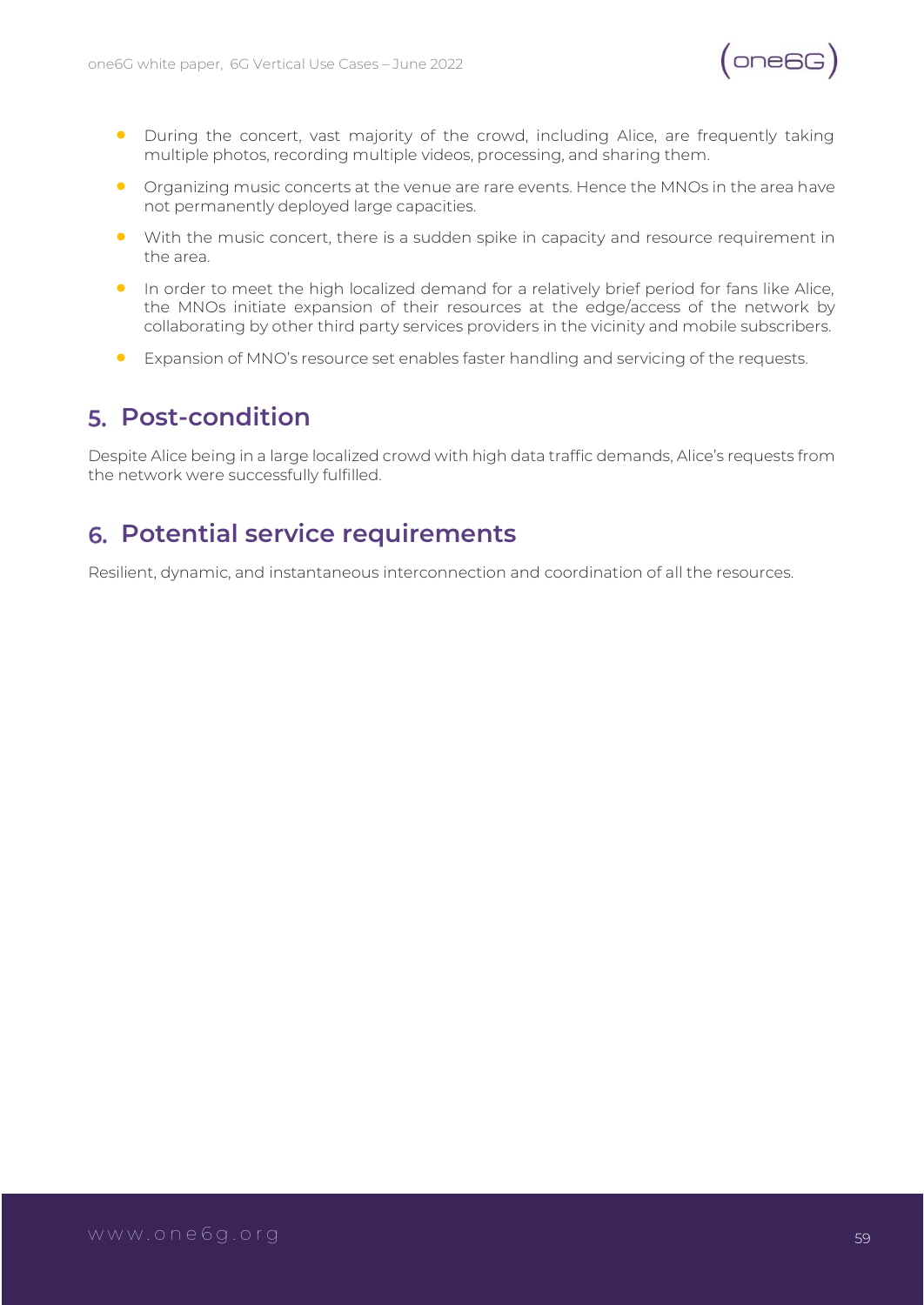## **Use case#25** THz communication enabled data kiosks

#### **Introduction**

THz communications have been identified as one promising candidate for the physical layer in 6G. The availability of large spectrum chunks has the potential to enable high data rates, in the order of Tbps. Furthermore, the abundance of frequency resources can allow high data rate transmissions at lower latencies. These characteristics make them THz communications a potential candidate to provide limited range hotspots. Referring to these hotspots as data kiosks henceforth, these can be installed in specific indoor and/or outdoor environment, such as airports, metros, factories, vehicle service stations, among others, to offer customers high download data rates over wireless link within a short time interval. THz communication bands could be used to offload traffic demands of high data rate applications from conventional communication bands in scenarios such as congestion or inability to support required data rates requirements.

We describe this use case considering a factory environment where the software of multi-purpose autonomous robots needs to be quickly updated/reloaded. The motivation for this being, a multipurpose robot within a factory could be customized to operate in multiple areas in a factory from time-to-time such as in an assembly line or in carrying objects around. This software could include, for example, for automated control supported by intelligence.

#### **Actor**

Mobile network operators (MNOs) network/private network, autonomous factory robots, third party service provider, factory operator.

#### **Pre-condition**

- MNO has installed THz data kiosks in factory.
- Capability of autonomous robots to navigate to the data kiosks and trigger software download.
- Capability of autonomous robots to communicate over the wireless links (non-THz) with third party service provider.
- Factory operator capable of communicating with a third-party service provider.

#### **Description/Service Flows**

- A factory operator triggers a third-party service provider to update the software of a robot.
- The third-party service provider initiates communications with MNO/private network to enable the software update of the robot.
- Alice, an autonomous robot is notified via a MNO/private network of a new software update.
- Alice awaits to be notified via a MNO/private network to proceed towards a data kiosk to get the software update.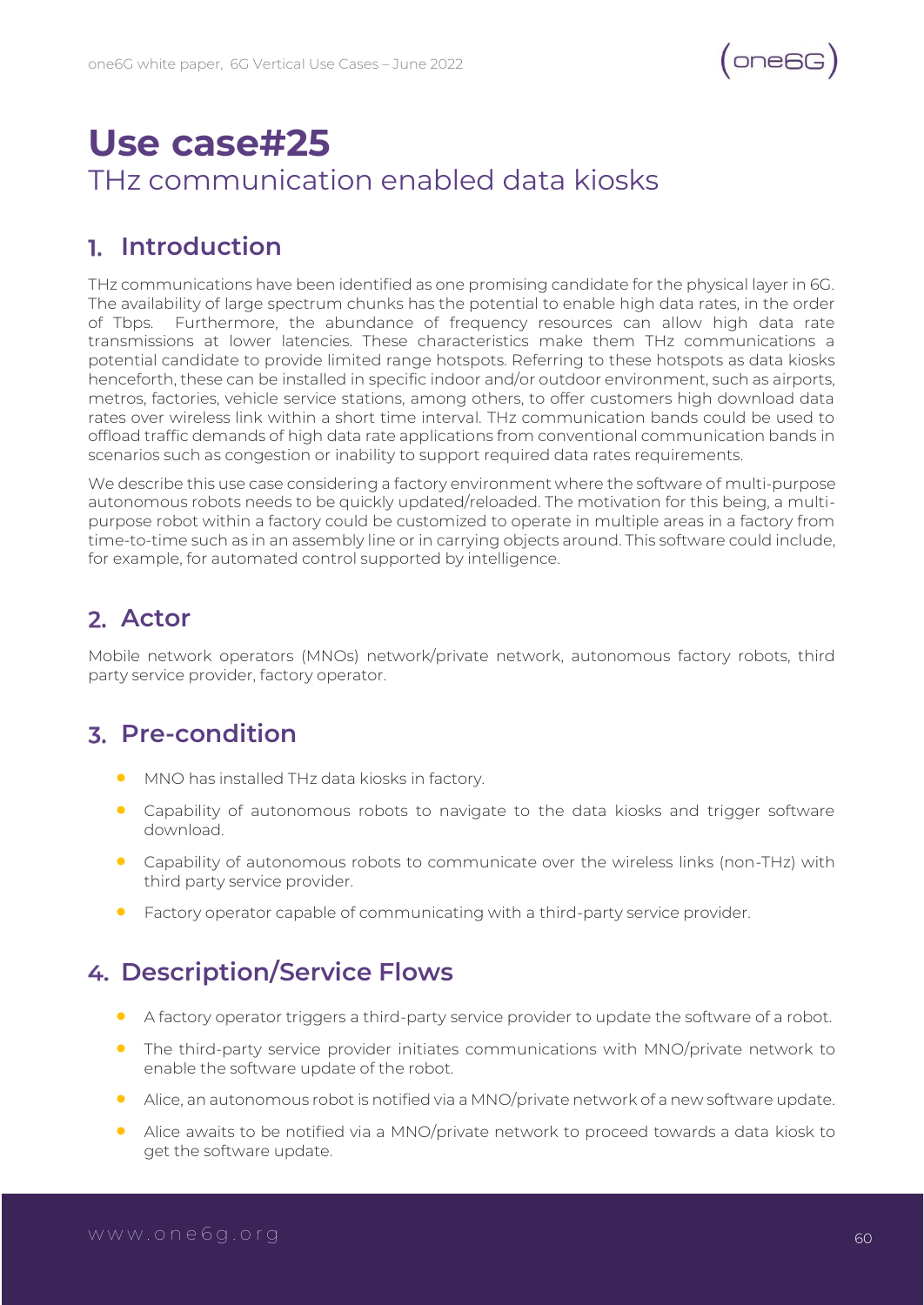

- Alice receives a notification via a MNO/private network to proceed towards a data kiosk within the factory.
- Alice proceeds towards the kiosk to update/reload the software update.

#### **Post-condition**

Alice has successfully managed to get a software update/reload.

#### **Potential service requirements**

Availability of reliable high-rate data links to enable fast data transfer services, such as, update/reload of robot software.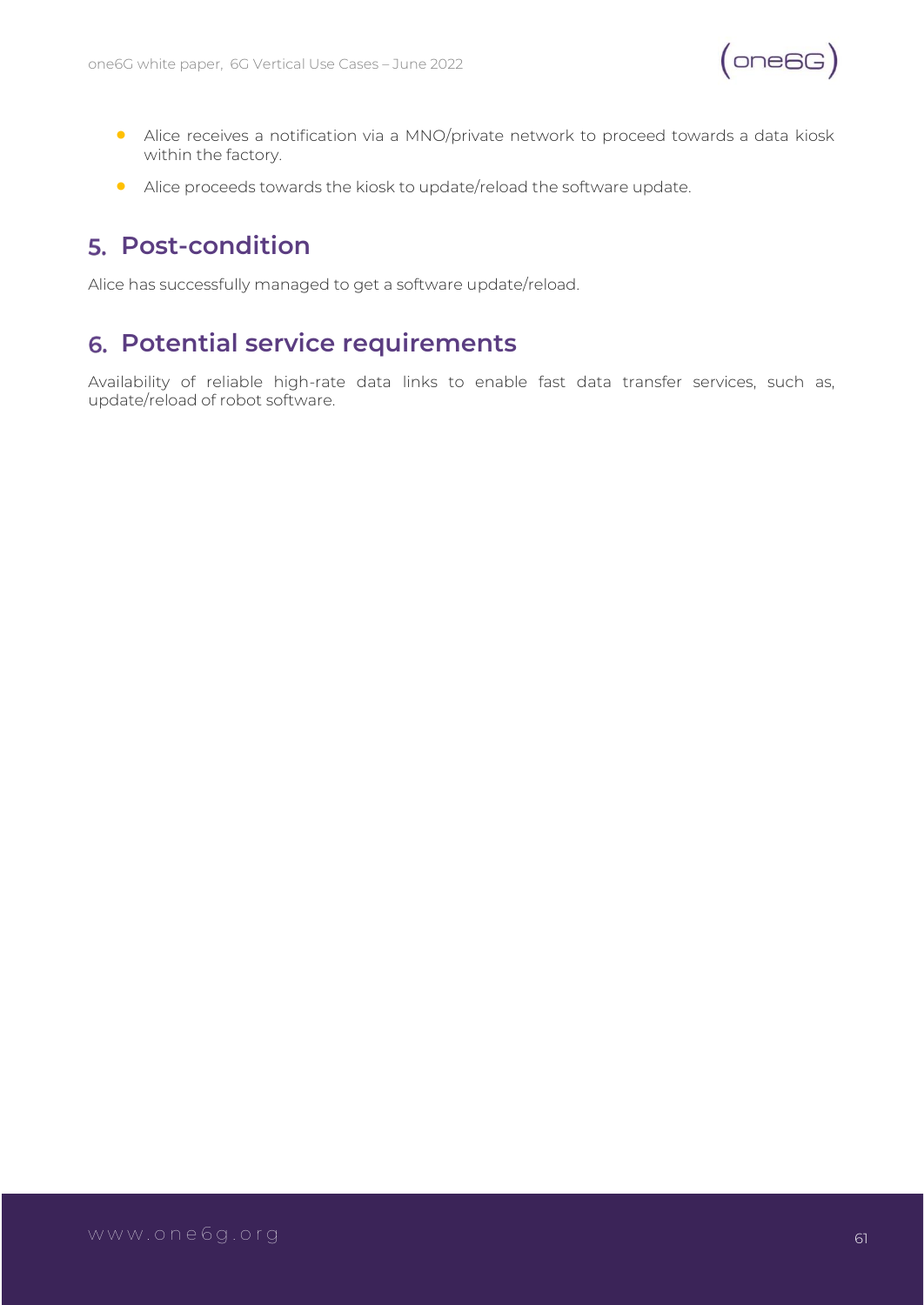# **Use Case Families and Analysis**

The 25 use cases collected in the previous section can be mapped into 6 different vertical domains as following:

- Manufacture: 7
- Automotive: 5
- Health: 5
- Telecom (MBB / Resiliency): 4
- Agriculture: 3
- **Transportation** (railway): 1

In the following tables (Table 4-1 to Table 4-6), we describe for each identified use case per vertical domain: 1) what are the open issues in current mobile communication system to support the use case, 2) what is needed for 6G to support the use case.

| UC#      | What is the use case?                                                                                                            | What are open issues to<br>support use case by<br>current mobile<br>communication system?                                                                       | What is needed in 6G to support use<br>case?                                                                                                                                                  |
|----------|----------------------------------------------------------------------------------------------------------------------------------|-----------------------------------------------------------------------------------------------------------------------------------------------------------------|-----------------------------------------------------------------------------------------------------------------------------------------------------------------------------------------------|
| 8        | ISAC for motion control<br>in dynamic environment                                                                                | No sensing capability<br>integrated with wireless<br>communication and<br>hence resulting to a high<br>effort and limit flexibility in<br>a factory environment | Offer a cost-efficient solution to<br>increase flexibility and easy co-<br>operation between humans and<br>robots by, for example, integrating<br>sensing and communication<br>functionality. |
| $\Theta$ | ISAC for cooperative<br>carrying of unknown<br>objects by mobile robots                                                          | No radio with sensing<br>capability available for<br>robot                                                                                                      | Better robot cooperation with sensing<br>capability when carrying objects                                                                                                                     |
| 13       | Intelligent, deterministic<br>and time<br>synchronization network<br>for haptic and future<br>factories                          | Only support TSN among<br>devices in local network<br>but not in a wide area                                                                                    | Wide area synchronization and<br>deterministic comm                                                                                                                                           |
| 16       | Factory Automation and<br>Predictive Maintenance<br>by Remote Control of<br><b>Cyber Physical Systems</b><br>in Future Factories | Not possible to offer<br>higher reliability than five<br>nines, lower latency than<br>1 <sub>ms</sub>                                                           | Enhanced 6G radio access to support<br>extended reliability (higher than seven<br>nines) and higher accuracy localization<br>and ultra-low latency for lower than<br>0.5ms                    |

*Table 4-1: Analysis of manufacture related use cases*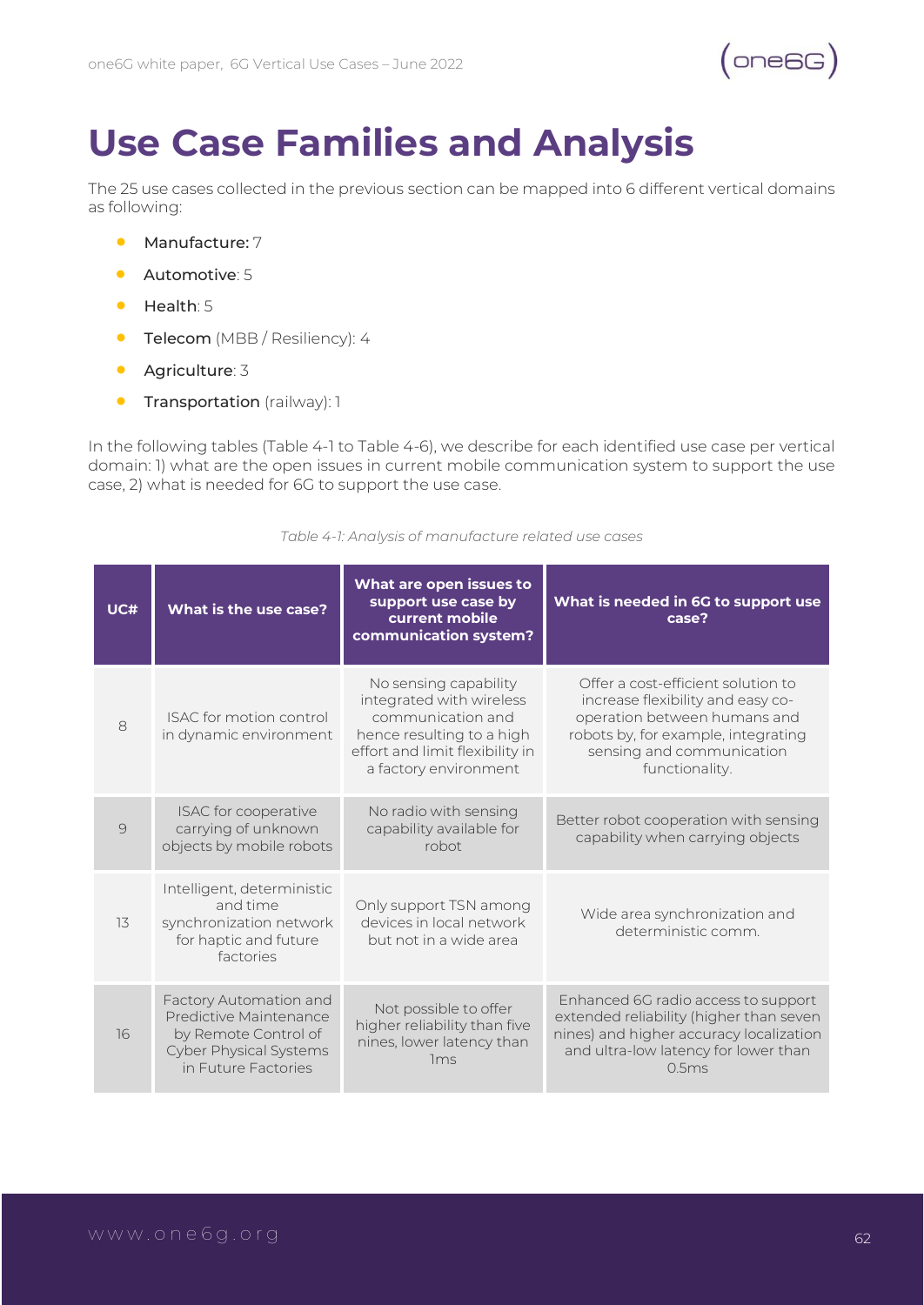

| UC# | What is the use case?                                           | What are open issues to<br>support use case by<br>current mobile<br>communication system?                                                                                                                                        | What is needed in 6G to support use<br>case?                                                                                                                                                                                                                                   |
|-----|-----------------------------------------------------------------|----------------------------------------------------------------------------------------------------------------------------------------------------------------------------------------------------------------------------------|--------------------------------------------------------------------------------------------------------------------------------------------------------------------------------------------------------------------------------------------------------------------------------|
| 22  | AlaaS for industrial<br>robots: Learning to be<br>collaborative | Not possible to provide<br>AlaaS to robots                                                                                                                                                                                       | Offer AI service to robots, e.g.,<br>collecting data from robots and apply<br>model training for multi-agent leaning<br>and distribute the trained AI/ML<br>models to robots. Support offloading<br>of computation and storage to the<br>network infrastructure.               |
| 23  | AlaaS for industrial<br>robots: Collaborative to<br>learn       | Current 5G focuses on<br>improving internal<br>operation and<br>performance of the<br>wireless networks and<br>not to support AI/ML<br>demands of vertical<br>industries. Not possible to<br>provide AlaaS to<br>Industrial IoT. | Availability of low latency links to<br>enable and trigger fast model training<br>and model parameter exchange<br>between the different devices/robots<br>and the central server. Hence resulting<br>to wide range of networked robots<br>and global scale of the single plant |
| 74  | THz communication<br>enabled data kiosks                        | Not possible to provide<br>extreme data rate like<br>Tbps.                                                                                                                                                                       | To provide Tbps data rate in a limited<br>range hotspots as data kiosk in any<br>indoor or outdoor environment (e.g., in<br>factory for dynamic software updates<br>for general purpose autonomous<br>robots)                                                                  |

*Table 4-2: Analysis of automotive related use cases*

| UC#           | What is the use<br>case?                         | What are open issues to<br>support use case by current<br>mobile communication<br>system?                                    | What is needed in 6G to support use<br>case?                                                                                    |
|---------------|--------------------------------------------------|------------------------------------------------------------------------------------------------------------------------------|---------------------------------------------------------------------------------------------------------------------------------|
|               | Remote software<br>update in<br>underserved area | Mobile coverage not available<br>over all road networks (due to, for<br>example, limited infrastructure or<br>capacity)      | Expand coverage beyond base station<br>to provide service availability in<br>underserved area by using NTN such as<br>satellite |
| $\mathcal{P}$ | Tele-operated<br>driving in<br>underserved area  | Unknown variations in mobile<br>coverage, due to coverage or<br>capacity gaps, hinders service<br>availability at all times. | Expand coverage beyond base station<br>to provide service availability in<br>underserved area by using NTN such as<br>satellite |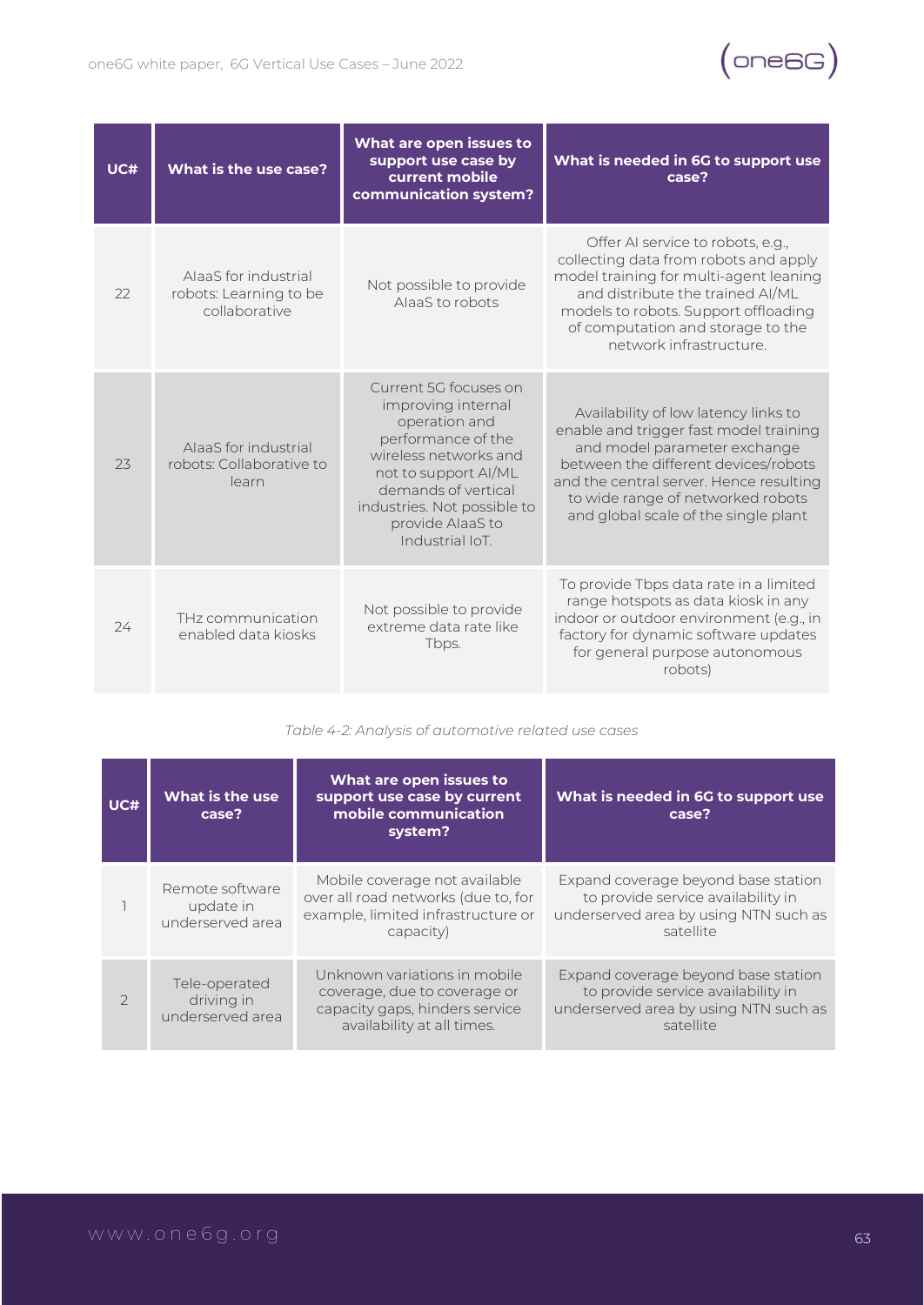

| UC# | What is the use<br>case?                          | What are open issues to<br>support use case by current<br>mobile communication<br>system?                                                                                                                   | What is needed in 6G to support use<br>case?                                                                                                                                                                                     |
|-----|---------------------------------------------------|-------------------------------------------------------------------------------------------------------------------------------------------------------------------------------------------------------------|----------------------------------------------------------------------------------------------------------------------------------------------------------------------------------------------------------------------------------|
| 5   | <b>ISAC for V2X in</b><br>ultra-dense<br>networks | Network resource management<br>and adaptation is only possible<br>with active element having<br>active connection with network<br>but not for passive element<br>(parked vehicles/road<br>work/pedestrians) | Considering both passive and active<br>elements for managing and adapting<br>radio resources in base station's vicinity                                                                                                          |
| 6   | <b>ISAC for V2V</b><br>comm.                      | Perceiving environment is only<br>possible via periodical broadcast<br>info from other vehicles, but not<br>possible to sense all surrounding<br>objects at all time                                        | Sensing surrounding environment and<br>detecting different kinds of objects in<br>its vicinity would result to a better<br>automated vehicle to maintain direct<br>link with desired vehicle                                     |
| 15  | AlaaS for V2X:<br>Environmental<br>perception     | Not possible to provide AlaaS to<br>vehicles and hence would<br>require high-end vehicles with<br>high computation and storage                                                                              | Offer AI online learning service to<br>vehicles with most updated/relevant<br>models to enable accurate and robust<br>environment perception. Offloading<br>all/some computation to AI provided by<br>the network infrastructure |

*Table 4-3: Analysis of healthcare related use cases*

| UC# | What is the use<br>case?                                                                                                                | What are open issues to<br>support use case by current<br>mobile communication<br>system?                                                        | What is needed in 6G to support<br>use case?                                                                                                                                                               |
|-----|-----------------------------------------------------------------------------------------------------------------------------------------|--------------------------------------------------------------------------------------------------------------------------------------------------|------------------------------------------------------------------------------------------------------------------------------------------------------------------------------------------------------------|
| 4   | Secure delegation<br>of trust for mobile<br>connectivity                                                                                | All IoT devices needs direct<br>subscription with MNO, hence,<br>causing higher cost in service<br>provisioning                                  | New trust model, i.e., trust delegation<br>to other devices to allow them to have<br>connectivity service without having<br>direct subscription with MNO                                                   |
| 7   | Ultra-high<br>reliability support<br>with tighter<br>integration<br>between mobile<br>communication<br>network and<br>application layer | Not possible to cope with<br>application server failure (power<br>outage), require to drop ongoing<br>session and the establish a new<br>session | More robust reliability mechanism to<br>handle with application server failure<br>by having more coordination between<br>network and application, e.g.,<br>application failure aware within the<br>network |
| 11  | Geographical<br>positioning and<br>location sensing<br>as mobile network<br>service                                                     | Mobile networks are not fully<br>utilized for precise position<br>services                                                                       | Integrating sensing and positioning<br>tech like GNSS/Lidar/Indoor<br>Positioning (IPS) to mobile network<br>for a more precise positioning solution<br>in < 1cm or even mm range                          |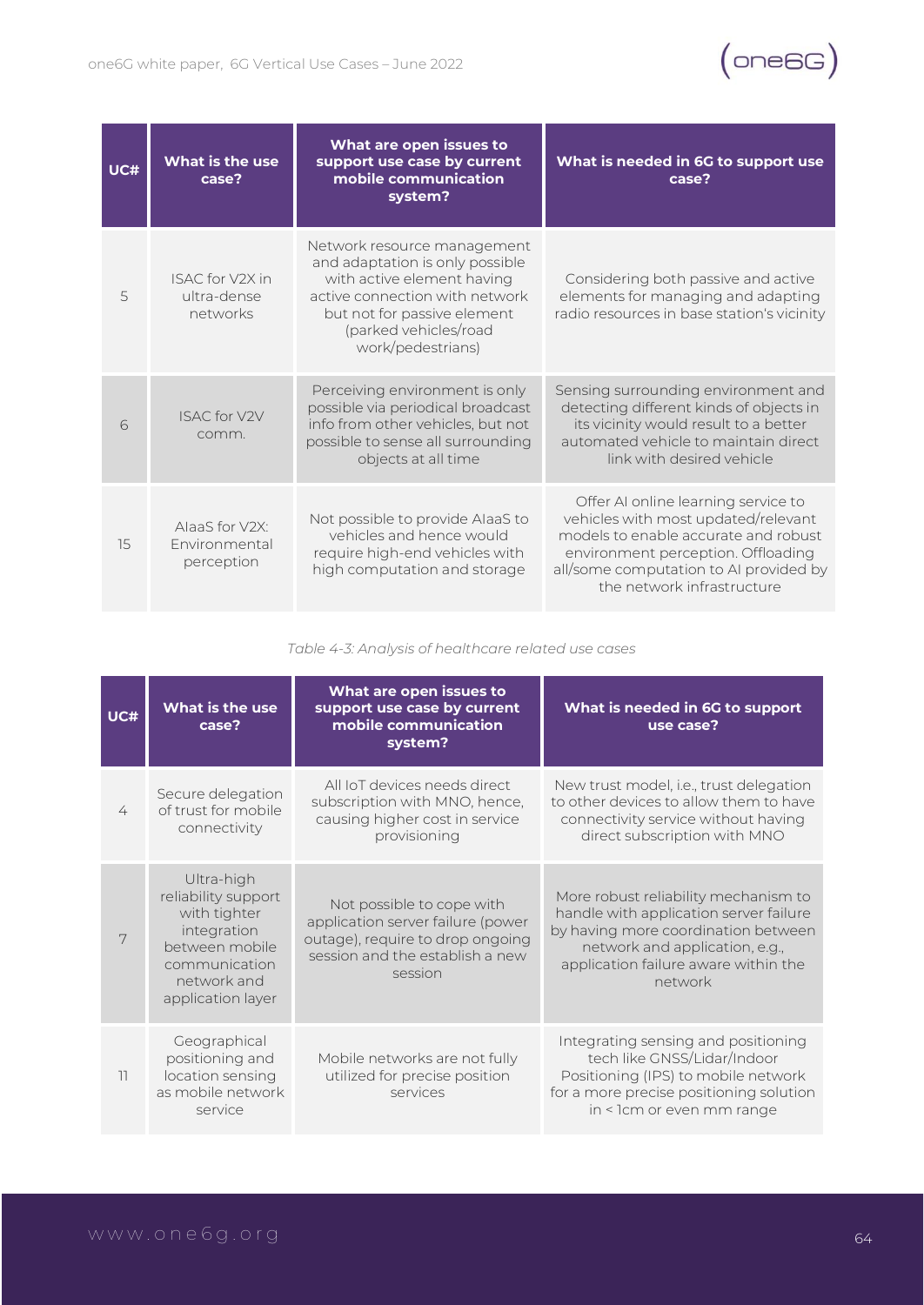

| UC# | What is the use<br>case?                                                          | What are open issues to<br>support use case by current<br>mobile communication<br>system?                                                                                                                            | What is needed in 6G to support<br>use case?                                                                                                                    |
|-----|-----------------------------------------------------------------------------------|----------------------------------------------------------------------------------------------------------------------------------------------------------------------------------------------------------------------|-----------------------------------------------------------------------------------------------------------------------------------------------------------------|
| 12  | <b>Optical Wireless</b><br>Communication<br>Enhanced by<br><b>Optical Sensing</b> | 5G radio is sometime not<br>appropriate in some<br>environments like in hospital.<br>where some equipment is EMI<br>sensitive or in oil<br>refinery/chemical plants where<br>explosion proof protection is<br>needed | Using OWC as an alternative to radio<br>frequency                                                                                                               |
| 17  | Mixed tactile and<br>VR content in<br>robotic control                             | Not coordination between uplink<br>and downlink flows for robotic<br>control and hence causing<br>cybersickness                                                                                                      | Synchronization of uplink and<br>downlink flows for XR rendering and<br>streaming (video and tactile input)<br>with extreme low jitter <20ms and low<br>latency |

#### *Table 4-4: Analysis of telecom related use cases*

| UC# | What is the use<br>case?                                                                                                            | What are open issues to<br>support use case by current<br>mobile communication<br>system?                                                                                                  | What is needed in 6G to support<br>use case?                                                                                                                                                  |
|-----|-------------------------------------------------------------------------------------------------------------------------------------|--------------------------------------------------------------------------------------------------------------------------------------------------------------------------------------------|-----------------------------------------------------------------------------------------------------------------------------------------------------------------------------------------------|
| 3   | Simplified<br>network for best<br>effort mobile<br>traffic                                                                          | Current mobile network is still<br>too complex for such best effort<br>mobile traffic due to a high<br>number of NEs                                                                       | More simplified network with less<br>NFs/services to reduce CAPEX and<br>energy consumption, and hence able<br>to provide cheaper service to end<br>users                                     |
| 10  | Mobile network<br>resilience against<br>solar superstorms                                                                           | Mobile network is not<br>durable/resilient against solar<br>superstorm                                                                                                                     | Revision of technologies with<br>objective to obtain solar superstorm<br>resilience and mechanism to<br>mitigate severe impact from it                                                        |
| 14  | Advanced and<br>sustainable<br>massive MIMO<br>wireless<br>transmission<br>technologies for<br>ultra-high data<br>rate applications | Not possible to provide ultra-<br>high bandwidth for holographic<br>comm.                                                                                                                  | Next generation of MIMO wireless<br>transmission                                                                                                                                              |
| 25  | Scalable resource<br>control for high<br>demand localized<br>services                                                               | Not possible to provide ultra-<br>fast scalability of network<br>resource in a very short period<br>due to the procedure and<br>management loops required for<br>network resources scaling | Holistic design allowing network<br>resources to be scale instantaneously<br>in a short period of time due to the<br>event that requires resources to<br>meet the demand (e.g., in a concert) |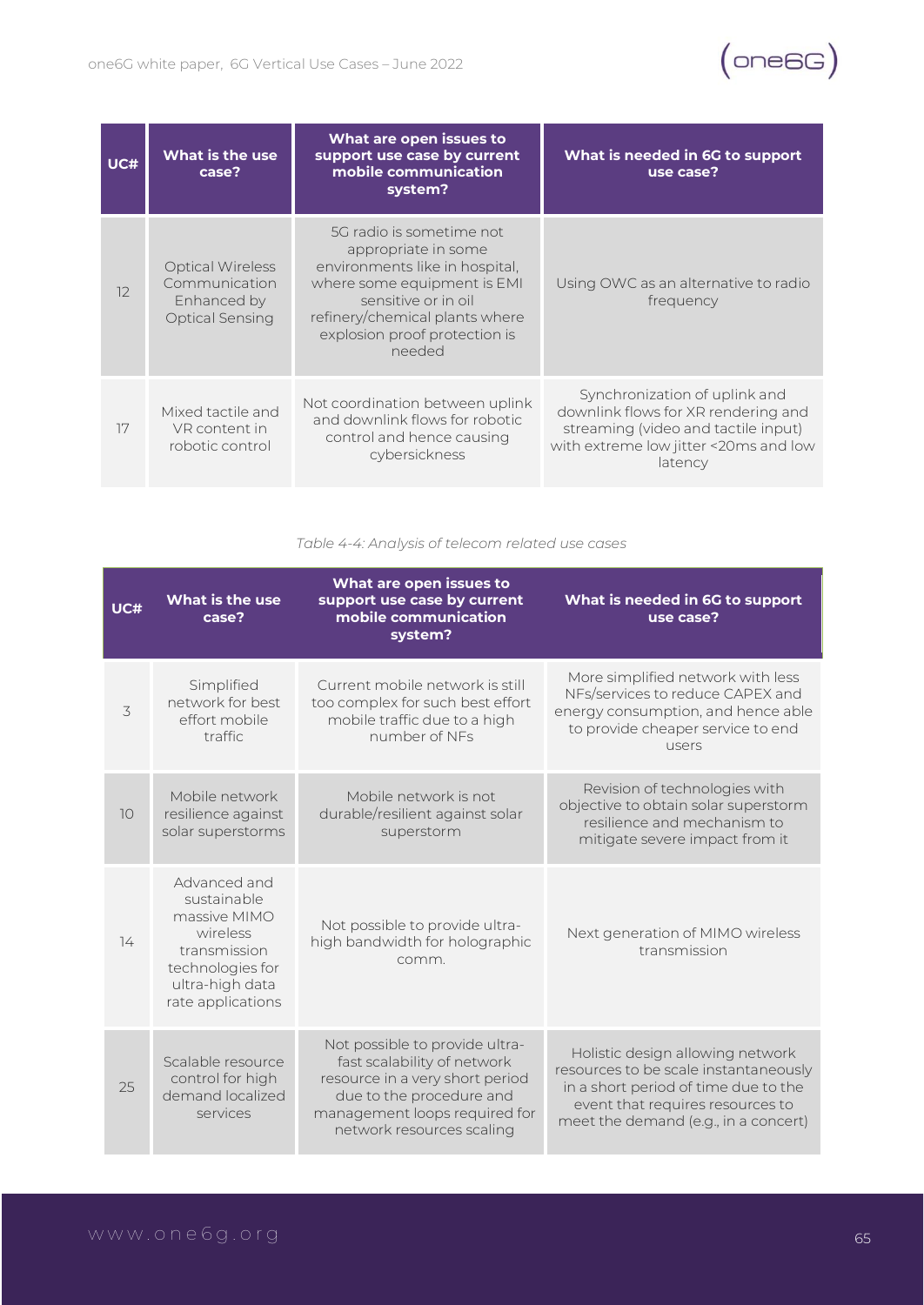

| UC# | What is the use<br>case?                                             | What are open issues to<br>support use caseby current<br>mobile communication<br>system?                                                                                                                                                                                                                                               | What is needed in 6G to support<br>use case?                                                                                                                                                                                                                                      |
|-----|----------------------------------------------------------------------|----------------------------------------------------------------------------------------------------------------------------------------------------------------------------------------------------------------------------------------------------------------------------------------------------------------------------------------|-----------------------------------------------------------------------------------------------------------------------------------------------------------------------------------------------------------------------------------------------------------------------------------|
| 19  | Livestock Health<br>and Behavior<br>Monitoring                       | Unknown variations in mobile<br>coverage, due to coverage or<br>capacity gaps, hinders service<br>availability in rural or remote<br>areas. 5G infrastructure is too<br>expensive and not profitable to<br>deploy in such rural area for<br>monitoring livestock health and<br>behavior.                                               | - Reducing the cost for deployment<br>in rural area with high number of<br>connected devices.<br>- Extending the range of network<br>coverage by incorporating new<br>terrestrial network radio designs and<br>NTN solutions.                                                     |
| 20  | <b>UAV Remote</b><br>Controlling for<br>Precise<br>Agriculture       | Unknown variations in mobile<br>coverage, due to coverage or<br>capacity gaps, hinders service<br>availability in rural or remote<br>areas. 5G infrastructure is too<br>expensive and not profitable to<br>deploy in such rural area for<br>remote UAV control and<br>monitoring crops and plants and<br>spraying necessary chemicals. | - Reducing the cost for deployment<br>in rural area for UAV control that<br>require high throughput (60Mbps)<br>and low latency capability (<20ms)<br>- Extending the range of network<br>coverage by incorporating new<br>terrestrial network radio designs and<br>NTN solutions |
| 21  | Agricultural<br>Machinery<br>Remote<br>Monitoring and<br>Controlling | Unknown variations in mobile<br>coverage, due to coverage or<br>capacity gaps, hinders service<br>availability in rural or remote<br>areas. 5G infrastructure is too<br>expensive and not profitable to<br>deploy in such rural area for<br>remote monitoring and control<br>of agricultural machinery                                 | - Reducing deployment cost in rural<br>area for remote monitoring and<br>control of agricultural machinery<br>- Extending the range of network<br>coverage by incorporating new<br>terrestrial network radio designs and<br>NTN solutions.                                        |

#### *Table 4-5: Analysis of agriculture related use cases*

#### *Table 4-6: Analysis of transportation related use cases*

| UC# | What are open issues to<br>support use caseby current<br>What is the use<br>mobile communication<br>case?<br>system? |                                 | What is needed in 6G to support<br>use case? |  |
|-----|----------------------------------------------------------------------------------------------------------------------|---------------------------------|----------------------------------------------|--|
| 18  | Monitoring of                                                                                                        | Not possible to combine assets  | Allow verticals to request network           |  |
|     | cross level                                                                                                          | from different MNOs for service | slice that along with inter-stitching        |  |
|     | passages in                                                                                                          | provisioning in an underserved  | capabilities towards network slices          |  |
|     | railroads                                                                                                            | area                            | existing in other operators.                 |  |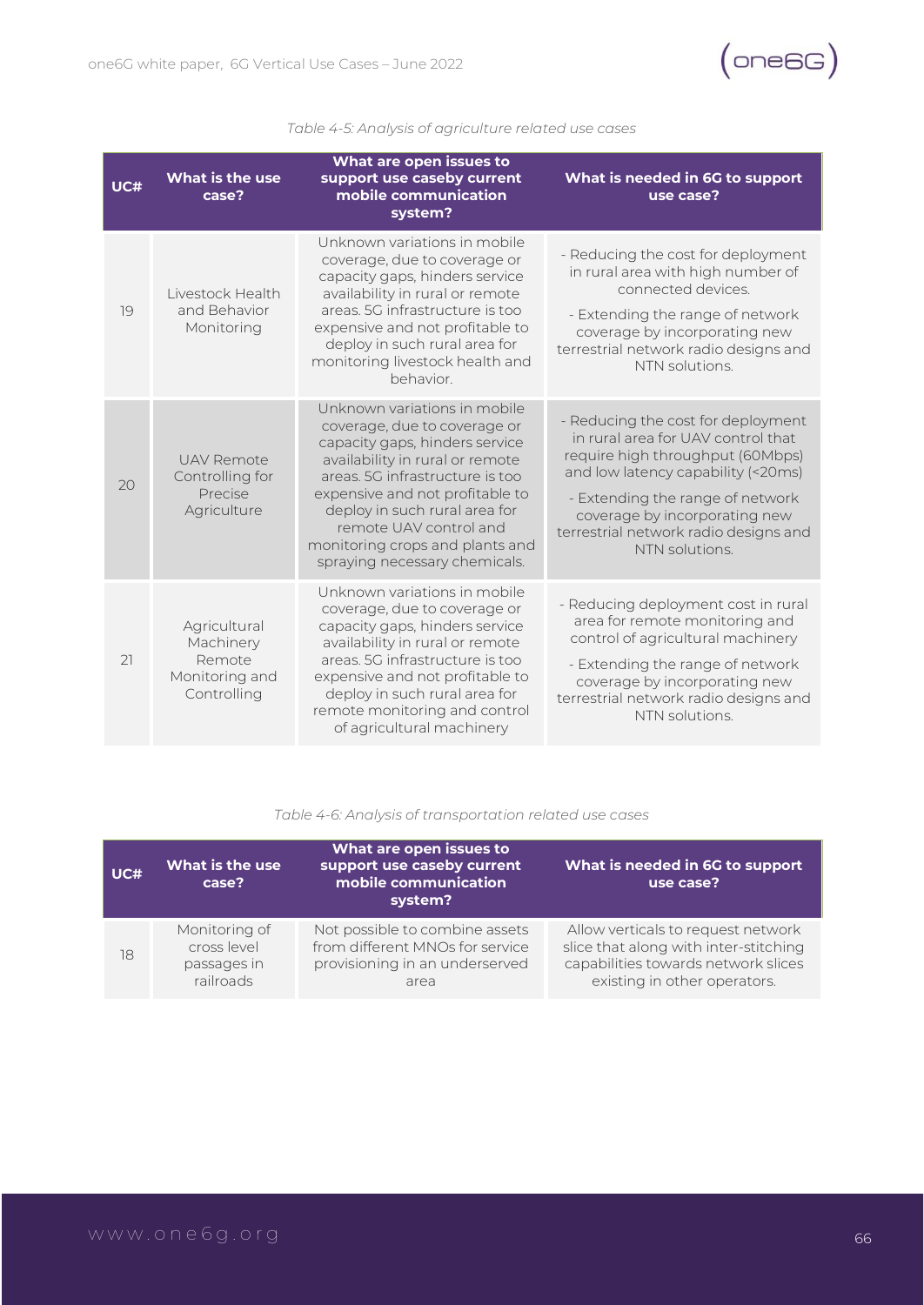

# **Conclusions**

In this white paper, we have described various use cases (in total of 25) provided by different one6G partners. From these 25 use cases, we have grouped them into different vertical domains and provided analysis on what is the issue why current mobile communication system cannot fulfil the identified use case and what future mobile communication system such as 6G should be enhanced to support the use cases. Based on the analysis, we can further draw a conclusion on what are the major requirements for 6G for each vertical domain and what are potential technology enablers to fulfil the identified requirements as discussed in Table 5-1. It shall be noted that some requirements are still to be further investigated on which technology could support the identified requirements.

| <b>Vertical</b>             | Major requirements derived from<br>use cases                                              | Example(s) of potential technology enabler                                                                |
|-----------------------------|-------------------------------------------------------------------------------------------|-----------------------------------------------------------------------------------------------------------|
|                             | Better and more flexible<br>cooperation among robots or<br>between robots and human       | ISAC, wide area TSN, AlaaS                                                                                |
| Manufacture                 | Ultra-high reliability<br>communication (seven nines)                                     | Advance 6G radio access                                                                                   |
|                             | Ultra-low latency < 1ms for digital<br>twins/cyber physical systems                       | Advance 6G radio access                                                                                   |
|                             | Ultra-high data rate transmission<br>for quick software updates                           | THz comm.                                                                                                 |
|                             | Extending network coverage in<br>underserved area                                         | Tighter integration of NTN into cellular networks                                                         |
| Automotive                  | Better sensing capability for<br>surrounding environment                                  | ISAC, AlaaS                                                                                               |
| Transportation<br>(railway) | Allowing vertical to provide service<br>from assets belonging to different<br><b>MNOs</b> | Flexible Programmable Infrastructure (FPI)                                                                |
|                             | Ultra-high reliability<br>communication (seven nines)                                     | Tighter integration between mobile network and<br>application layer                                       |
|                             | Better and more precise location<br>service provisioning                                  | Tighter integration of various positioning<br>technologies (e.g., GNSS/Lidar/IPS) into mobile<br>networks |
| Healthcare                  | High data rate transmission in<br>hazardous/EMI sensitive area                            | <b>OWC</b>                                                                                                |
|                             | Synchronization of UL/DL data<br>flows for haptic robotic control                         | [Still to be investigated]                                                                                |
|                             | Secure and sustainable wireless<br>connectivity service provisioning                      | Trust delegation for service subscription                                                                 |

*Table 5-1: Major requirements and potential technology enabler(s) for 6G to support use cases in different vertical domain*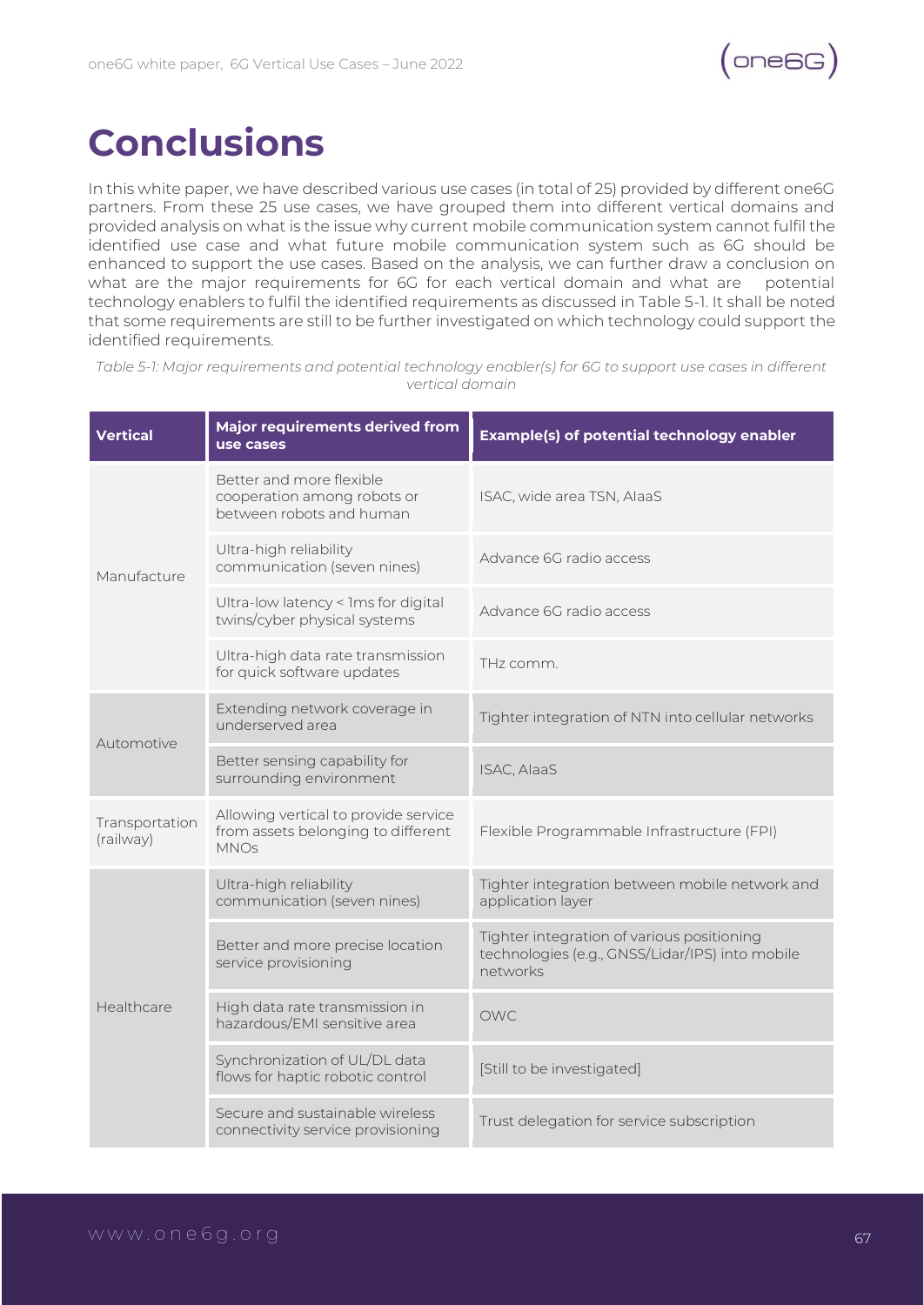

| Vertical    | Major requirements derived from<br>use cases                                    | <b>Example(s) of potential technology enabler</b>                 |
|-------------|---------------------------------------------------------------------------------|-------------------------------------------------------------------|
|             | Extended network coverage in<br>underserved area                                | Tighter integration of NTN into cellular networks                 |
| Agriculture | Simplified and cost-efficient mobile<br>network deployment in rural area        | New radio designs (e.g., using software-defined<br>radio systems) |
|             | Simplified network for best-effort<br>traffic and economic viability            | [Still to be investigated]                                        |
| Telecom     | Mobile network resilience to<br>natural disaster (e.g., solar<br>superstorm)    | [Still to be investigated]                                        |
|             | Ultra-high data rate transmission<br>for advance multimedia comm.<br>(hologram) | NextGen MIMO, THz, OWC                                            |
|             | Instantaneous network resources<br>scaling for unexpected event                 | Flexible Programmable Infrastructure (FPI)                        |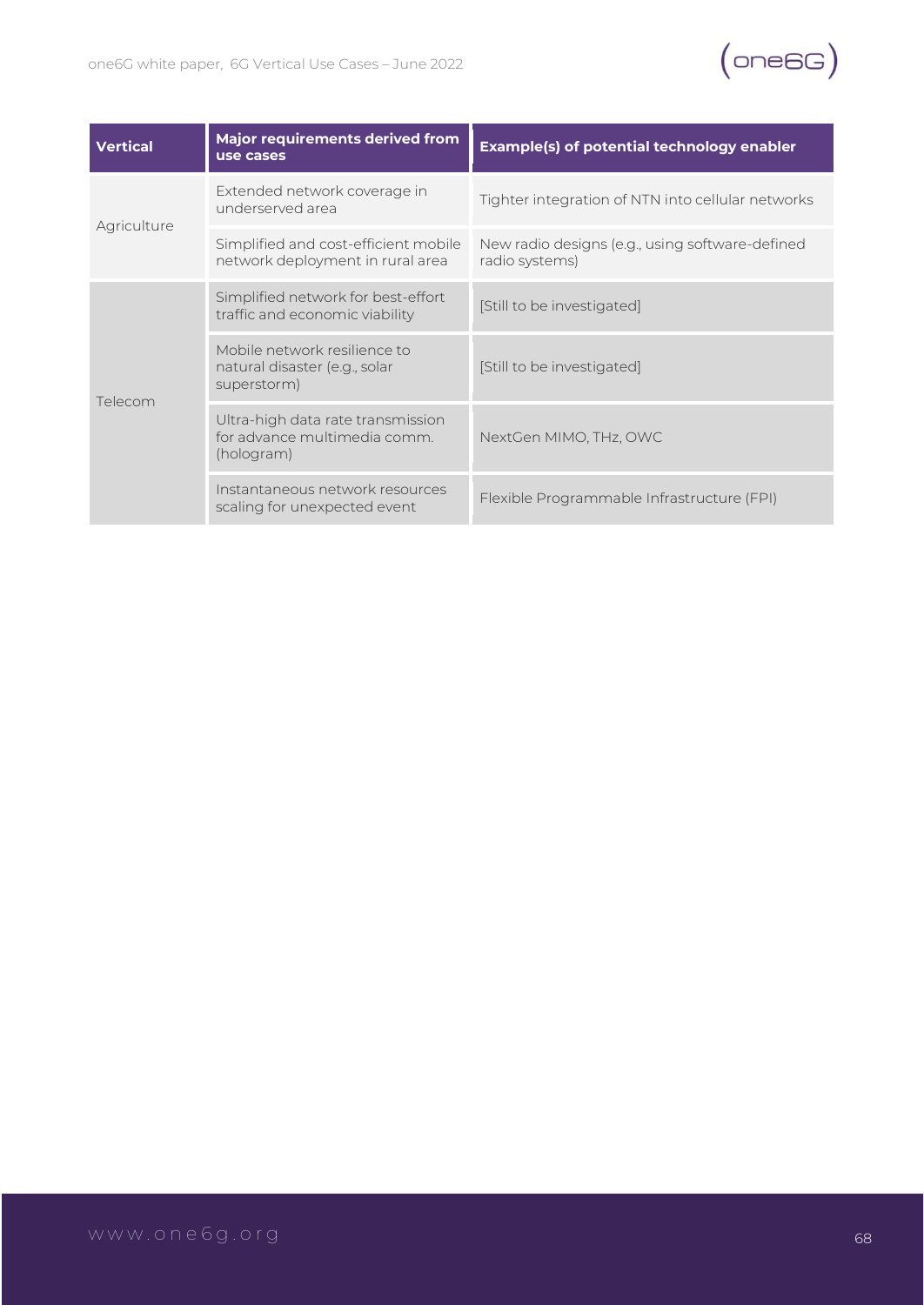# **References**

[1] "Ericsson Mobility Report", June 2020, [https://www.ericsson.com/49da93/assets/local/reports](https://www.ericsson.com/49da93/assets/local/reports-papers/mobility-report/documents/2020/june2020-ericsson-mobility-report.pdf)[papers/mobility-report/documents/2020/june2020-ericsson-mobility-report.pdf](https://www.ericsson.com/49da93/assets/local/reports-papers/mobility-report/documents/2020/june2020-ericsson-mobility-report.pdf)

[2] "Indoor 5G Scenario Oriented White Paper", Version 3.0, October 2019, [https://www.huawei.com/en/news/2019/10/huawei-hkt-gsa-indoor-5g-scenario-oriented](https://www.huawei.com/en/news/2019/10/huawei-hkt-gsa-indoor-5g-scenario-oriented-whitepaper)[whitepaper](https://www.huawei.com/en/news/2019/10/huawei-hkt-gsa-indoor-5g-scenario-oriented-whitepaper)

[3] 3GPP SA1, "3GPP TS22.104 V18 - Service requirements for cyber-physical control applications in vertical domains," v18.3.0, December 2021.

[4] I. o. I. E. N. w. 5. N. 5G-ACIA, "Integration of Industrial Ethernet Networks with 5G Networks," 5G-ACIA, 2019.

[5] "Bosch-Rexroth APAS smart skin," Bosch-Rexroth, 2018. [Online]. Available: [https://apps.boschrexroth.com/microsites/apas/downloads/Download\\_20170324\\_web\\_apas\\_brosc](https://apps.boschrexroth.com/microsites/apas/downloads/Download_20170324_web_apas_broschure_EN.pdf) [hure\\_EN.pdf](https://apps.boschrexroth.com/microsites/apas/downloads/Download_20170324_web_apas_broschure_EN.pdf) [Accessed 2018].

[6] S. A. Jyothi, "Solar Superstorms: Planning for an Internet Apocalypse," in SIGCOMM'21, August 23–27, Virtual Event, USA, 2021.

[7] A. Lawrence, "Could a Sunspot Wreck 6G?," 6GWorld, 1 September 2021. [Online]. Available: <https://www.6gworld.com/exclusives/could-a-sunspot-wreck-6g/>

[8] Wikipedia, "Carrington Event," [Online]. Available: [https://en.wikipedia.org/wiki/Carrington\\_Event](https://en.wikipedia.org/wiki/Carrington_Event) [Accessed 2 November 2021].

[9] T. Phillips, "The Great Geomagnetic Storm of May 1921," https://spaceweatherarchive.com/, 12 May 2020. [Online]. Available: [https://spaceweatherarchive.com/2020/05/12/the-great](https://spaceweatherarchive.com/2020/05/12/the-great-geomagnetic-storm-of-may-1921/)[geomagnetic-storm-of-may-1921/.](https://spaceweatherarchive.com/2020/05/12/the-great-geomagnetic-storm-of-may-1921/)

[10] M. Hapgood, "The Great Storm of May 1921: An Exemplar of a Dangerous Space Weather Event," *Space Weather,* vol. 17, no. 7, pp. 950-975, July 2019.

[11] S. Odenwald, "The Day the Sun Brought Darkness," 13 Mars 2009. [Online]. Available: [https://www.nasa.gov/topics/earth/features/sun\\_darkness.html](https://www.nasa.gov/topics/earth/features/sun_darkness.html)

[12] C. Gebhardt, "Carrington Event still provides warning of Sun's potential 161 years later," 28 August 2020. [Online]. Available: [https://www.nasaspaceflight.com/2020/08/carrington-event](https://www.nasaspaceflight.com/2020/08/carrington-event-warning/)[warning/](https://www.nasaspaceflight.com/2020/08/carrington-event-warning/)

[13] E. Siegel, "Ask Ethan: How Prepared Are We For The Next Giant Solar Flare. Forbes," 26 February 2021. [Online]. Available: [https://www.forbes.com/sites/startswithabang/2021/02/26/ask-ethan-how](https://www.forbes.com/sites/startswithabang/2021/02/26/ask-ethan-how-prepared-are-we-for-the-next-giant-solar-flare/?sh=2dde9bf7196e)[prepared-are-we-for-the-next-giant-solar-flare/?sh=2dde9bf7196e](https://www.forbes.com/sites/startswithabang/2021/02/26/ask-ethan-how-prepared-are-we-for-the-next-giant-solar-flare/?sh=2dde9bf7196e)

[14] National Research Council, "Severe Space Weather Events–Understanding Societal and Economic Impacts. Workshop Report," The National Academies Press, Washington, DC, 2009.

[15] DSB, "Analyser av krise scenarier 2019," Direktoratet for Samfunnsikkerhet og Beredskap, Oslo.

[16] Norwegian Government. Ministry of Local Government and Modernisation, "Everything happens somewhere - National geospatial strategy towards 2025," 18 November 2018. [Online]. Available: [https://www.regjeringen.no/contentassets/6e470654c95d411e8b1925849ec4918d/en](https://www.regjeringen.no/contentassets/6e470654c95d411e8b1925849ec4918d/en-gb/pdfs/en_nasjonal_geodatastrategi.pdf)[gb/pdfs/en\\_nasjonal\\_geodatastrategi.pdf.](https://www.regjeringen.no/contentassets/6e470654c95d411e8b1925849ec4918d/en-gb/pdfs/en_nasjonal_geodatastrategi.pdf)

[17] D. Dardari, E. Falletti and F. Sottile, "Introduction," in *Satellite and Terrestrial Radio Positioning Techniques. A signal processing perspective*, Academic Press, Elsevier Ltd., 2012, pp. 1-23.

[18] R. Keating, M. Säily, J. Hulkkonen and J. Karjalainen, "Overview of Positioning in 5G New Radio," in *16th International Symposium on Wireless Communication Systems (ISWCS)*, 2019.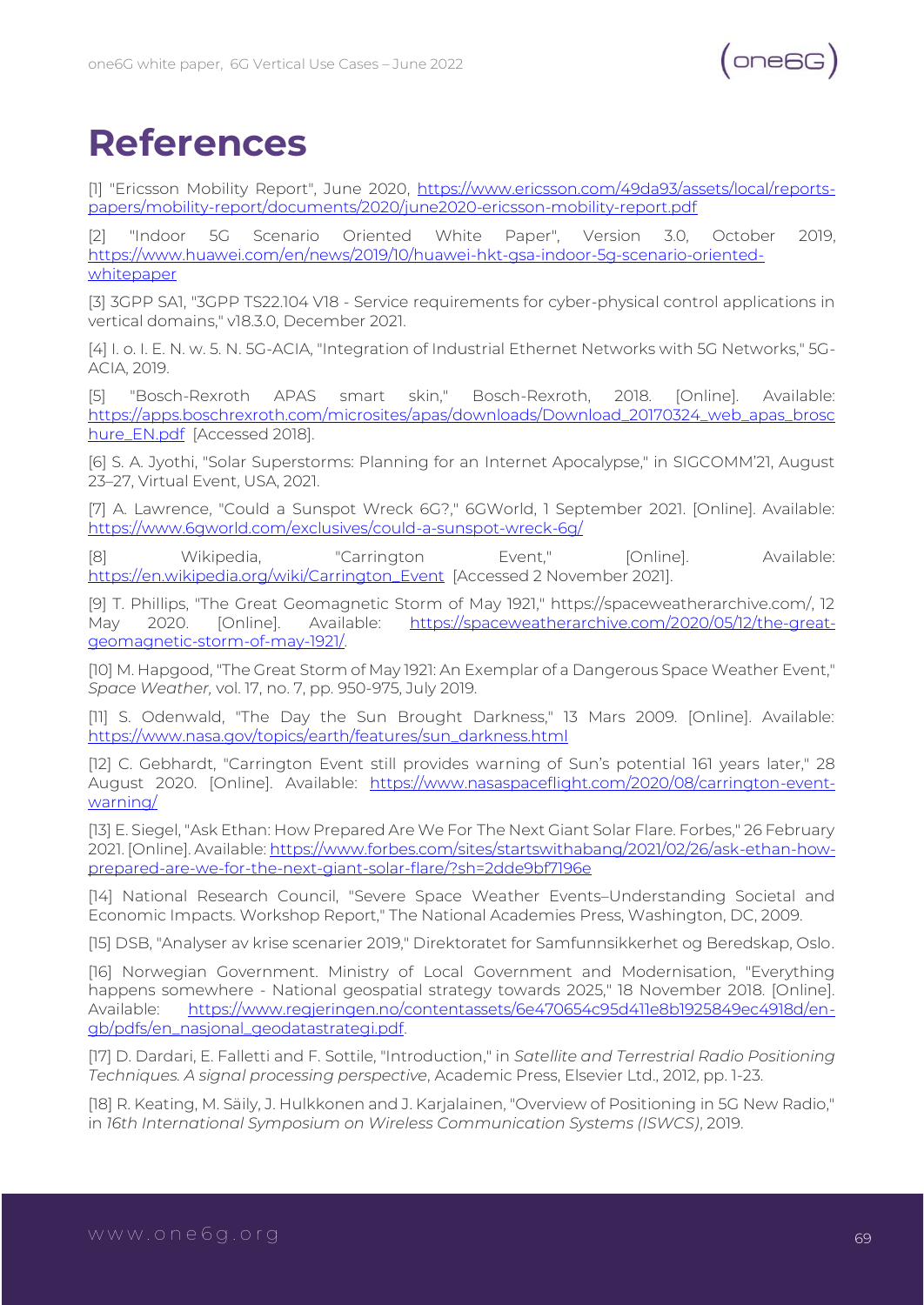

[19] S. Dwivedi, R. Shreevastav, F. Munier, J. Nygren, I. Siomina, Y. Lyazidi, D. Shrestha, G. Lindmark, P. Ernström, E. Stare, S. M. Razavi, S. Muruganathan, G. Masini, Å. Busin and F. Gunnarsson, "Positioning in 5G networks," 5 February 2021. [Online]. Available: <https://arxiv.org/pdf/2102.03361.pdf> [Accessed 3 November 2021].

[20] International Association of Geodesy (IAG), "IAG Statutes," 2021. [Online]. Available: <https://www.iag-aig.org/statutes-and-by-laws/32> [Accessed 3 November 2021].

[21] EUREF, "EUREF Permanent GNSS Network," [Online]. Available:<https://www.epncb.oma.be/> [Accessed 3 November 2021].

[22] G. M. Mendoza-Silva, J. Torres-Sospedra and J. Huerta, "A Meta-Review of Indoor Positioning Systems," *Sensors,* vol. 19 (20) , no. 4507, 17 October 2019.

[23] Intuitive, "Advancing what's possible in minimally invasive care," [Online]. Available: <https://www.intuitive.com/en-us> [Accessed 3 November 2021].

[24] Brainlab, "Is navigation really necessary?," [Online]. Available: <https://www.brainlab.com/surgery-products/overview-spinal-trauma-products/spinal-navigation/> [Accessed 3 November 2021].

[25] NorMIT, "Tomorrow's surgery starts here," [Online]. Available: <http://normit.no/en/> [Accessed 3 November 2021].

[26] 3gpp, "TS 37.355 – LTE Positioning Protocol (LPP) v16.6.0," 27 September 2021. [Online]. Available: [https://www.3gpp.org/ftp/Specs/archive/37\\_series/37.355/37355-g60.zip](https://www.3gpp.org/ftp/Specs/archive/37_series/37.355/37355-g60.zip) [Accessed 3 November 2021].

[27] F. Gunnarsson and S. M. Razavi, "LTE Positioning and RTK: Precision down to the centimeter," 19 November 2018. [Online]. Available: [https://www.ericsson.com/en/blog/2018/11/lte-positioning](https://www.ericsson.com/en/blog/2018/11/lte-positioning-and-rtk-precision-down-to-the-centimeter)[and-rtk-precision-down-to-the-centimeter.](https://www.ericsson.com/en/blog/2018/11/lte-positioning-and-rtk-precision-down-to-the-centimeter)

[28] R. S. Thomä, C. Andrich, G. D. Galdo, M. Döbereiner, M. A. Hein, M. Käske, G. Schäfer, S. Schieler, C. Schneider, A. Schwind and P. Wendland, "Cooperative Passive Coherent Location - A Promising 5G Service to Support Road Safety," *IEEE Communications Magazine,* vol. Vol. 57, no. No. 9, pp. 86- 92, 2019.

[29] M. Giordani, M. Polese, M. Mezzavilla, S. Rangan and M. Zorzi, "Toward 6G Networks: Use Cases and Technologies," in IEEE Communications Magazine, vol. 58, no. 3, pp. 55-61, March 2020.

[30] Z. Zhang et al., "6G Wireless Networks: Vision, Requirements, Architecture, and Key Technologies," in IEEE Vehicular Technology Magazine, vol. 14, no. 3, pp. 28-41, Sept. 2019.

[31] NTT DOCOMO, "5G Evolution and 6G", White Paper, Jan 2022, [https://www.nttdocomo.co.jp/english/binary/pdf/corporate/technology/whitepaper\\_6g/DOCOMO](https://www.nttdocomo.co.jp/english/binary/pdf/corporate/technology/whitepaper_6g/DOCOMO_6G_White_PaperEN_v4.0.pdf) [\\_6G\\_White\\_PaperEN\\_v4.0.pdf.](https://www.nttdocomo.co.jp/english/binary/pdf/corporate/technology/whitepaper_6g/DOCOMO_6G_White_PaperEN_v4.0.pdf)

[32] X. Xu, Y. Pan, P. P. M. Y. Lwin, and X. Liang, "3D holographic display and its data transmission requirement," in International Conference on Information Photonics and Optical Communications, Oct. 2011, pp. 1–4.

[33] Lins, Sebastian, Pandl, Konstantin D., Teigeler, Heiner, Thiebes, Scott, Bayer, Calvin and Sunyaev, Ali, (2021), Artificial Intelligence as a Service, Business & Information Systems Engineering: The International Journal of WIRTSCHAFTSINFORMATIK, 63, issue 4, p. 441-456.

[33] Huawei Technologies Co., "Empowering consumer-focused immersive VR and AR experiences with mobile broadband," Huawei Technologies Co., White Paper, 2016. [Online]. Available: [https://www.huawei.com/en/industry-insights/outlook/mobile-broadband/insights-reports/vr](https://www.huawei.com/en/industry-insights/outlook/mobile-broadband/insights-reports/vr-and-ar)[and-ar](https://www.huawei.com/en/industry-insights/outlook/mobile-broadband/insights-reports/vr-and-ar)

[34] H. G. Kim, W. J. Baddar, H.-t. Lim, H. Jeong, and Y. M. Ro, "Measurement of exceptional motion in VR video contents for VR sickness assessment using deep convolutional autoencoder," in ACM Symposium on Virtual Reality Software and Technology (VRST), Gothenburg, Sweden, Nov. 2017.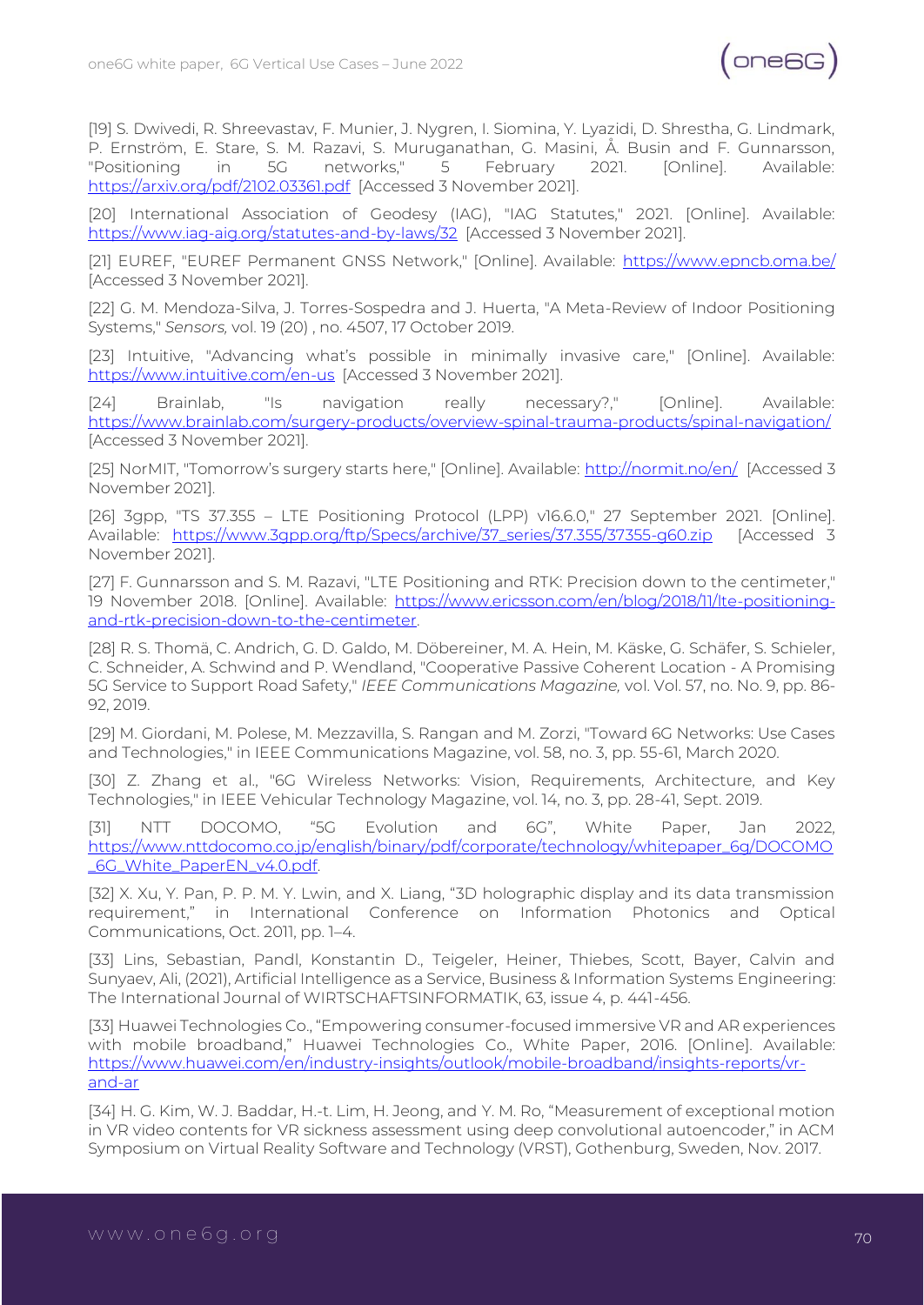

[35] O. S. Peñaherrera-Pulla, C. Baena, S. Fortes, E. Baena, and R. Barco, "Measuring Key Quality Indicators in Cloud Gaming: Framework and Assessment Over Wireless Networks," Sensors, vol. 21, no. 4, Feb. 2021

[36] M. Lecci, F. Chiariotti, M. Drago, A. Zanella, and M. Zorzi, "Temporal Characterization of XR Traffic with Application to Predictive Network Slicing," arXiv preprint arXiv:2201.07043, Jan. 2022

[37] J.P. Stauffert, F. Niebling, and M.E. Latoschik, "Simultaneous run-time measurement of motionto-photon latency and latency jitter," in IEEE Conference on Virtual Reality and 3D User Interfaces (VR), Atlanta (GA), USA, Mar. 2020 (pp. 636-644)

[38] Q. Zeng, Y. Ishibashi, N. Fukushima, S. Sugawara, and K.E. Psannis, "Influences of inter-stream synchronization errors among haptic media, sound, and video on quality of experience in networked ensemble," in IEEE 2nd Global Conference on Consumer Electronics (GCCE), Tokyo, Japan, Oct. 2013 (pp. 466-470)

[39] Shimaa A. Abdel Hakeem, Hanan H. Hussein, HyungWon Kim, "Vision and research directions of 6G technologies and applications," Journal of King Saud University - Computer and Information Sciences, 2022, ISSN 1319-1578, doi: 10.1016/j.jksuci.2022.03.019.

[40] 5G Infrastructure Association (5GIA), "European vision for the 6G network ecosystem," June 2021.

[41] Networld2020, Strategic Research and Innovation Agenda 2021-27 (SRIA), "Smart networks in the context of NGI," Sept. 2020.

[42] W. Tong and P. Zhu (Eds), 6G: The Next Horizon: From Connected People and Things to Connected Intelligence, Cambridge University Press, 2021.

[43] one6G Taking communications to the next level, position paper, Nov, 2021, <https://one6g.org/download/1350>

[44] 5GAA, white paper, "C-V2X Use Cases Volume 2: Examples and Service Level Requirements", 20 Oct. 2020. [https://5gaa.org/wp-content/uploads/2020/10/5GAA\\_White-Paper\\_C-V2X-Use-Cases-](https://5gaa.org/wp-content/uploads/2020/10/5GAA_White-Paper_C-V2X-Use-Cases-Volume-II.pdf)[Volume-II.pdf](https://5gaa.org/wp-content/uploads/2020/10/5GAA_White-Paper_C-V2X-Use-Cases-Volume-II.pdf)